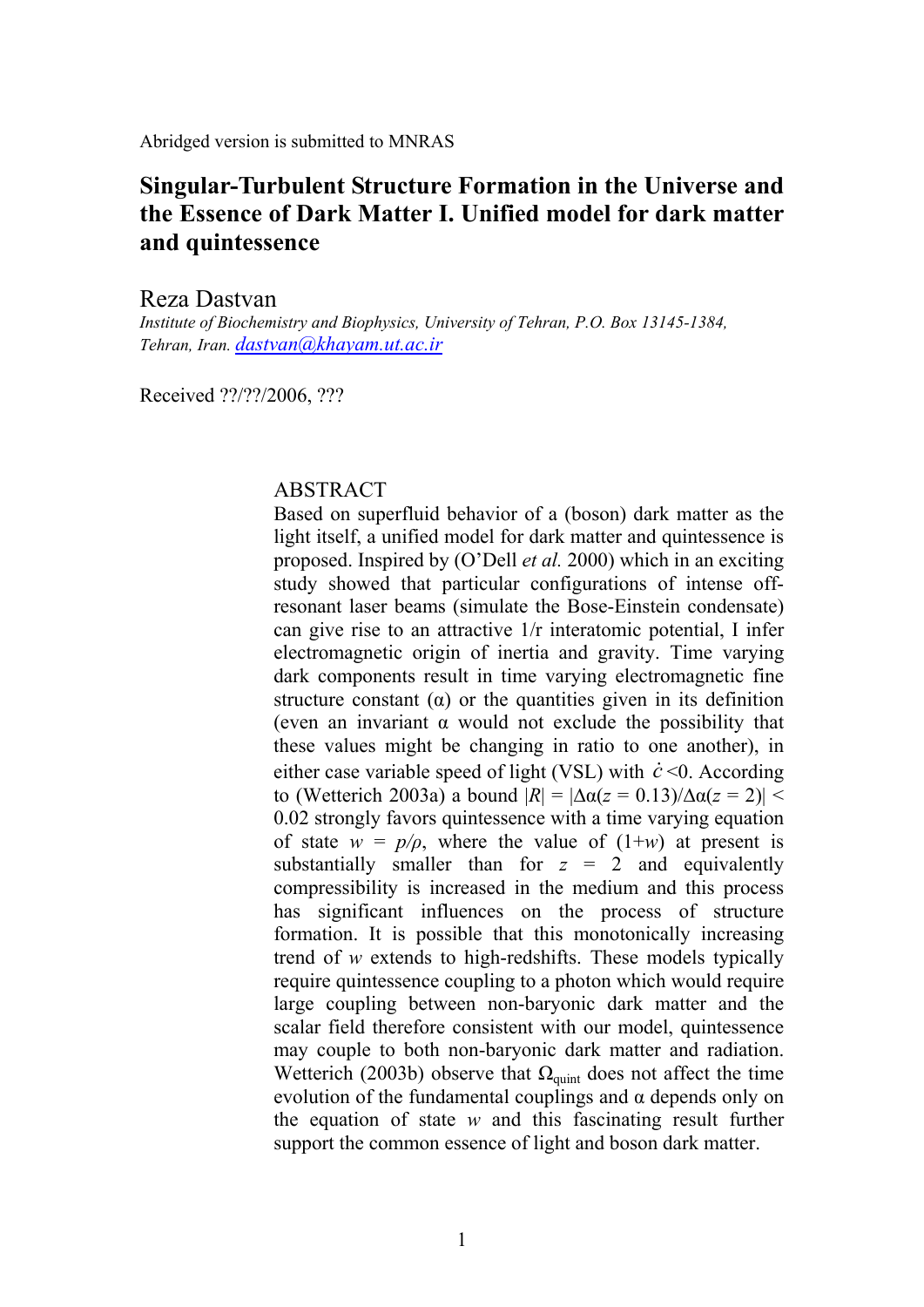**Key words**: Cosmology: Structure Formation, Dark Matter, Variable Dark Energy, Superfluidity

*''All things are connected.''* Chief Seattle (1854)

## 1 Introduction

 The possible discrepancies between theory and observation have motivated new proposals for the nature of dark matter. Each proposed variation from standard cold, collisionless dark matter (SCDM) has two properties: (1) it can "solve" some or all of the problems described in the subsequent section, and (2) it leads to additional predictions that would distinguish it from all the other alternatives.

 The hierarchical gravitational collapse of cold collisionless particles leads to dense, singular dark matter halos – a result that is central to several fundamental problems with this model on small scales. Selfinteracting dark matter has been proposed to alleviate some of the problems of galaxy formation arising in the standard cold dark matter models (Spergel & Steinhardt 2000), (Wandelt *et al.* 2001). The Spergel-Steinhardt proposal has stimulated the interesting possibility that dark matter consists of particles that interact through the strong force with ordinary matter.

Since all theories unifying gravity with other interactions involve scalar fields, more "interesting" scenarios consider dark matter in the form of a scalar field coherent on a very large scale, similar to those associated with quintessence sources. Even if, until now, these remnants of primordial scalar fields have not been directly detected, their use as models for quintessence or dark matter in galactic halo structures has become widespread (Hernández *et al.* 2004). I propose a unified theory for quintessence and dark matter in galactic halos based on bosonic scalar field dark matter (Nishiyama, Morita & Morikawa 2004; Fukuyama & Morikawa 2006; Mangano, Miele & Pettorino 2003; Sahni & Wang 2000) and vacuum superfluid (Winterberg 2002; Volovik 2002; Guzman 2001; González-Díaz 2003). So far, most of the attempts to model galactic dark matter halos out of real or complex scalar fields assume that each galactic halo is a spherical Bose-Einstein condensate of scalar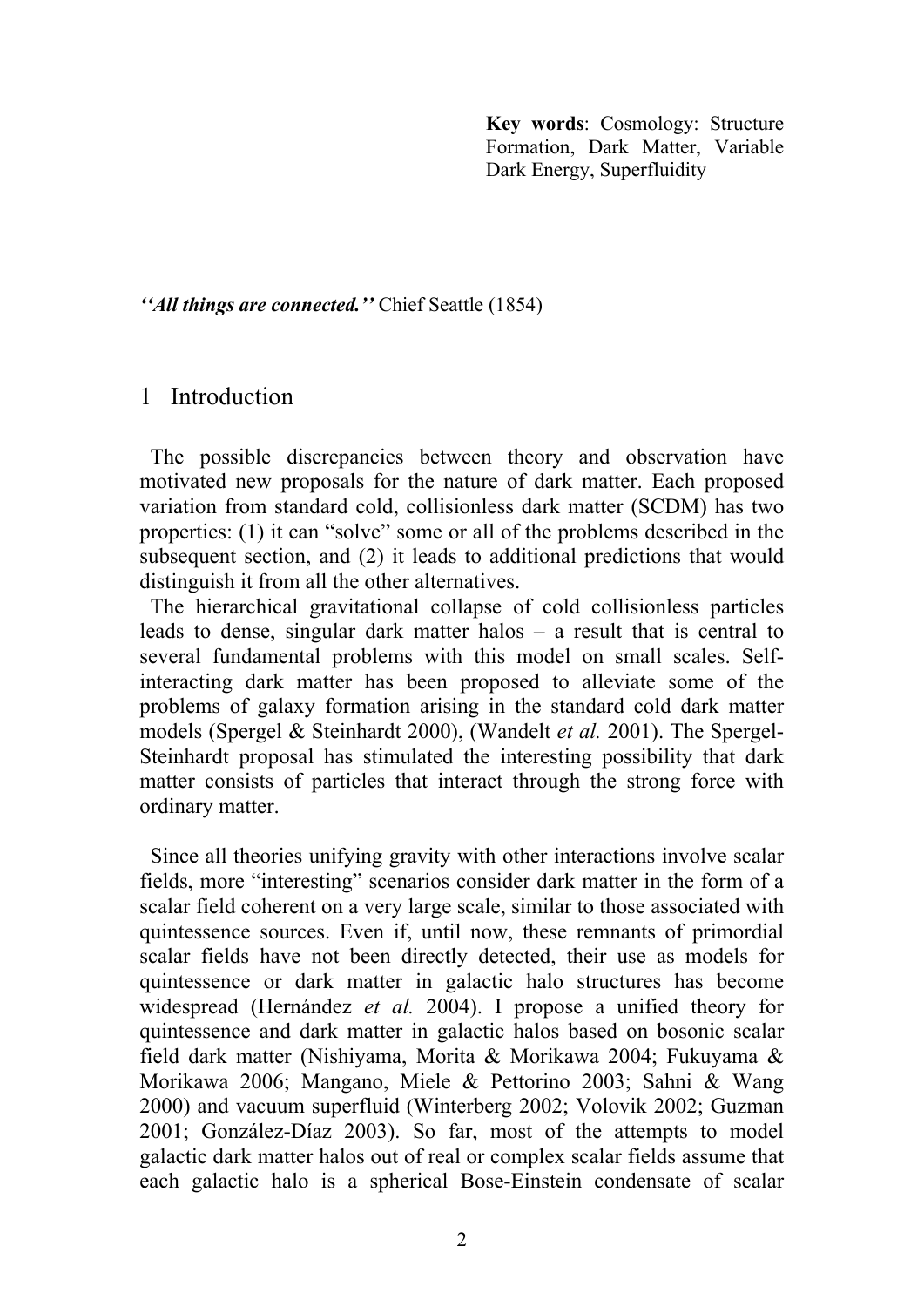particles. Subsequent studies added self-interaction and generalized the previous Newtonian analysis to be fully general relativistic. Other authors contributed more detailed studies which used two kinds of coupling of the scalar field to gravity, i.e. either minimal or non-minimal.

Various bosonic and scalar field dark matter and/or quintessence candidates with different mass and time of transition to superfluid (BEC) state (at  $z > z_d$  or LTPT) are proposed in literature (Ratra and Peebles 1988; Press et al. 1990; Schramm 1990; Gradwohl 1991a, b; Frieman, Hill & Watkins 1992; Sin 1994; Ji & Sin 1994; Lee & Koh 1996; Larsen and Madsen 1996; Hu, Barkana & Gruzinov 2000; Goodman 2000; Sahni & Wang 2000; Matos & Ureña-López 2000; Peebles 2000; Dymnikova & Khlopov 2000; Arbey, Lesgourgues & Salati 2001; Guzman 2001; Silverman & Mallett 2001a, b, 2002; Volovik 2002; Winterberg 2002; Yu & Morgan 2002; Alcubierre et al. 2002; Mangano, Miele & Pettorino 2003; Guzmán & Ureña-López 2003; Arbey, Lesgourgues & Salati 2003; Christianto 2003; Nishiyama, Morita & Morikawa 2004; Hernández et al. 2004; Ferrer and Grifols 2004; Amendola & Barbieri 2005; Guzmán & Ureña-López 2006; Fukuyama & Morikawa 2006). Although the alternative models could very well lead to particle masses different by several orders of magnitude, but that would not affect the principal conclusion - the possible existence of a Bose–Einstein condensate of cosmic extent - since this phenomenon could occur throughout a very wide range of masses. For example, particles with masses as large as  $10^{-6}$ eV − which are still lower than any hypothesized for massive neutrinos − would form a Bose–Einstein condensate at critical temperatures below 1000 K (Silverman & Mallett 2001a).

 Most of literature based on theoretical calculations and galactic information (rotation curves, luminous core size of galaxies, mean mass density, etc.) proposed an ultra low or low mass boson (Silverman & Mallett 2001b, 2002; Hu, Barkana & Gruzinov 2000; Sin 1994; Frieman, Hill & Watkins 1992; Sahni & Wang 2000; Matos & Ureña-López 2000; Larsen & Madsen 1996) and the boson mass estimated in most of these approaches roughly coincides with the value ~  $1.1$ -2×  $10^{-23}$  – $10^{-22}$  eV/ $c^2$ . (Nishiyama, Morita & Morikawa 2004; Fukuyama & Morikawa 2006) proposed the upper limit of the boson mass  $\leq$  2 eV and proposed that if the boson temperature is smaller than the radiation temperature, we cannot set the upper limit of the boson mass. One of the proposed boson candidates is ultra light pseudo Nambu-Goldstone boson (Schramm 1990; Sin 1994; Ji & sin 1994; Frieman et al. 1995; Yu & Morgan 2002). Although the others proposed massive scalar fields (Goodman 2000; Peebles 2000; Arbey et al. 2003) or Planck mass Bose particles (Winterberg 1992, 2002).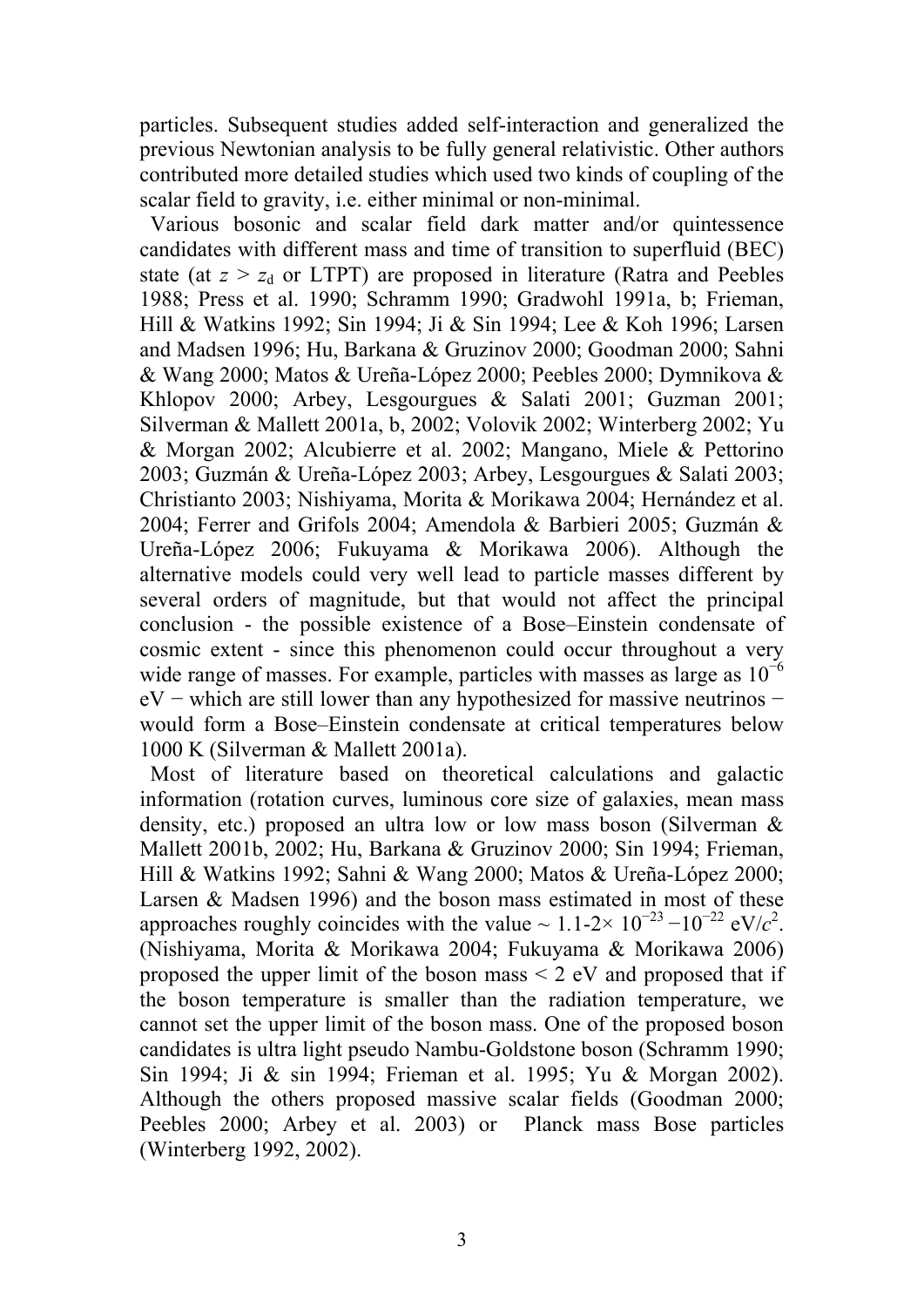In these two papers, I aim to reconstruct the jigsaw puzzle of structure formation in the universe and I propose the outline of a comprehensive and unifying theory of dark matter and quintessence leaning on superfluid or Bose-Einstein condensate essence of dark matter. In this immense jigsaw puzzle, some fragments are not discovered yet but the frame of the scenario is proposed. In the subsequent papers several aspects of the scenario are discussed. In section 2, I describe a unified theory for quintessence and dark matter in galactic halos and the nature of dark matter. In section 3, based on the latest progresses in theoretical physics, new insights into the essences of wave-particle duality of matter, light, gravity and inertia, SCQGP, and CMB have proposed. In the final section, we investigate the relevancy of time varying constants with time varying dark components.

2 Unified model for dark matter & quintessence and superfluid behavior of DM

## 2.1 bosonic scalar field dark matter

Basic model we construct would have the following general features:

- 1. Boson dark matter or self-interacting (the dark matter interacts strongly with ordinary baryonic matter, as well as with itself) normal part (excitations) of superfluid boson dark matter, which possesses some nonvanishing amount of viscosity and friction is introduced as dark matter which initially dominates the energy density and in literature, the condensate (superfluid) part of the superfluid boson dark matter is identified as quintessence and SFDM (scalar field dark matter, equivalent of ΛCDM; Alcubierre *et al.* 2002) or FCDM (fuzzy cold dark matter (Hu, Barkana & Gruzinov 2000), a similar stuff of axion dark matter<sup>\*</sup>).
- 2. One of the major differences of my model to the others is the nature of the observed universe acceleration. In this model, there is no obligation about the negative pressure of the quintessence which is a liquid in BEC state. In section 4, I introduce my convincing reasons about this exciting and adventuresome feature of the dark component.
- 3. When the energy density of BEC exceeds some critical value around  $z = z<sub>c</sub>$ , the inhomogeneous components of the condensate would

<sup>\*</sup> An ultra light pseudo-Goldstone boson which is cold by virtue of being born in a Bose condensate.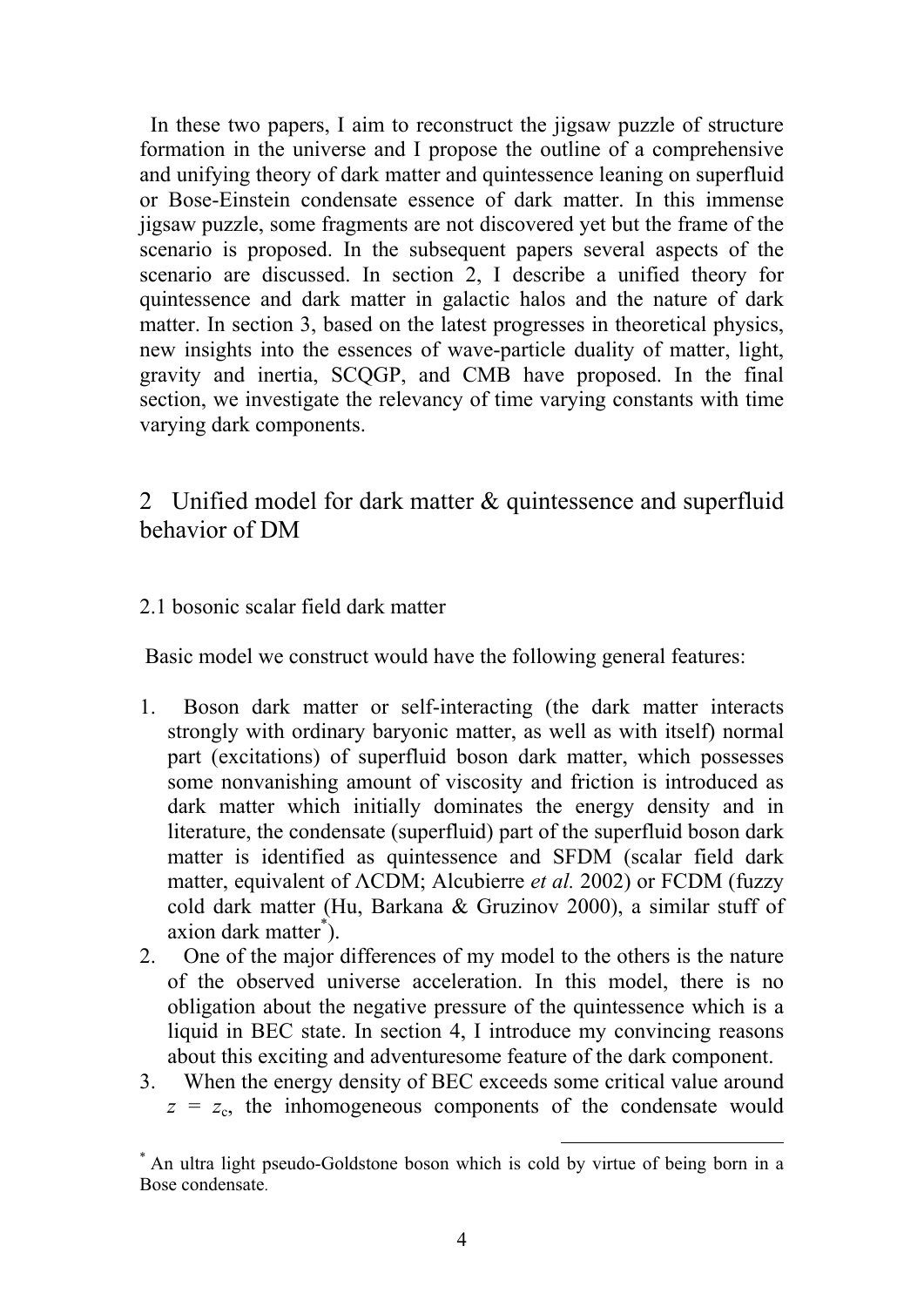rapidly collapse on the turbulent coherent structures (maybe into massive object made of scalar field particles in quantum coherent states like boson stars or black holes) which recognized as SFDM in literature (Alcubierre *et al.* 2002, Silverman & Mallett 2002; Yu & Morgan 2002) and work as the standard cold dark matter halo of galaxies with the equation of state  $p = 0$  (Fukuyama & Morikawa 2006; Nishiyama, Morita & Morikawa 2004; Yu & Morgan 2002; Alcubierre *et al.* 2002). New observations show that supermassive central objects lying in active galactic nuclei seem to be related to the velocity dispersion of the dark matter composing the dark halo, suggesting therefore that the central object was formed at the same time than the halo (Ferrarese & Merritt 2000; Gebhardt *et al.* 2000). This is probably contrary to the standard idea about galactic nuclei that proposes the existence of a central black hole, since it should be formed a time after the disc, *i.e*. much more after the formation of the halo, therefore the last word has not been said. These rapid collapses take place well after the decoupling stage, and therefore observed pattern in CMB fluctuations would not strongly be violated. I have developed a unified cosmological model of quintessence and DM using the Bose-Einstein condensation of a light boson and further the mechanism for the early formation of nonlinear objects. If we adopt this scenario, the quintessence dominance means that our universe is in almost the ground state described by a macroscopic wave function. Thus the largest scale of the Universe, as well as the smallest, would turn out to be described by quantum mechanics.

 I introduce the following simplest model for the BEC: SFDM is identified as CDM with the equation of state  $p = 0$  and the quintessence with  $p = \langle w \rangle$   $\rho$  ( $w \ge 0$ ). Although in this manner, the quintessence doesn't have negative pressure and it's not dark energy at all. I prefer to use its primary name and not to add a new member in essence family.

 Let us consider the non-linear stage of the condensate collapse. I suppose a uniform spherically distributed region of BEC of the radius *r*. Self gravity of the sphere would further accelerate the collapse especially in the later stage. The collapse would continue until the Heisenberg uncertainty principle begins to support the structure, or a black hole is formed. Not all fluctuations will collapse into stable objects. Anyway the collapsed condensate forms localized compact objects classified as cold dark matter. Cold dark matter made up of a condensate of light particles would be frustrated in its attempts to cluster on small scales because of the uncertainty principle, the resulting SFDM (equivalent of FCDM, Sahni & Wang 2000; Hu, Barkana & Gruzinov 2000) might provide a natural explanation for two major difficulties faced by the standard CDM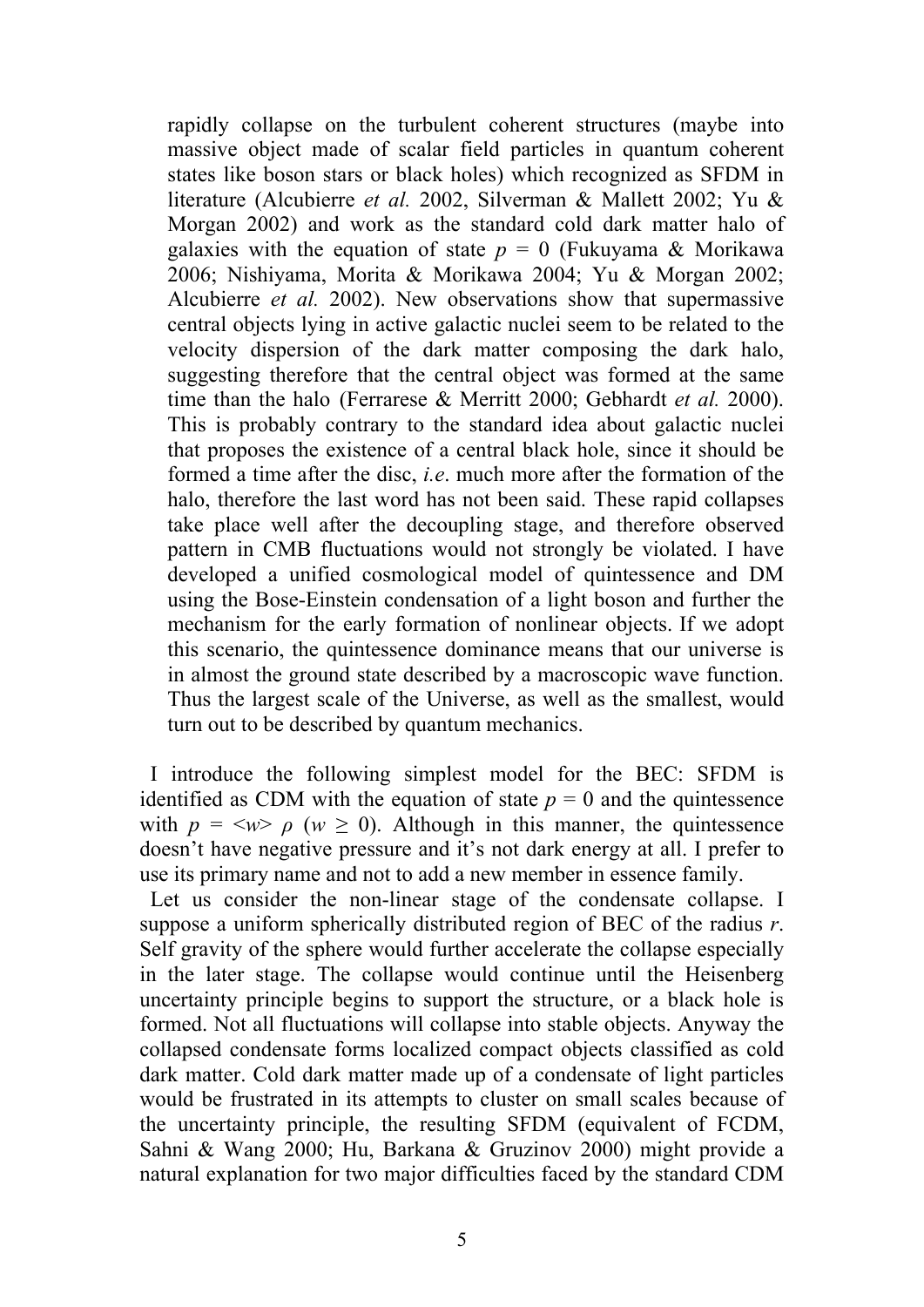scenario. (i) The dearth of halo dwarf galaxies: the number of dwarf's in the local group is an order of magnitude smaller than predicted by Nbody simulations of SCDM. (ii) The discrepancy between observed shapes of galaxy rotation curves and simulated dark matter halos. Recent observations of low surface brightness (LSB) galaxies show them to possess rotation curves which indicate a constant mass density in the central core region. These observations are difficult to accommodate within the SCDM model since high resolution N-body simulations of SCDM halos indicate a cuspy central density profile having the form  $\rho \propto$  $r^{-1.5}$  in the core region. SFDM inhibits gravitational clustering on small scales and could provide a natural resolution to the core density problem for disc galaxy halos. As a consequence of the quantum uncertainty principle, the particles of a BEC cannot be localized to regions smaller than the condensate coherence length (as determined by equilibrium between quantum pressure and gravitational attraction and this length is equivalent to the Jean's scale  $\lambda$ <sub>*I*</sub> for the onset of gravitationally unstable mass density perturbations) which, for particles of sufficiently low mass, corresponds to a size of the scale of the luminous core of galaxies. In this way SFDM within a galactic halo can provide the non-luminous mass needed to keep the galaxy together, yet not give rise to spike-like structures in the core or an excessive number of satellite structures (Alcubierre et al. 2002; Silverman & Mallett 2001a, b, 2002; Sahni & Wang 2000; Matos & Ureña-López 2000).

 Based on Silverman & Mallett (2002), some galactic properties are: Condensate coherence length *ξC*,

$$
\xi_c = \frac{h^2}{GMm^2} = \left(\frac{3h^2}{4\pi Gm^2 \overline{\rho}}\right)^{\frac{1}{4}} = \left(\frac{6\lambda_c^2}{\Lambda_c}\right)^{\frac{1}{4}}
$$
(1)

determined by the boson mass, *m*, and condensate mass, *M*, irrespective of the radial variation in density. The second equality in equation (1) expresses  $\zeta_c$  in terms of the mean density defined by  $M = \frac{4\pi}{3} \zeta_c^3 \overline{\rho}$ 3  $\frac{4\pi}{2} \xi_c^3 \overline{\rho}$ ; the third equality expresses  $\zeta_c$  in terms of the boson Compton wavelength  $\lambda_c$ and the condensate density parameter  $\Lambda_c = \frac{8\pi G}{c^2}$ *c G*  $\Lambda_c \equiv \frac{8\pi G \rho}{r^2}$  (which differs from the cosmological constant  $\Lambda$  since  $\tilde{\rho}$  >>  $\rho_c$ ).

Quantum Jeans scale,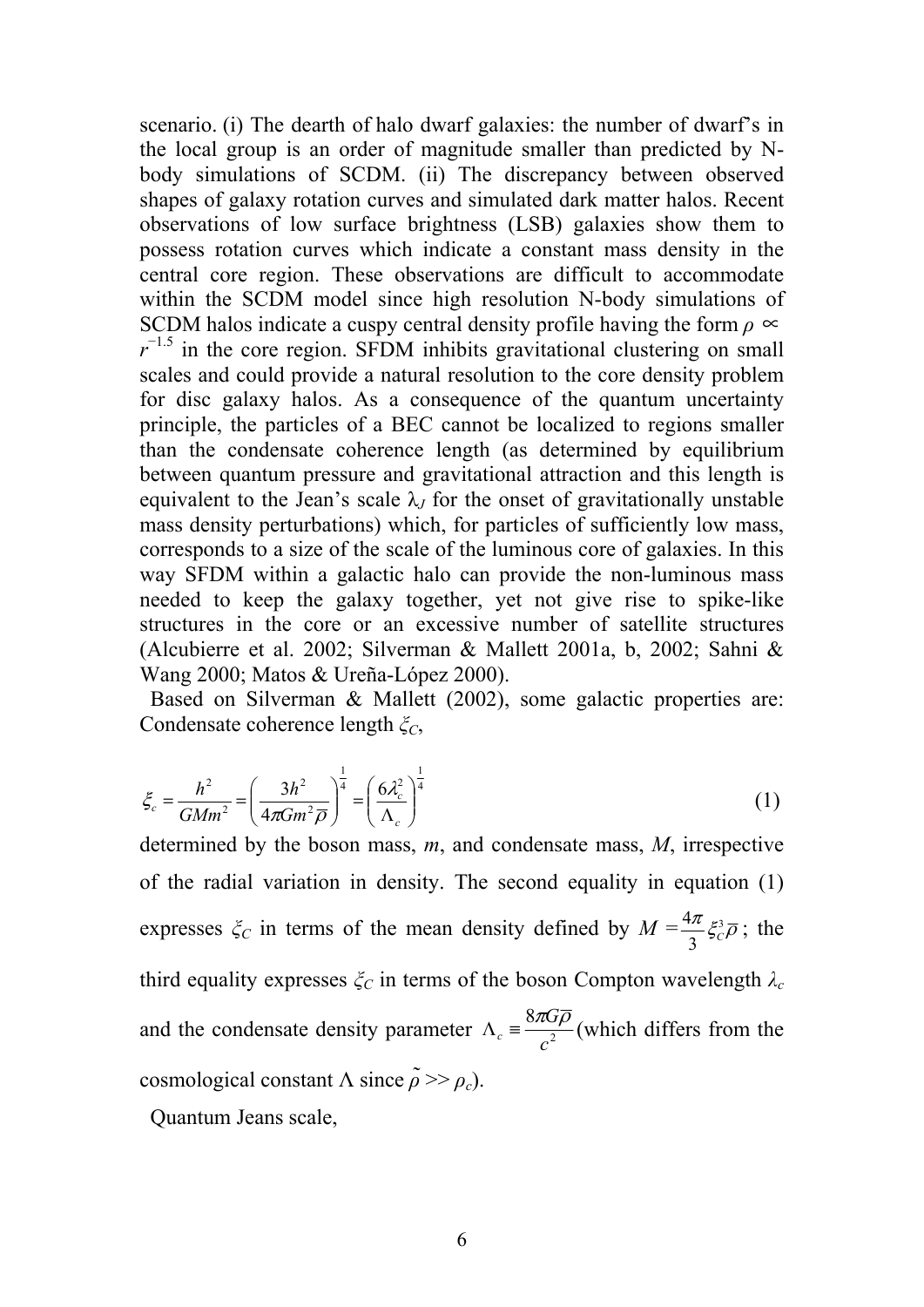$$
\lambda_{JQ} \sim \left(\frac{h^2}{G\overline{\rho}m^2}\right)^{1/4} \tag{2}
$$

this corresponds to within a numerical factor of order unity to the coherence length *ξC*. Thus, density perturbations of a size less than *ξC* are gravitationally *stable*. For fluctuations of a size much greater than  $\zeta_c$ , SFDM behaves like ΛCDM.

Theoretical slightly increasing rotation curve of luminous matter,

$$
v(u) = v_{\infty} \sqrt{1 - \frac{\tanh u}{u}}
$$
 (3)

SFDM is more like a wave than a particle, and the galactic halos are giant systems of condensed bose liquid. Three predictions are made:

(1) Mass profile  $\rho \sim r^{-1.6}$  (Sin 1994);

 (2) There are ripple-like fine structures in rotation curve (Sin 1994; Yu & Morgan 2002);

 (3) As is well known, the bulk of a stationary superfluid, in contrast to a normal fluid, will remain stationary when its container is rotated. However, if a sample of superfluid of size *R* is rotated at angular frequency *ω* which exceeds a critical frequency, then localized vortices can form. Yu & Morgan (2002) studied vortices in a rotating dark matter condensate comprehensively and showed that the presence of vortices is consistent with observed rotation curves of galaxies although even in the presence of vortices, the rotational motion of superfluid dark matter vortices would not show up as red- and blue-shifted subgalactic regions. Evidence of dark matter vortices, however, could conceivably be sought in rotationally-induced frame-dragging effects manifested through gravitational lensing or variation in polarization of transmitted light from distant background sources.

 We now turn our attention to the global evolution of quintessence/DM in the expanding Universe. The evolution of the various energy densities is governed by the set of equations (the energy density of the quintessence part falls off and an expansion term must be subtracted from  $\dot{\rho}_{\text{unit}}$  ),

$$
\rho = \rho_{\text{quint}} + \rho_{\text{n}} + \rho_{l}, H \equiv \frac{\dot{a}}{a} = \sqrt{\frac{8\pi G\rho}{3}}, \rho_{\text{BEC}} = \rho_{\text{quint}} + \rho_{l}
$$
\n
$$
\dot{\rho}_{\text{quint}} = \Gamma \rho_{\text{n}} - 3H\rho_{\text{quint}} - \Gamma' \rho_{\text{quint}}, \ \dot{\rho}_{\text{n}} = -3H\rho_{\text{n}} - \Gamma \rho_{\text{n}}, \ \dot{\rho}_{l} = -3H\rho_{l} + \Gamma' \rho_{\text{quint}},
$$
\n
$$
\Gamma = \Gamma(z)
$$
\n(4)

where  $\rho_{\text{quint,}} \rho_l$  and  $\rho_n$  are the energy densities of quintessence part of the BEC, localized energy density of SFDM (~ΛCDM) part of the BEC after the collapse and excited part of DM (which dominates initially), respectively. The sedimentation of BEC in the expanding Universe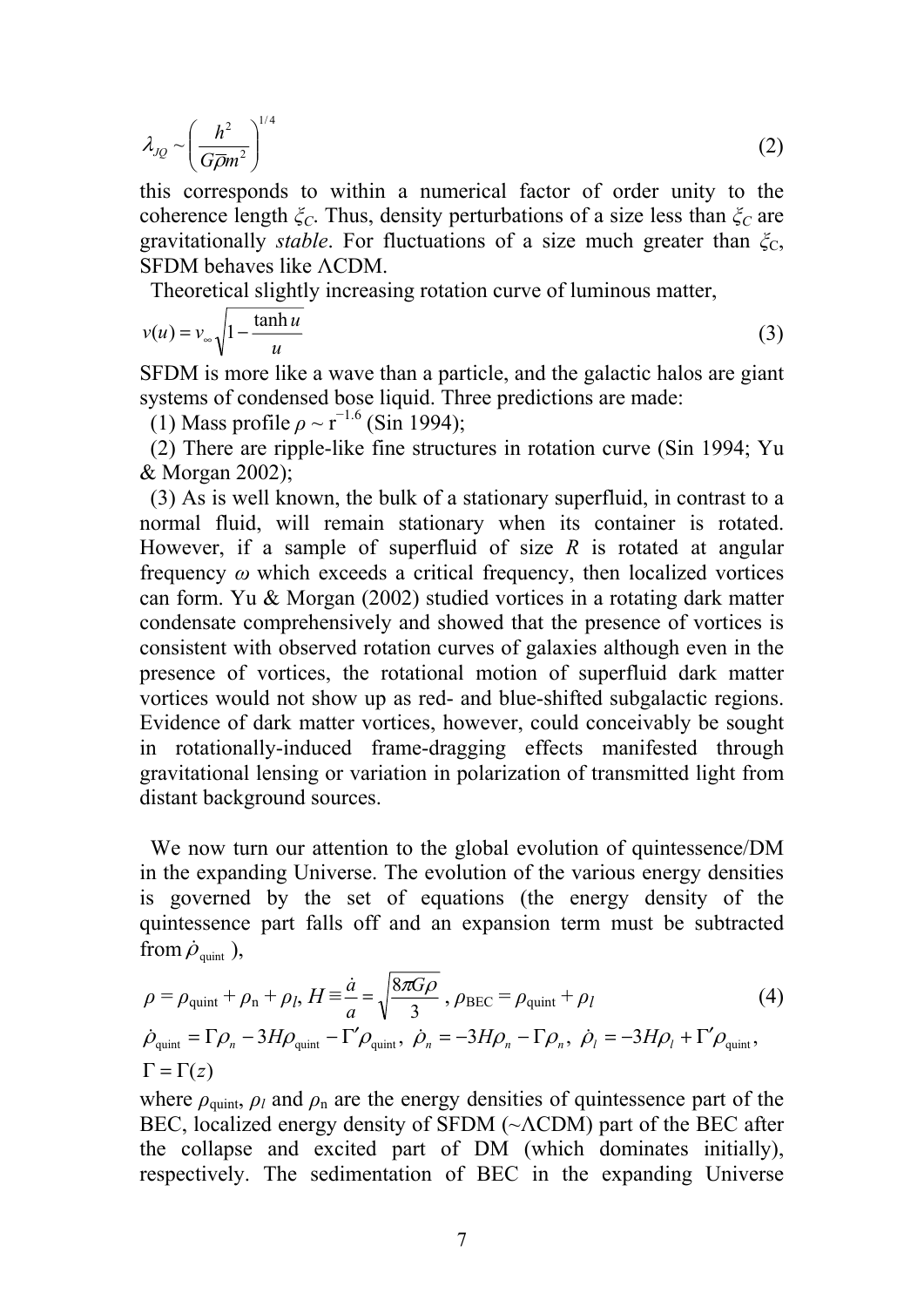slowly proceeds with the time scale  $\Gamma^{-1}$  but the rate of superfluid and BEC density increment is decreased along with aging of the universe, therefore the Γ is a dynamic value**.** Nishiyama, Morita & Morikawa (2004) proposed that cycle of gradual sedimentation (transition of excited part to BEC) and rapid collapse of condensate (to SFDM) repeats many times and self-regularizes the ratio of quintessence and dark matter to be order one. But in this model, after the formation of cosmic coherent structures (described in the second paper) because of the matter flow induced by fluid dynamics of the cosmic foam, the condensation of boson dark matter to BEC proceeds continuously with the time scale  $\Gamma^{-1}$  and above a critical  $\rho_{BEC}$ , a part of BEC rapidly collapses on coherent structures to form SFDM halo and central object of galaxies as described above. In addition to the *z*-dependent reduction in the rate of sedimentation which determines the trend of quintessence density increment, based on the so-called *Landau critical velocity criterion*, anywhere the relative velocity  $|v_{\text{quint}} - v_{\text{n}}|$  of the coherent flow of the excitations (excited part of DM) in the cosmic foam with respect to the vacuum (quintessence part of the BEC) is larger than the Landau critical velocity,  $|v_{\text{quint}} - v_{\text{n}}| > v_{\text{Landau}}$ , new excitations (excited part of DM) can be created from the superfluid vacuum, therefore the vacuum is reconstructed due to created quasiparticles but remains superfluid (nondissipative) with reduced density. These two processes regularize the ratio of quintessence and dark matter.

For the scalar  $\varphi$ -field to remain subdominant until recently its energy density must decrease rapidly at early times. Such behavior clearly cannot arise for polynomial potentials  $V(\varphi) \propto \varphi^p$ ,  $0 \lt p \lt few$ , for which  $\rho_{\text{quint}}$ will rapidly dominate the total density resulting in a colossal Λ-term today if  $\rho_{\text{quint}} \sim \rho_{rad}$  initially.

 Bassett *et al.* (2000) proposed a model of dark-matter candidates in which, if V ( $\phi$ ) has a quadratic minimum, the  $\phi$ -field will oscillate about this minimum and its average equation of state will be that of dust. This implies that the  $\phi$ -field will behave like axions or cold dark matter. Similarly if the potential is quartic, the average equation of state will be that of radiation.

 An interesting potential which interpolates between an exponential and a power law is:

 $V(\Phi) = V_0 [\cosh(\lambda \Phi) - 1]^p$  (Sahni & Wang 2000; Matos & Ureña-López  $2000)$  (5) where  $\lambda$  and  $p$  are constants, has the property that the scalar field equation

of state mimics background matter  $w \simeq w_B$  at early times whereas  $\langle w \rangle =$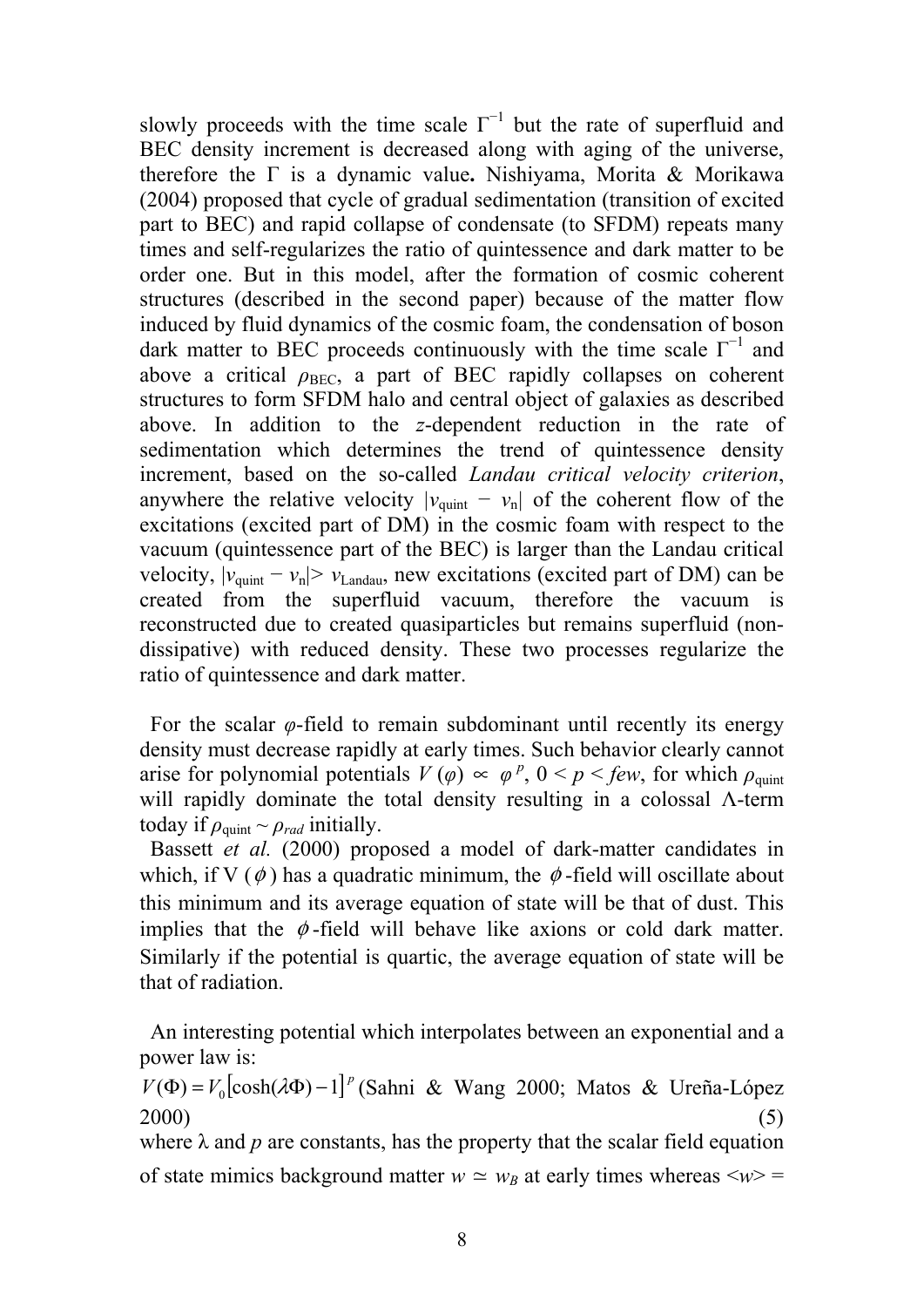$(p - 1)/(p + 1)$  at late times. Consequently, SFDM and maybe quintessence (at low *z*, if  $w_{\varphi}$  be a dynamic and *z*-dependent value) for  $p =$ 1. Thus the cosine hyperbolic potential is able to describe both dark matter and quintessence within a tracker framework (Sahni & Wang 2000; Sahni 2004).  $\rho_{\text{quant}}$  /  $\rho_{\text{total}}$  < 0.2 is necessary in order to satisfy nucleosynthesis constraints. After transition to superfluidity  $\rho_{\text{quint}}/\rho_B(\rho_B)$ of background matter) begins to grow.

As mentioned above, for  $p = 1$ ,  $V(\phi) = V_0 [\cosh(\lambda \phi) - 1]$  which combine the properties of a tracking solution with a minimum that provides the quintessence at late times;  $V(\phi)$  gives a very similar result as one would obtain for a simple exponential potential  $V(\phi) \propto e^{-\lambda \phi}$  at early times. Therefore, for  $|\lambda \phi| \gg 1$ , i.e. far from the minimum it has asymptotic form:  $V(\phi) \approx \widetilde{V}_0 e^{-\lambda \phi}$ ; this is similar to exponential quintessence potential:  $V(\phi) \approx V_0 e^{-\lambda \phi}$  (Ratra & Peebles 1988; Wetterich 1988a; Ferreira & Joyce 1998) thus the proposed potential preserving some of the desirable properties of the simplest exponential potential case (Peebles & Ratra 2003).

 A unified picture of quintessence and SFDM in which both components are described by a pair of scalar fields evolving under the action of the potential but with different values of the exponent *p*; similar values bring together the potential of them:

$$
V(\phi,\psi) = V_{\phi}\left(\cosh(\lambda_{\phi}\phi) - 1\right)^{p_{\phi}} + V_{\psi}\left(\cosh(\lambda_{\psi}\psi) - 1\right)^{p_{\psi}}
$$
(6)

 $p_{\psi} = 1$  in the case of SFDM and in the case of quintessence the exponent *p*<sup>*φ*</sup> should have a value which the  $w_{\varphi}$  be  $\geq 0$ . If  $p_{\varphi} = 1$  then there is no difference in the potential of SFDM and quintessence in the present epoch, both of them as the BEC (superfluid) state of boson dark matter. This approach ameliorates the 'coincidence problem' between dark matter (CDM) and quintessence which arises in standard cosmology. It also significantly reduces the discrepancy between the present value of  $\rho_m/\rho_r$  and that at the end of inflation (Sahni & Wang 2000).

 The collapsing process occurs on the small (ex. galaxy scale) and large scale (clusters and super clusters) in the foam sheets.

 Since the strong non-linearity is formed in the very early stage, no extra biasing process is necessary in this model.

2.2 ''Vacuum aether superfluid'' as dark matter and quintessence

*''nature abhors vacuum''*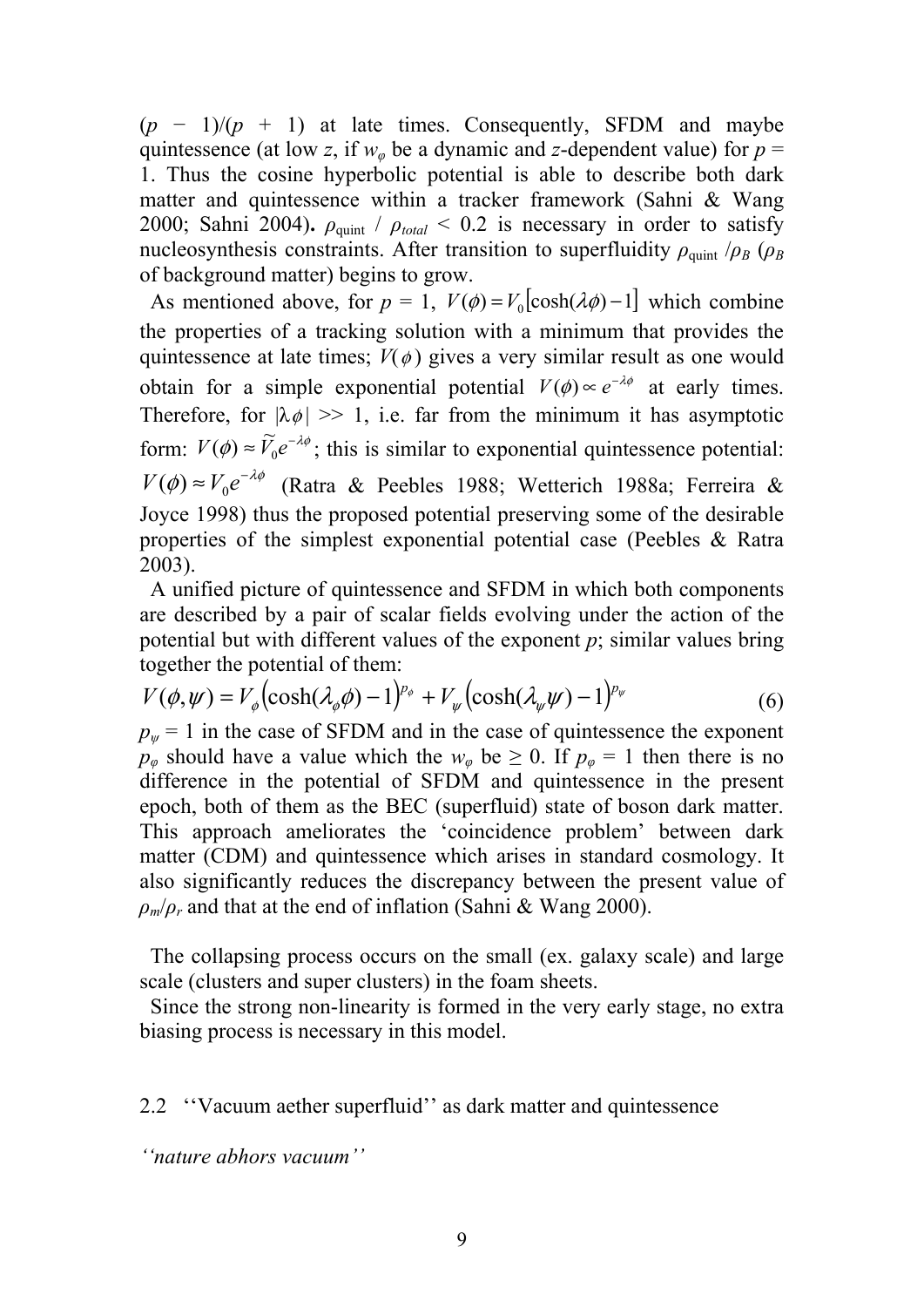According to Christianto (2003), we should mention there are at least two groups of approaches in attempting to model perfect fluid as the omnipresent medium in our universe:

(i) the geometrical approach; and (ii) the medium approach.

 All theories based on geometrical approach consider vortices as part of their inherent topology structure. In the second model, it is superfluid, which induces vortical structures not the spacetime structure *an sich*. In these groups, the spacetime remains Euclidean, while the superfluid aether drags celestial bodies around. Proponents of this view include:

- Volovik's  ${}^{3}$ He superfluid model
- Winterberg's phonon-roton superfluid vacuum aether
- Consoli's Higgs boson condensate vacuum medium
- Barceló's bosonic induced gravity
- DeAquino's superconducting state model of vacuum quantum

 This group sounds like an ad-hoc (inducing aether medium); their models apparently were confirmed by the superfluid-superconducting structure of neutron stars. There are also recent hypothetical boson stars, P-stars, and quark strange stars, which all considers boson in their inherent structures (Christianto 2003).

For applications to cosmology, it is presumed that the "vacuum" is a superfluid-like continuum in which the formation of topological defects as "vortices" generates the stars and galaxies as components of the normal fluid. A question arises as to how to describe the physical origin of wave mechanics of such large-scale structures. This leads to the Winterberg hypothesis (Winterberg 1992, 2002) of the superfluid phonon-roton as a quantum vacuum aether. In effect, the background is the "vacuum aether superfluid" and the stars and galaxies are the "condensed objects" within it (Christianto 2003; Winterberg 2002). In a unified view, universe filled with fluids which unitarily describe as a single vacuum entity either both dark matter and quintessence, so respectively unifying the notion of quintessence and that of all dark components (González-Díaz 2003). An analog of Maxwell's aether as a frictionless fluid with small vortices, vacuum aether superfluid is a quantum fluid made up of Bose and Fermi particles with excitation energy spectrum similar that of helium.

A fluid dynamic model, of course, implies that the vacuum is a medium. As Planck had shown back in 1911, quantum theory demands that the vacuum is not empty but rather filled with the quantum mechanical zero point energy, by Nernst called aether. According to Landau, superfluid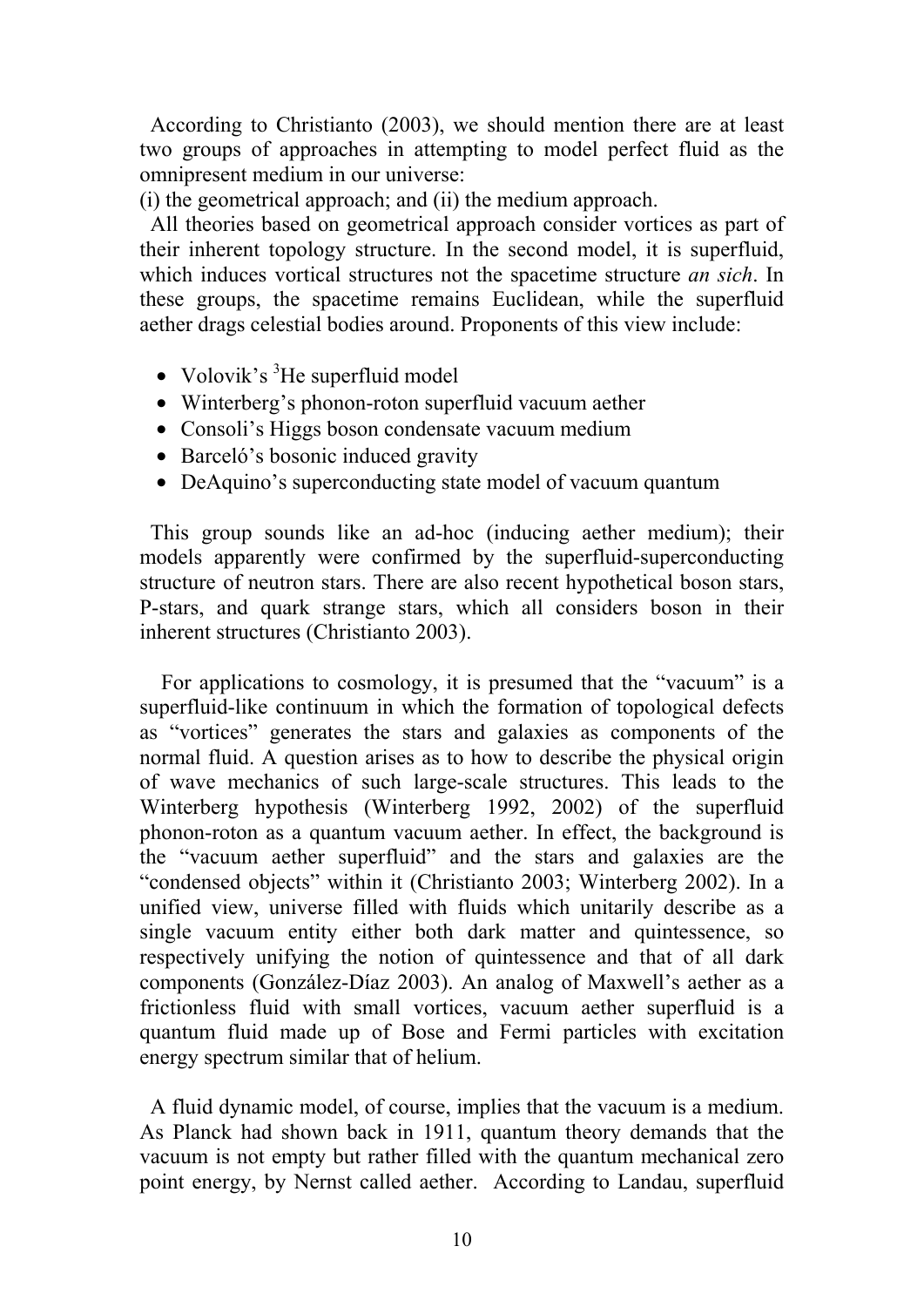He-II corresponds to a flowing vacuum state, similar to a cosmic aether, in which quasiparticles – bosonic zero modes of quantum vacuum – move. Winterberg (2002) called it 'Planck aether' (aether composed of densely packed Planck mass particles which one may simply call the Planck aether).

 Apart from the kind of Bose particle which comprises the vacuum aether superfluid, I investigate the properties of that as the dark components of the universe.

 Winterberg proposed a Planck aether which in its ground state is a two component positive-negative mass superfluid with phonon-roton energy spectrum for each component (in the 1970's the discovery of supersymmetry led to the hope that, since bosons and fermions (of identical mass) contribute equally but with opposite sign to the vacuum expectation value of physical quantities, the cosmological constant problem may be resolved by a judicious balance between bosons and fermions in nature. However, it is well known that there is no supersymmetry in our low-energy world. This means that there must by an energy scale  $E_{SUSy}$  below which the supersymmetry is violated and thus there is no balance between bosons and fermions in the vacuum energy).

 Assuming that the excitation spectrum measured in superfluid helium  ${}^{4}$ He or  ${}^{3}$ He-A is universal. The vacuum of space is a superfluid made up of Bose and Fermi particles, with the particles of the standard model explained as quasiparticle- excitations of this superfluid.

# 3 Superfluidity and universality

 According to Landau, superfluid He-II corresponds to a flowing vacuum state, similar to a cosmic aether, in which quasiparticles – bosonic zero modes of quantum vacuum – move. The quanta of these collective modes of the vacuum form a rarefied gas which is responsible for the thermal and viscous effects ascribed to the presence of the normal component. Feynman's first superfluid paper argued that in spite of the inter-atomic interactions, superfluid helium was a Bose-Einstein condensate similar to what happens in the ideal gas where the interactions are absent. In transition to superfluidity, a system of strongly-interacting particles is replaced by a collection of non (or weakly) interacting "elementary excitations" or "quasiparticles". The normal fluid is a gas of excitations where the vacuum is the superfluid. The dense system of strongly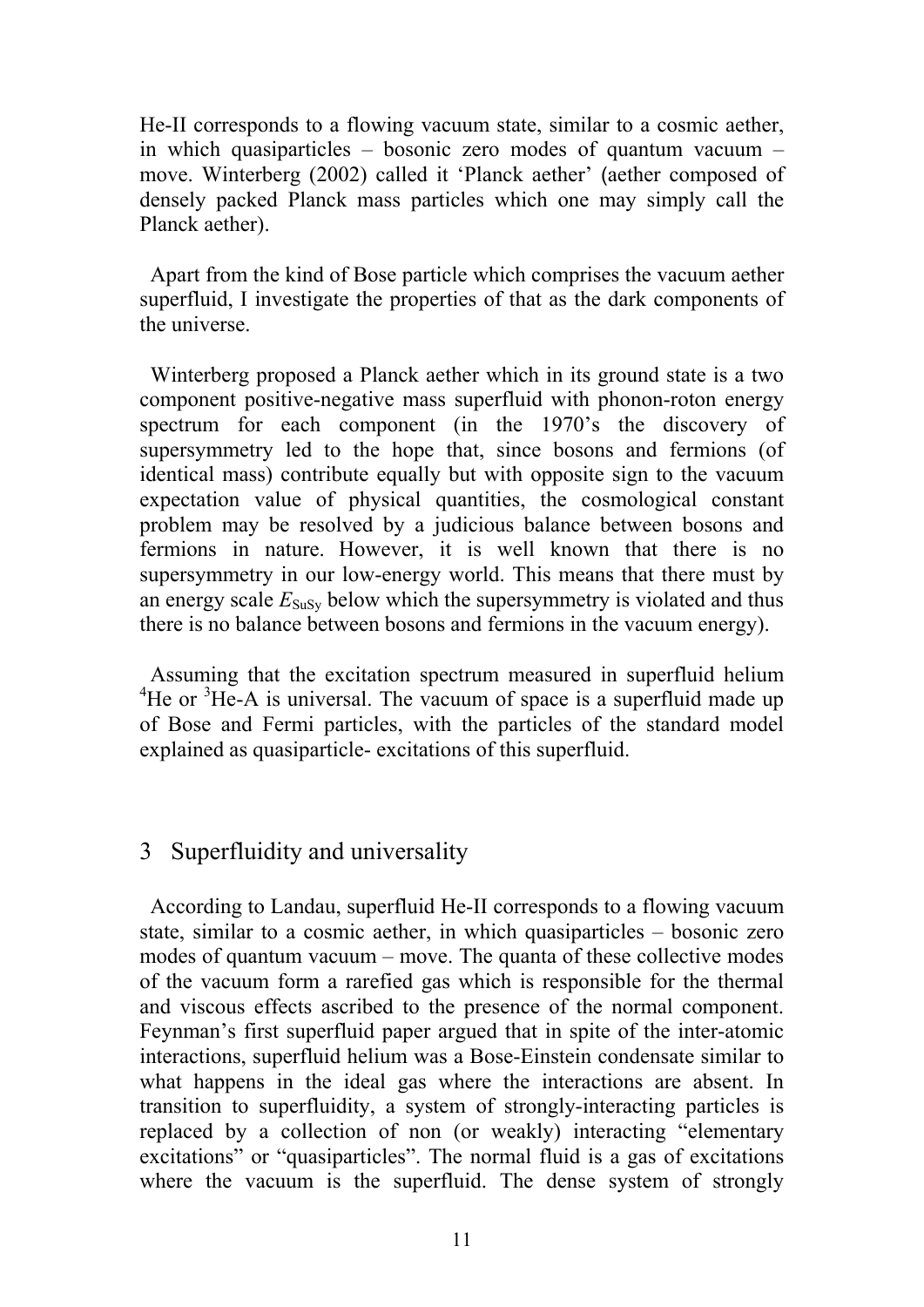interacting <sup>4</sup>He atoms can be represented in the low-energy corner by a dilute system of weakly interacting quasiparticles (phonons and rotons). In addition, the state without excitation (the ground state, or vacuum) has its own degrees of freedom: it can experience the coherent collective motion. After the works of Onsager (1949) and Feynman (1955), it was understood that rotational degrees of freedom were related to quantized vortices. The lowest energy level related to rotational motion is provided by a vortex ring of minimum possible size whose energy  $\sim \hbar^2/ma_0^2$  is in agreement with Landau's suggestion.

 Universe fluid in the post-inflationary period behaved as if was a mixture of two different fluids. One of these (boson dark matter) behaves like a superfluid after the transition to superfluidity. The other is a normal viscous fluid (ordinary matter), so above the  $T_c$ , superfluid transition temperature of boson dark matter, we have a completely viscous universe. The existence of these two flows is seen especially clearly when a rotating superfluid structure rotates about its axis. In this situation the superfluid part remaining at rest. Consequently, the total moment of inertia *I* of the rotating structure is less than the moment of inertia  $I_0$ calculated on the assumption that the whole fluid rotates, and a measurement of the ratio  $I/I_0$  enables us to find at once what parts of the fluid are normal and superfluid. The superfluid flow has two other important properties: it does not involve entropy and heat transfer, and it is always potential flow. Hence it follows that a superfluid flow is thermodynamically reversible. Since superfluid flow is potential flow, a steady superfluid flow exerts no force on a solid body (d'Alembert's paradox). The normal flow, on the other hand, exerts a drag force. If the flow is such that the superfluid and normal mass transfers balance, we have a very unusual flow: a force acts on a body immersed in dark matter, but there is no net mass transfer. The *thermo-mechanical effect* in superfluid is as follows: when superfluid flows out of the bulk stream through the thin spaces, a rise in temperature occurs in the bulk fluid. This phenomenon has the natural explanation that the flow of superfluid part transfers no heat, so that the heat remaining in the bulk is distributed over a smaller quantity of matter (Landau & Lifshitz 1987).

The liquid phase of the <sup>4</sup>He, is currently used as a system for exploring the dynamics of second order phase transitions analogous to the GUT symmetry breaking phase transition of the early universe. The symmetry breaking associated with superconductivity and superfluid transitions is gauge symmetry breaking. The low mass of the helium atom will imply a large value of  $E_z$  (zero-point energy). In the <sup>4</sup>He, the stable phase at  $T =$ 0;  $P = 0$  must be the *liquid*.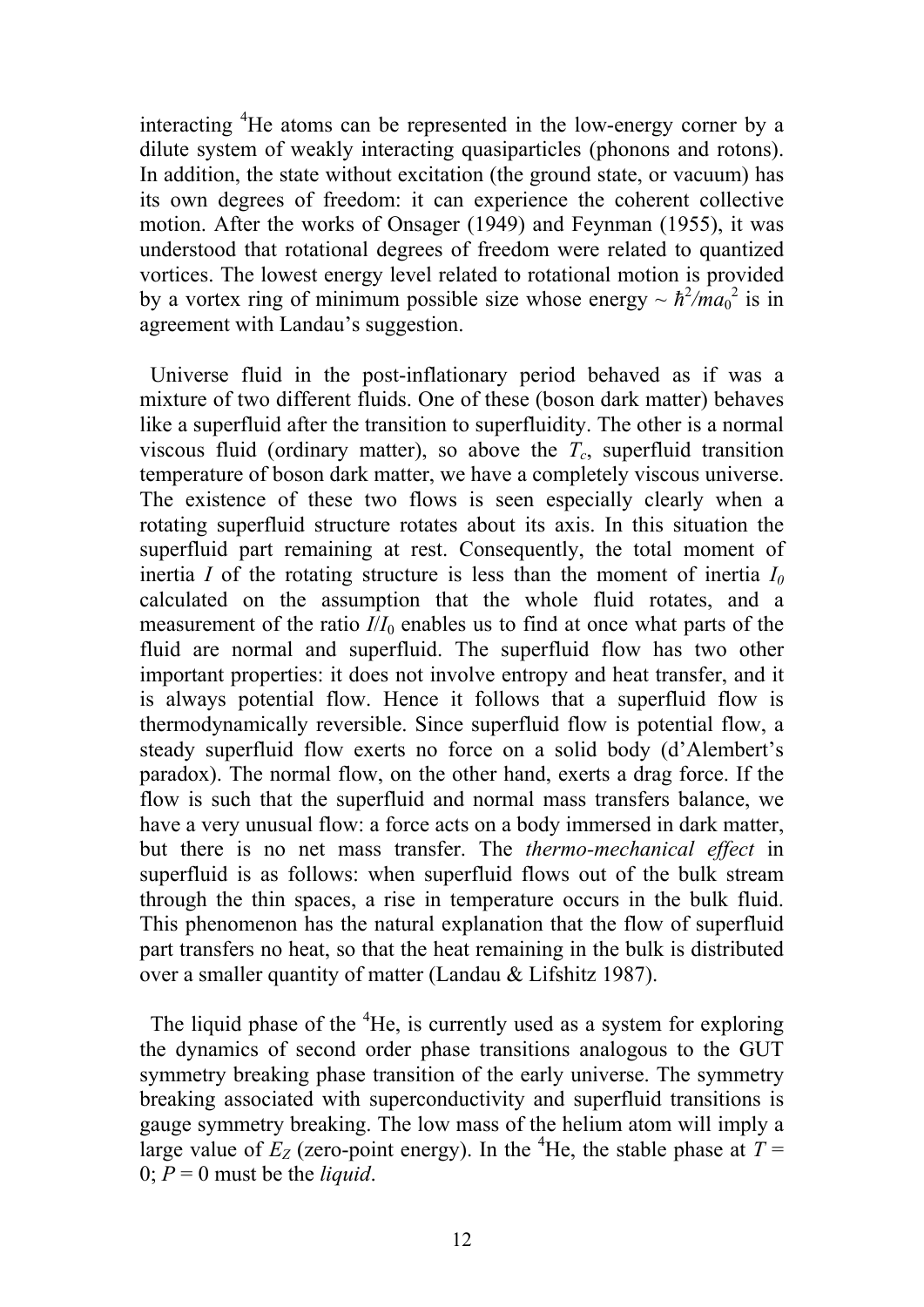

Figure 1. Normal and superfluid densities of HeII,  $\rho_n$  and  $\rho_s$ , divided by the total density *ρ* of the liquid, as functions of temperature T; (Andronikashvili 1971).

#### 3.1 superfluidity and wave-particle duality

 The two-fluid model of superfluid is a non-fundamental phenomenological explanation presented by Landau (1941). We assume that we are dealing with HeII in the linear regime: i.e. all velocities, temperature gradients, pressure gradients and so on will be assumed to be not too large. These ideas can be developed quantitatively by deriving the relevant equations of motion for the two-fluid system. They are sometimes known as the thermohydrodynamical equations because of the peculiar necessity of intermingling thermodynamics and hydrodynamics in their derivation. Based on Landau theory, two fluids interpenetrate freely, passing through each other entirely without interaction but where velocities, or gradients in *T* and *P*, become sufficiently large, quantized vortices are created in the superfluid component. These result in the development of a so-called mutual friction between the two components whenever their relative velocity is non-zero, in partial violation of this premise of the two-fluid model. In most physical situations, the measured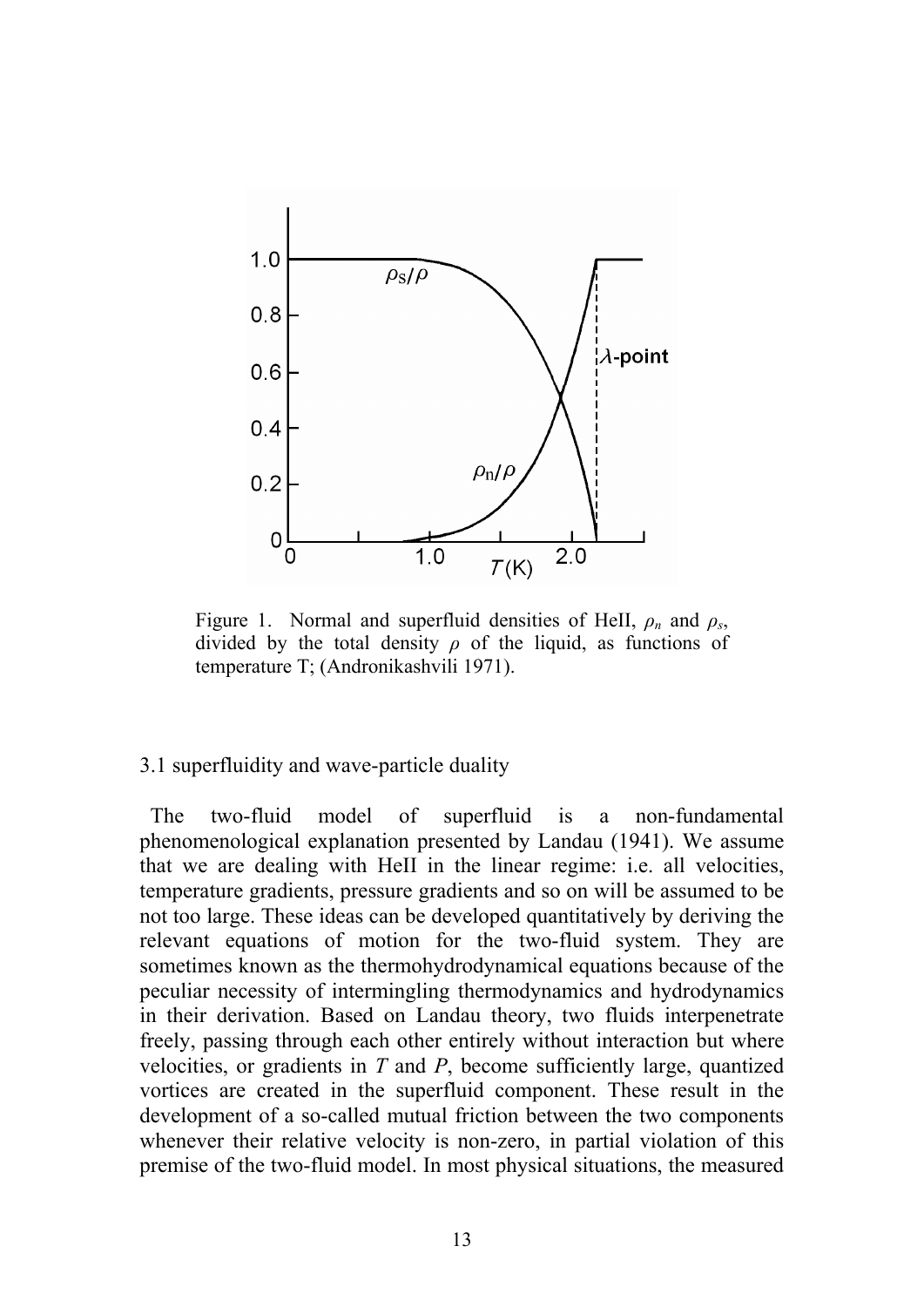critical velocities in HeII are found to be much smaller than  $v_{\text{Landau}}$ . This is because of the assumption, that excitation spectrum for helium II includes all the permitted low-lying excited states of the liquid, is not entirely justified. While it is true that the indicated dispersion curve includes all permitted elementary excitations, it turns out that other (metastable) excitations involving quantized vortex rings and lines can also exist and that their creation is often characterized by critical velocities which are smaller than  $v_{Landau}$ . Also the Landau critical velocity  $v_{\text{Landau}}$  is vanishingly small in <sup>3</sup>He-A because of the gapless fermionic energy spectrum ( $v_{\text{Landau}} \sim \Delta/p_0$ ). Also derived from Landau theory the superfluid component carries no entropy and experiences no flow resistance whatever; that is, its viscosity is identically zero and no turbulence can be created in it,  $\nabla \times v_s = 0$  so the superfluid flow is potential, but later Onsager (1949) and Feynman (1955) found that this statement must be generalized:  $\nabla \times v_{s} \neq 0$  at singular lines, the quantized vortices, around which the phase of the order parameter winds by 2*πN*. The discovery of superfluid <sup>3</sup>He-A further weakened the rule: the nonsingular vorticity can be produced by the regular texture of the order parameter – the wave function of Cooper pair with spin  $S = 1$  and orbital momentum  $L = 1$  – according to the Mermin-Ho relation (Mermin & Ho 1976). As distinct from superfluid  ${}^{4}$ He, in  ${}^{3}$ He-A there is no energy gap between rotational and irrotational motions. This is the reason why the bulk <sup>3</sup>He-A behaves as normal fluid. Thus none of the conditions representing the signatures of superfluidity in Landau's sense are strictly valid in a system like <sup>3</sup>He-A (Volovik 2003).

 Superfluidity must be explained as macroscopic quantum phenomena. The existence of Bose-Einstein condensation does not directly imply superfluidity, because an ideal Bose gas is not a superfluid. The lambda transition does, in fact, correspond to Bose-Einstein condensation, albeit in a modified form because of the presence of interatomic forces. The superfluid vacuum is thus more complicated than its predecessor – the Bose–Einstein condensate. For example, experiments show that the condensate fraction of superfluid <sup>4</sup>He at  $T = 0$  is c. 14%, rather than the 100% expected of an ideal gas (see Fig. 2) and this is an expected consequence of the finite interatomic forces, which cause some of the particles to occupy what are called depletion levels, even at  $T = 0$ , depleting the fraction of particles in the condensate, although, the trends of the increment in superfluid and condensate fraction is rather identical. Nevertheless, like some cosmological literature (Nishiyama, Morita & Morikawa 2004; Silverman & Mallett 2002), sometimes in this theory I use Bose–Einstein condensation instead of transition to superfluidity.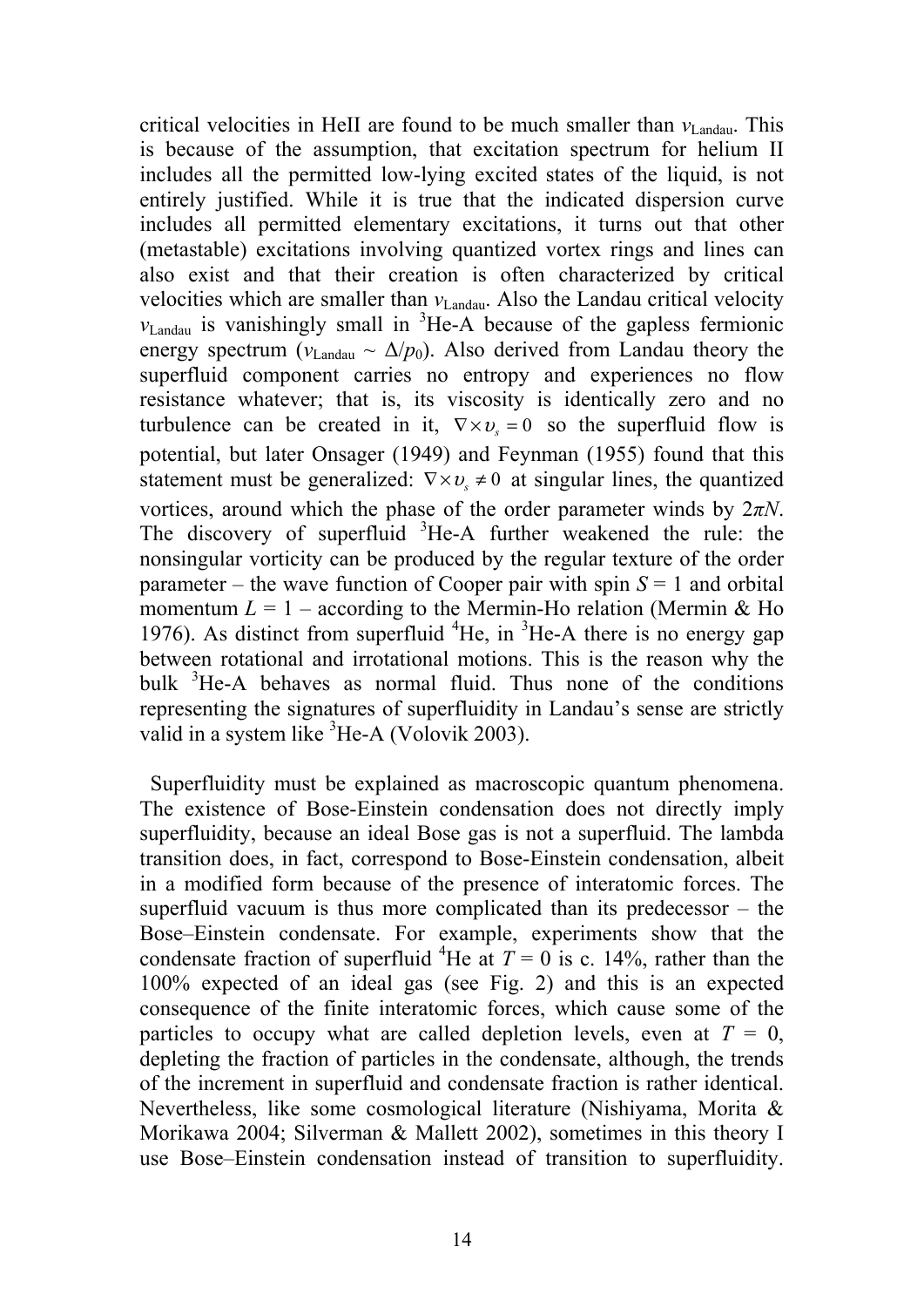Also, in spite of the knowledge that Landau two-fluid model of superfluidity is a non-fundamental and defective theory, in some parts of this theory, we are compelled to utilize it.

 Although the two-fluid model describes most aspects of the behavior of HeII remarkably well, it is important always to remember that there can be no suggestion of two physically distinct materials being present. HeII is an assembly of <sup>4</sup>He atoms, all of which are identical. The rotating cylinders measure the normal fluid; the thin tubes measure the superfluid flow. One of these motions is normal, has the same properties as the motion of an ordinary viscous fluid, but the other is the motion of superfluid. Maybe the two motions occur without any transfer of momentum (Landau & Lifshitz 1987).



Figure 2. The condensate fraction of liquid  ${}^{4}$ He (Sears et al. 1982; Campbell 1983). The full curve is a theoretical temperature-dependence fitted to the data points.

 "Light" like the "superfluid dark matter" has a dual behavior. Surprisingly, we cannot separate these two behaviors in each case rather we can only distinguish them. "*Wave* and *particle* behavior of light" and "*superfluid* and *normal* flow of superfluid dark matter" are coupled with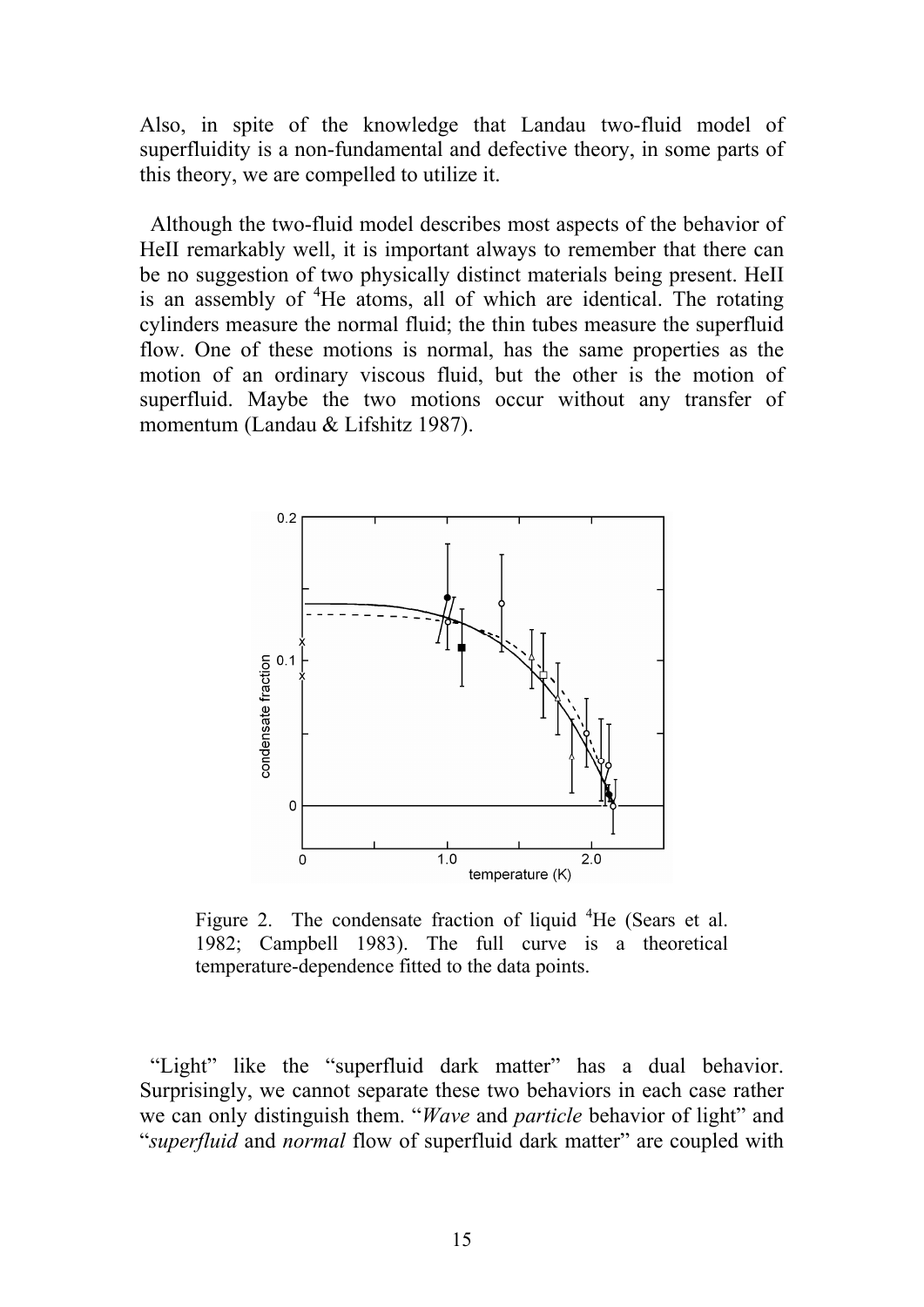each other. Superfluid dark matter is reminiscent of the aether and modeling the universe using superfluid aether is compatible.

 (Chiao 2000) showed the possibility that photons, which are bosons, can form a 2D superfluid due to Bose-Einstein condensation inside a nonlinear Fabry-Perot cavity filled with atoms in their ground states. The effective mass and chemical potential for a photon inside this fluid are nonvanishing. This implies the existence of a Bogoliubov dispersion relation for the low-lying elementary excitations of the photon fluid, and in particular, that sound waves exist for long-wavelength, low-frequency disturbances of this fluid. These fascinating experiments provide evidence for the superfluid nature of photons.

 The world consists of interacting particles and waves. In our ordinary perception of reality, we are fairly confident that we can distinguish easily between waves and particles, but in fact they can sometimes switch identities. Light waves may be regarded as a stream of massless particles, also called photons, and particles of matter sometimes have a wavelike nature. Generally speaking, the corresponding wavelength is extremely short, but for atoms that move slowly, it may be observable. Einstein predicted that if a gas is cooled to very low temperatures, all the atoms should gather in the lowest energy state. Matter waves of the individual atoms then merge into a single wave; indeed, they can be said to ''sing in unison.'' Thousands of atoms behave like one big super atom. This is Bose-Einstein condensation (Sune Svanberg, Nobel Prize in Physics 2001).

## Laser light as a Bose-Einstein condensate

 It should be noted that the most familiar examples of the situation where particles occupy a single wave state, so that the wave function can be considered classical, are electromagnetic waves and laser lights. The invention of the laser led to the discovery of a new state of light, namely the coherent state, which is a very robust one. Ketterle was also able to extract a beam of coherent matter from the condensate, thus achieving the first atom laser. An ordinary laser yields coherent radiation, an atom laser a stream of coherent matter.

 Bose-Einstein condensates are formed by cooling gas atoms to a fraction of a degree above absolute zero. At that temperature, the atoms all drop into the same quantum state. That makes them coherent, all possessing the same quantum wave function, a state comparable to that of photons in laser systems. Cubic nonlinearities show up in the Landau-Ginzburg equations for coherent macroscopic order parameters or giant effective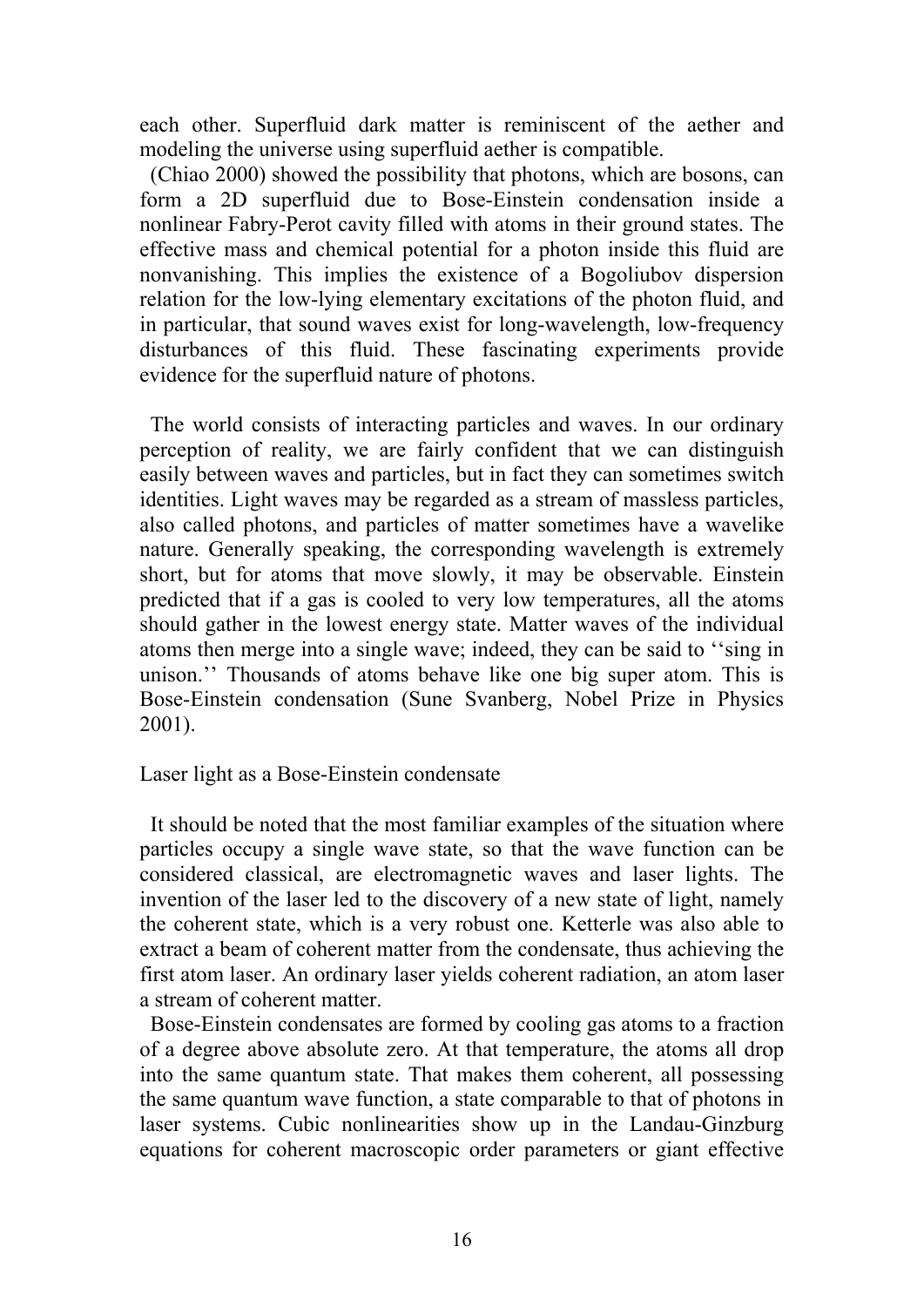quantum wavefunctions in second order phase transitions including superfluids and lasers.

 It is now believed that most systems displaying free motion of particles well below some characteristic degeneracy temperature transform to the superfluid state or undergo condensation.

 According to the de Broglie theory of wave-particle duality of everything, this duality can be interpreted as superfluidity of everything in the universe but based on the extended and unified model of superfluidity as described above. The Universe includes fermionic quasiparticles in Fermi superfluids and bosonic quasiparticles in Bose superfluids.

 Bose-Einstein condensate behaves as a single quantum object despite its size. Because of this behaviour, it is hoped that fundamental tests of Quantum Mechanics can be made. An example of this Quantum Mechanical behaviour is the interference between two condensates. Just as water ripples or light waves interfere (as in Young's double slit experiment), two separate condensates can be released from their traps and interfere as they overlap. This was first observed in 1996 at MIT, demonstrating the wave-like behaviour of the condensate.

 Every fermionic material must pair (BCS or Cooper pair, etc.) before transition to superfluidity or Bose-Einstein condensation. The basic concept of the BCS-BEC crossover is as follows: As long as the attractive interaction between fermions is weak, the system exhibits the superfluidity characterized by the energy gap in the BCS mechanism. On the other hand, if the attractive interaction is strong enough, the fermions first form bound molecules (bosons). Then they start to condense into the bosonic zero-mode at some critical temperature. These two situations are smoothly connected without the phase transition. One of the most striking features of the crossover is that the critical temperature in the BEC region is independent of the coupling for the attraction between fermions. This is because the increase of the coupling only affects the internal structure of the bosons, while the critical temperature is determined by the boson's kinetic energy.

 The naive calculations of the energy density of the superfluid ground state in the framework of the effective theory suggests that it is on the order of the zero-point energy of the bosonic field in Bose superfluids and on the order of the energy of the Dirac vacuum of fermionic quasiparticles in Fermi superfluids.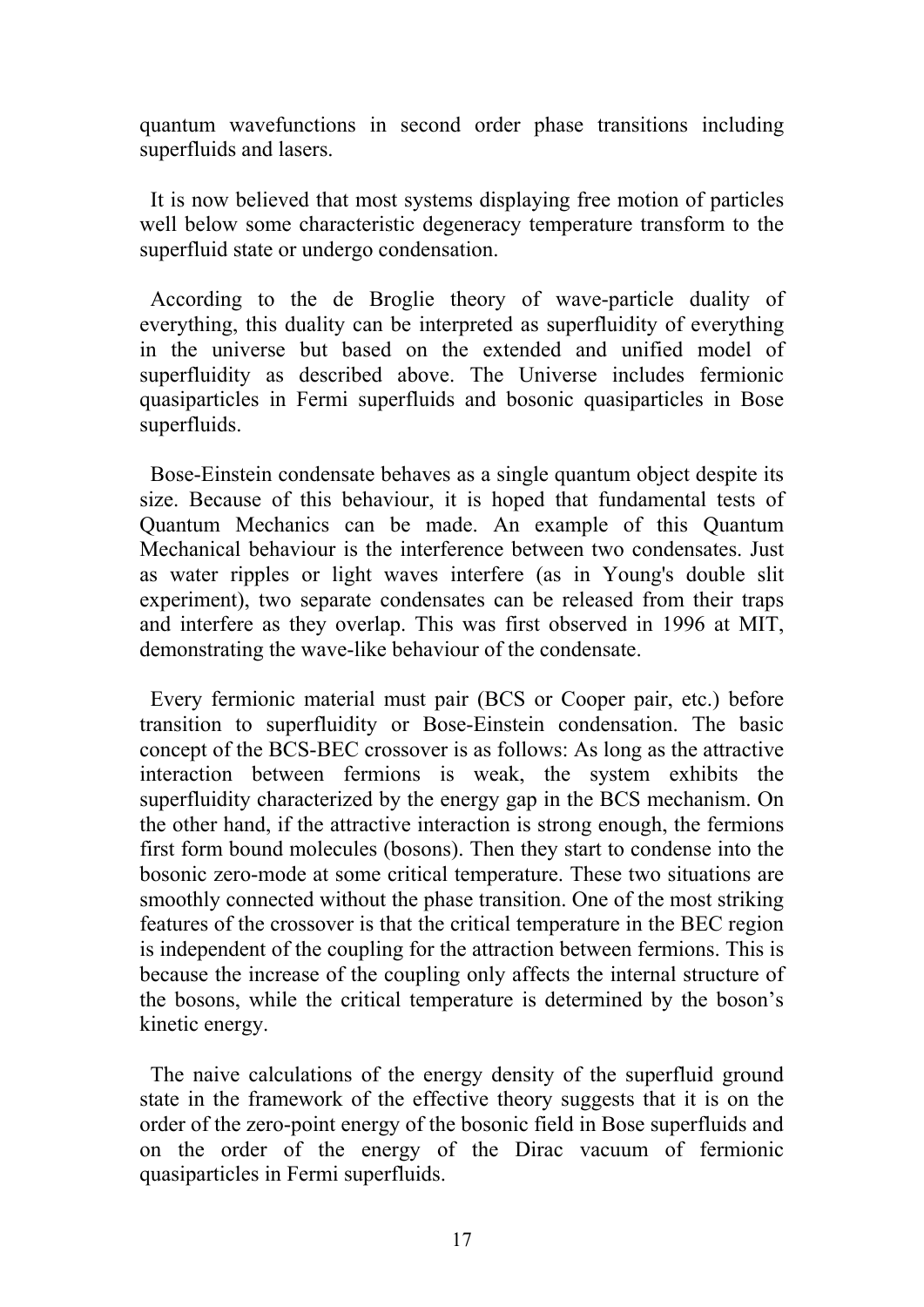Our Universe contains quantum Bose and Fermi fields, describing the interaction of the elementary quasiparticles (fermionic quasiparticles and collective bosons) with each other and with the quantum [bosonic and fermionic] vacuums. In this model of wholly superfluid universe, leptons, gauge fields, Higgs fields, gravitons, W-bosons and etc. are interacting Fermi and Bose quantum fields.

 An effective theory in condensed matter does not depend on details of microscopic (atomic) structure of the substance. Once the universality class is determined, the low-energy properties of the condensed matter system are completely described by the effective theory, and the information on the underlying microscopic physics is lost. The microscopic details provide us only with the "fundamental constants", which enter the effective phenomenological Lagrangian, such as speed of "light" (say, the speed of sound), superfluid density, modulus of elasticity, etc.

 Volovik (2003) described that various cosmological phenomena could be represented using <sup>3</sup>He superfluid medium. He argued that the Universe and its broken-symmetry ground state (the physical vacuum) could be represented with condensed matter system.

 Ordinary baryonic matter acts as a part of fermionic quasiparticles of quantum fermionic vacuum or impurities in the superfluid boson dark matter. If accumulation of ordinary baryonic matter on the interface of two phases (surface of hydrodynamic bubbles or other interfaces) be energetically favorable (like the formation of electron bubble; when an electron as a fermion is injected into bosonic helium, it forms a spherical cavity- an "electron bubble"- from which helium atoms are excluded. The bubble forms because the electron is strongly repelled by helium) therefore it stabilizes the bubbles (voids) and cosmic foam on the interface of two phases. Also, magnetic field can affect the stability of MHD bubbles. In this study we must pay attention to the effect of adsorbed ordinary baryonic matter on the surface of bosonic sea of dark matter and bubbles, on the motion of bubbles and hydrodynamical properties of the interface.

 In the course of the expansion of universe, at high temperature the bosonic universe fluid has all the symmetries that ordinary condensed matter can have: translational invariance, global *U*(1) group and... . When the temperature decreases further the boson dark matter reaches the superfluid transition temperature  $T_c$ , below which it spontaneously loses each of its symmetries except for the translational one - it is still liquid.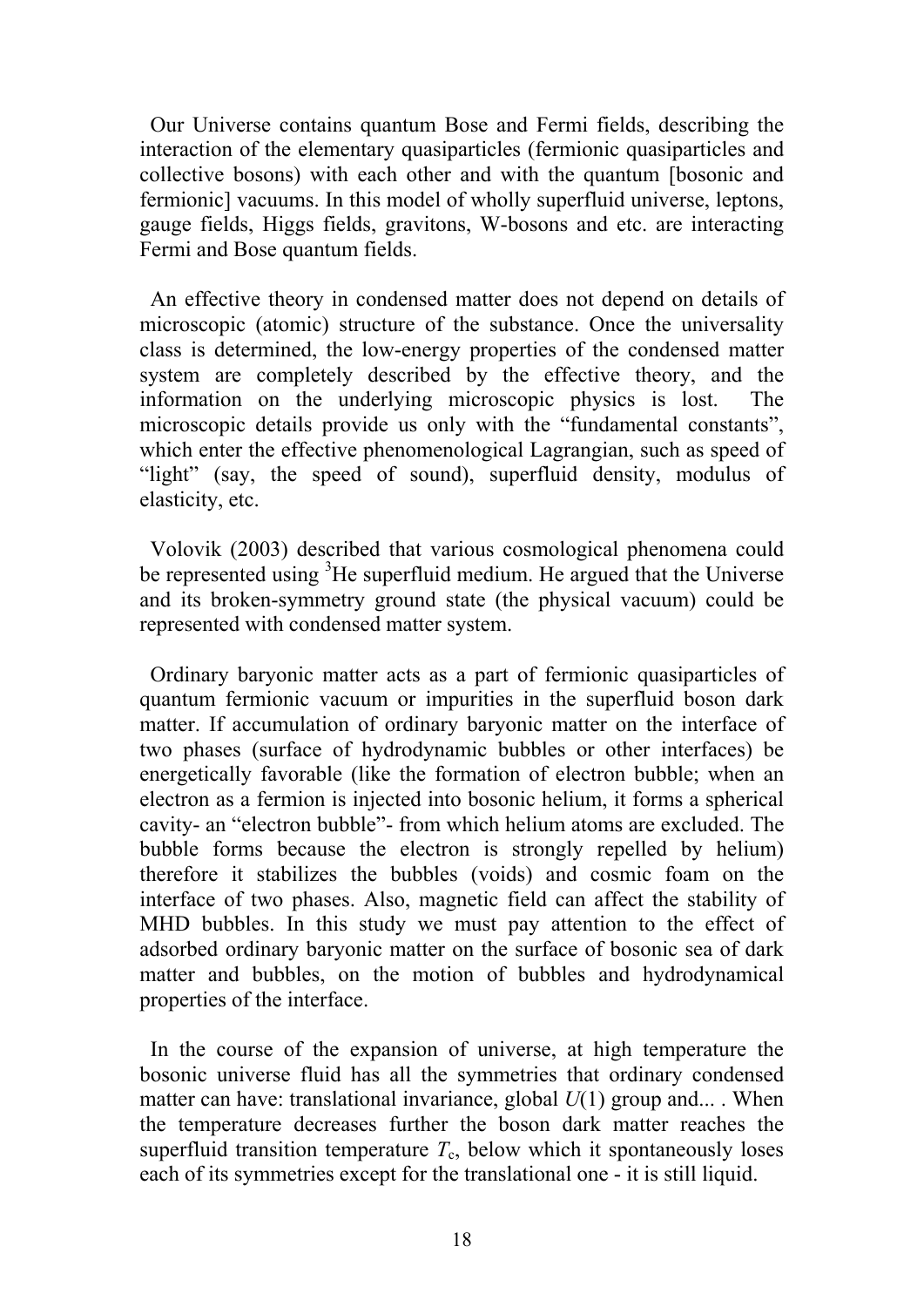At low energy corner, the fermionic quasiparticles in the vicinity of the Fermi point - the fermion zero modes - represent chiral (left-handed and right-handed) fermions; the collective bosonic modes of superfluid boson dark matter represent some gauge and gravitational fields acting on the chiral quasiparticles. They all gradually emerge and arise as fermionic and bosonic collective modes of such a system. Also, this emerges together with the 'laws of physics' and together with such notions as chirality, spin, isotopic spin, etc. At high energy (on the Planck scale) these modes merge with the continuum of all the high-energy degrees of freedom of the 'Planck condensed matter' (Volovik 2003) and thus can no longer be separated from each other.

 On the basis of Landau two-fluid model of superfluidity, the fermionic quasiparticles and collective bosons (normal component of boson dark matter) perceive the homogeneous ground states of condensed bosonic and fermionic matters as an empty space - a vacuum - since they do not scatter on particles comprising this vacuum state: quasiparticles move in a quantum liquid without friction just as particles move in empty space. For the perception of quasiparticles, the value of Landau critical velocity *v*Landau is determinant, although, on the basis of the extended and unified model of superfluidity instead of Landau two distinct-fluid model, this interpretation must be slightly modified.

In my model, inspired by low-temperature <sup>4</sup>He, we argue that dark matter content of the universe can undergo Bose condensation. At the beginning of the dark ages after transition to superfluidity and electromagnetically induction of gravity, the superfluid boson dark matter interacts strongly with ordinary baryonic matter, as well as with itself, so instead of flying past each other, as in a gas, the whole liquid moves more coherently. For  $T < T_c$ , the dark matter will be superfluid and according to Landau two-fluid model, *Superfluid flow*/*part* of superfluid dark matter is always potential flow and it does not involve entropy and heat transfer, a steady superfluid flow exerts no force on a body and the *normal flow*/*part*, on the other hand, exerts a drag force. Along with aging of the universe (further cooling), the superfluid part (in BEC state) of superfluid dark matter will increase. Therefore the superfluid boson dark matter seems to gradually decouple from ordinary baryonic matter after the transition to superfluidity and BEC state. It is not surprising therefore that there is an increasing amount of investigation in using superfluid model to represent cosmology dynamics (Zurek 1996; Volovik 2001, 2002, 2003; Silverman & Mallett 2002).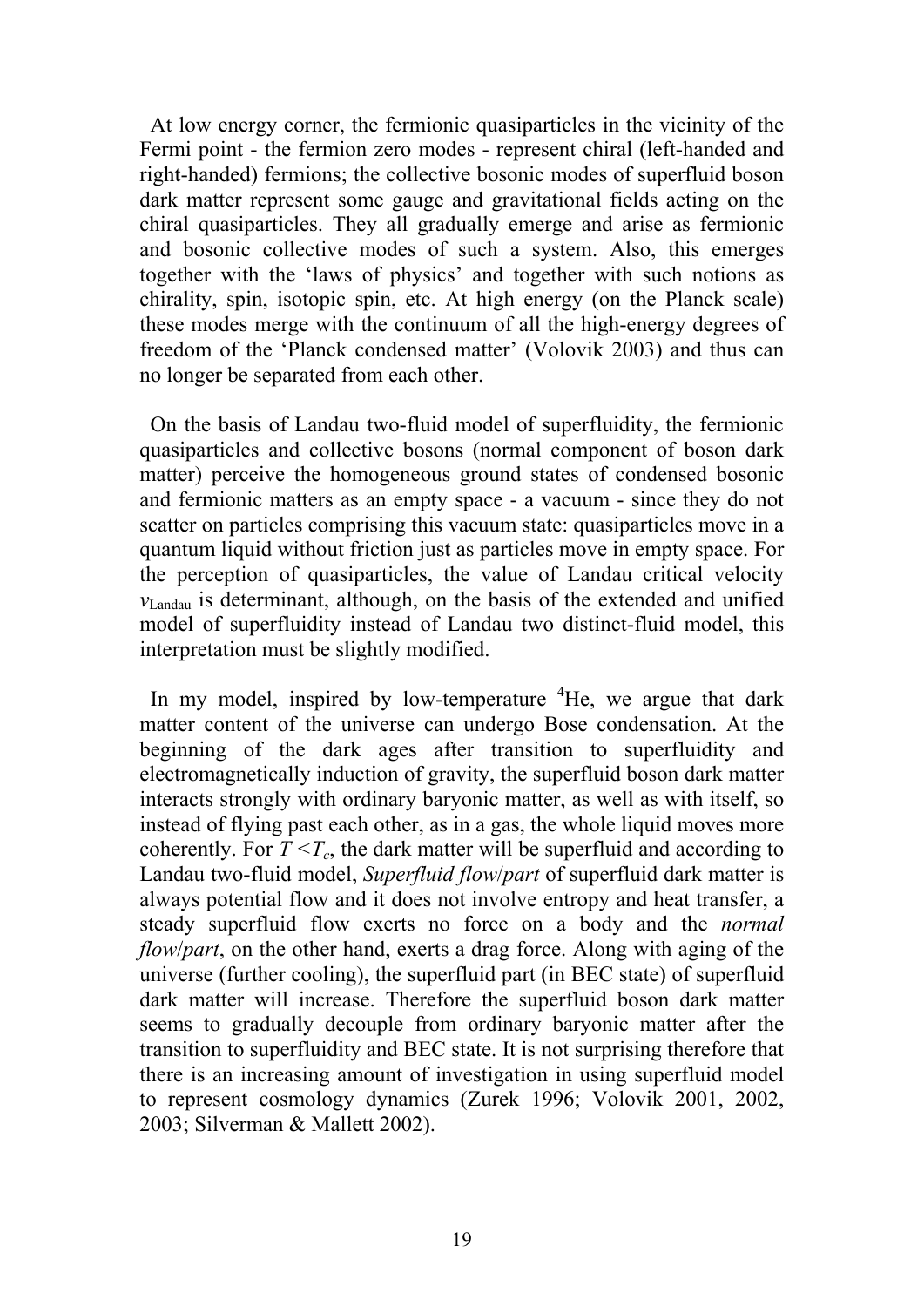Matter and anti-matter are created in equal amounts in the universe, however, in cosmology, for instance, people are trying to explain why there is more matter than anti-matter in the universe. Existence of bare particles comprising the quantum vacuum of quantum liquids represents the main difference from the relativistic quantum field theory (RQFT). In RQFT, particles and antiparticles which can be created from the quantum vacuum are similar to quasiparticles in quantum liquids. According to Volovik (2003) [based on fermions], positive energy states correspond to real particles, the negative energy states to the Dirac Sea, which is the (quantum) vacuum; a hole in the Dirac Sea corresponds to an antiparticle, with effectively a positive energy. The creation of a real particle usually takes place when a particle in the Dirac sea of negative energy states is excited to a positive energy state. Then matter and anti-matter are created in equal amounts because of the simultaneous creation of a hole, i.e. an antiparticle. The process leading to matter creation can be studied and will be explained in the context of superfluid helium.

## 3.1 Gravity

 Bose-Einstein condensates (BEC) have recently been the subject of considerable study as possible analogue models of general relativity (Garay *et al.* 2000; Garay *et al.* 2001; Barceló *et al.* 2001; Barceló *et al.* 2003; Novello *et al* 2002; Ferrer & Grifols 2001). The basic idea that gravity is a semi-classical, long-wavelength effect induced by an underlying quantum field theory is now more than twenty years old. This approach is very appealing since, in fact, one can get a picture of the world with only three elementary interactions and where the origin of the fourth, gravitation, has to be searched in the structure of the vacuum. This leads to consider the implications of spontaneous symmetry breaking through an elementary scalar field. Their picture suggests that Einstein general relativity may represent the weak field approximation of a theory generated from flat space with a sequence of conformal transformations. This explains naturally the absence of a large cosmological constant from symmetry breaking (Consoli 2000). The central idea of a condensed matter analog model of GR is that the modifications to the propagation of a field/wave due to curved spacetime can be reproduced (at least partially) by an analog field/wave propagating in some material background with space and time dependent properties (Barceló *et al.* 2001). As Garay *et al.* (2000, 2001) have shown, perturbations in the phase of the condensate wavefunction satisfy, in the low-momentum regime, an equation equivalent to that of a massless scalar field in a curved spacetime (the d'Alembertian equation  $\Delta \phi = 0$ ), but with the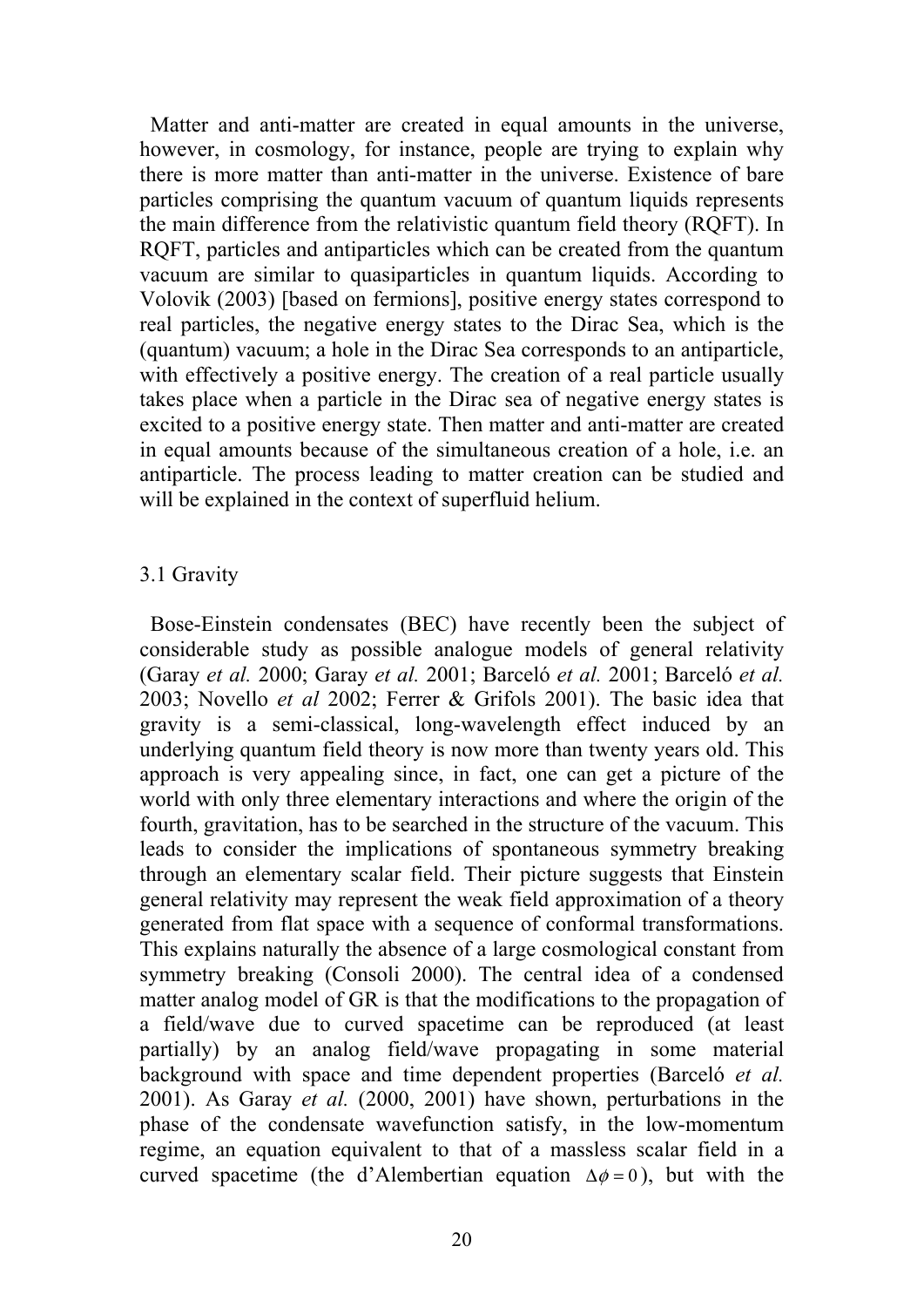spacetime metric replaced by an effective metric that depends on the characteristics of the background condensate.

 The condensed matter analogy gives us examples of how the effective gravity appears as an emergent phenomenon in the low-energy corner. Quantum liquids also provide examples of how the metric field naturally emerges as the low-energy collective mode of the quantum vacuum. The action for this mode is provided by the dynamics of quantum vacuum in accordance with Sakharov's theory, and even the curvature term can be reproduced in some condensed matter systems in some limiting cases. From this point of view, gravity is not the fundamental force, but is determined by the properties of the quantum vacuum: gravity is one of the collective modes of the quantum bosonic vacuum.

 If gravity emerges in the low-energy corner as a low-energy soft mode (zero mode) of the underlying quantum boson dark matter, then it would indicate that quantum gravity simply does not exist. If there are lowenergy modes which can be identified with gravity, it does not mean that these modes will survive at high energy. Most probably they will merge with the continuum of all other high-energy degrees of freedom of the Planck condensed matter (corresponding to the motion of separate atoms of the liquid in the case of  ${}^{4}$ He and  ${}^{3}$ He) and thus can no longer be identified as gravitational modes. The condensed matter analogy supports the extreme point of view expressed by Hu (1996) that one should not quantize gravity again. What is allowed in effective theory is to quantize the low-energy modes to produce phonons from sound waves and gravitons from gravitational waves but one should not use the low-energy quantization for the construction of Feynman loop diagrams containing integration over high momenta. Thus deeper quantum theory of gravity makes no sense in this philosophy. Our knowledge of the physics of phonons/gravitons does not allow us to make predictions on the microscopic structure of the bosonic vacuum (Volovik 2000, 2003).

 The vacuum energy cannot interact with gravity, and cannot serve as a source of the effective gravity field: the vacuum is not gravitating. On the other hand, the long-wavelength perturbations of the vacuum are within the sphere of influence of the low-energy effective theory, and such perturbations can be the source of the effective gravitational field. Deviations of the vacuum from its equilibrium state, described by the effective theory, are gravitating.

Consoli (2000, 2002) described gravitation was originated from Higgs boson condensate. Consoli (2000) argued that the basic idea that gravity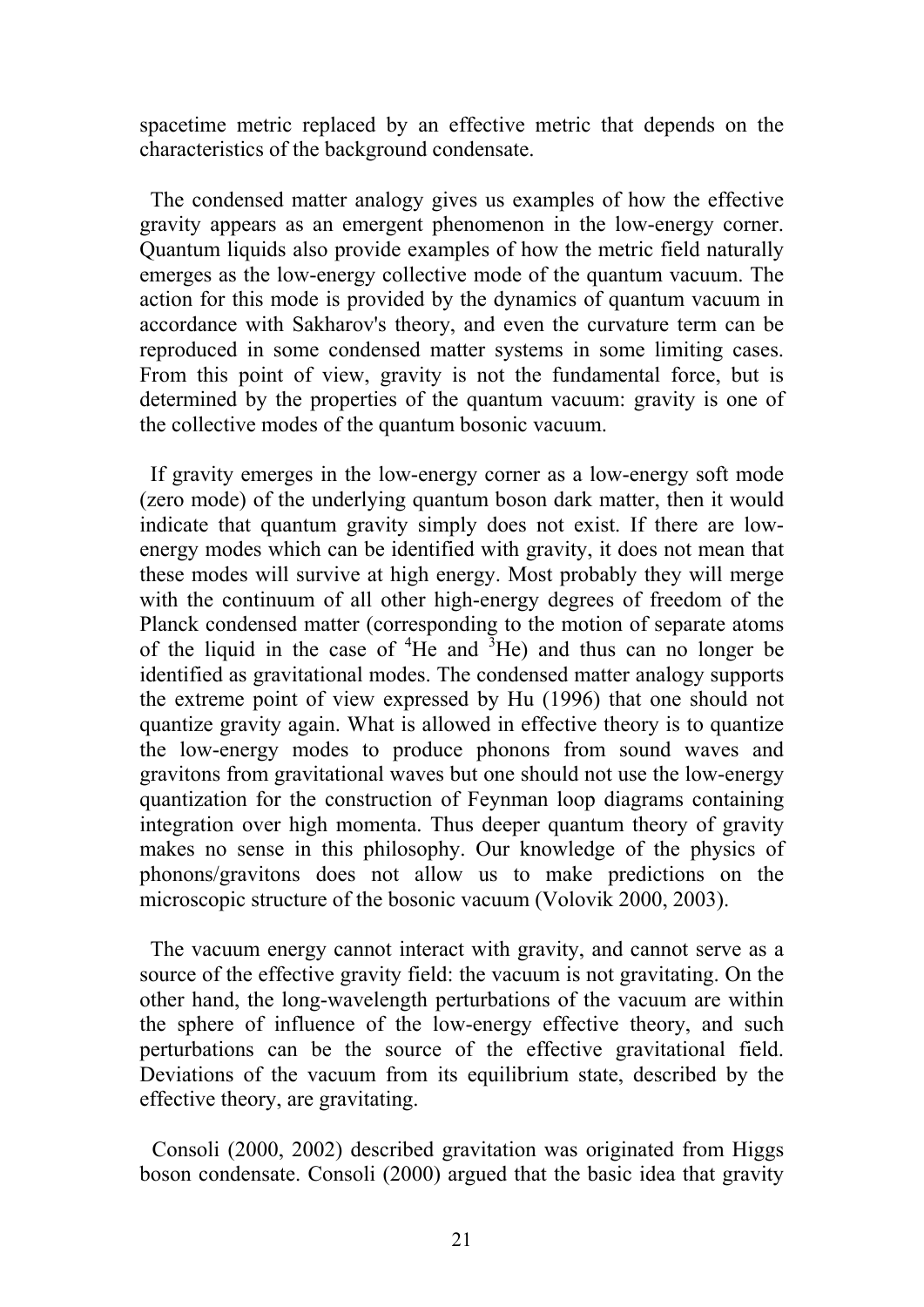can be a long-wavelength effect induced by the peculiar ground state of an underlying quantum field theory leads to consider the implications of spontaneous symmetry breaking through an elementary scalar field. He point out that Bose-Einstein condensation implies the existence of longrange order and of a gap-less mode of the Higgs-field. This gives rise to a 1/r potential and couples with infinitesimal strength to the inertial mass of known particles. If this is interpreted as the origin of Newtonian gravity one finds a natural solution of the hierarchy problem. Consoli (2000, 2002) has also considered similarity between his condensate model and superfluid aether hypothesis, in the spirit of Landau. It is obvious that in a description where gravity is a long-wavelength excitation of the scalar condensate there are differences with respect to the standard ideas. For instance, the gravitational force is naturally instantaneous.

Electromagnetically Induced ''Gravity''

 Landau and Khalatnikov (see the book by Khalatnikov (1965)) proposed the simplest effective field theory of superfluids, where only the gravitational field appears as an effective field. In this theory, a weakly excited state of the collection of interacting <sup>4</sup>He atoms can be considered as a small number of elementary excitations – quasiparticles, phonons and rotons. In addition, the state without excitation – the ground state or vacuum – can have collective degrees of freedom. The superfluid vacuum can move without friction, and inhomogeneity of the flow serves as the gravitational and/or other effective fields. The matter propagating in the presence of this background is represented by fermionic (in Fermi superfluids) or bosonic (in Bose superfluids) quasiparticles, which form the so called normal component of the liquid. Such two fluid hydrodynamics introduced by Landau and Khalatnikov (Khalatnikov 1965) is the example of the effective field theory which incorporates the motion of both the superfluid background (gravitational field) and excitations (matter). This is the counterpart of the Einstein equations, which incorporate both gravity and matter. One must distinguish between the particles and quasiparticles in superfluids. The particles describes the system on a microscopic level, these are atoms of the underlying liquid  $\mathrm{e}^3$ He or  $\mathrm{e}^4$ He atoms). The many-body system of the interacting atoms forms the quantum vacuum – the ground state. The conservation laws experienced by the atoms and their quantum coherence in the superfluid state determine the low frequency dynamics – the hydrodynamics – of the collective variables of the superfluid vacuum. The quasiparticles – fermionic and bosonic – are the low energy excitations above the vacuum state. They form the normal component of the liquid which determines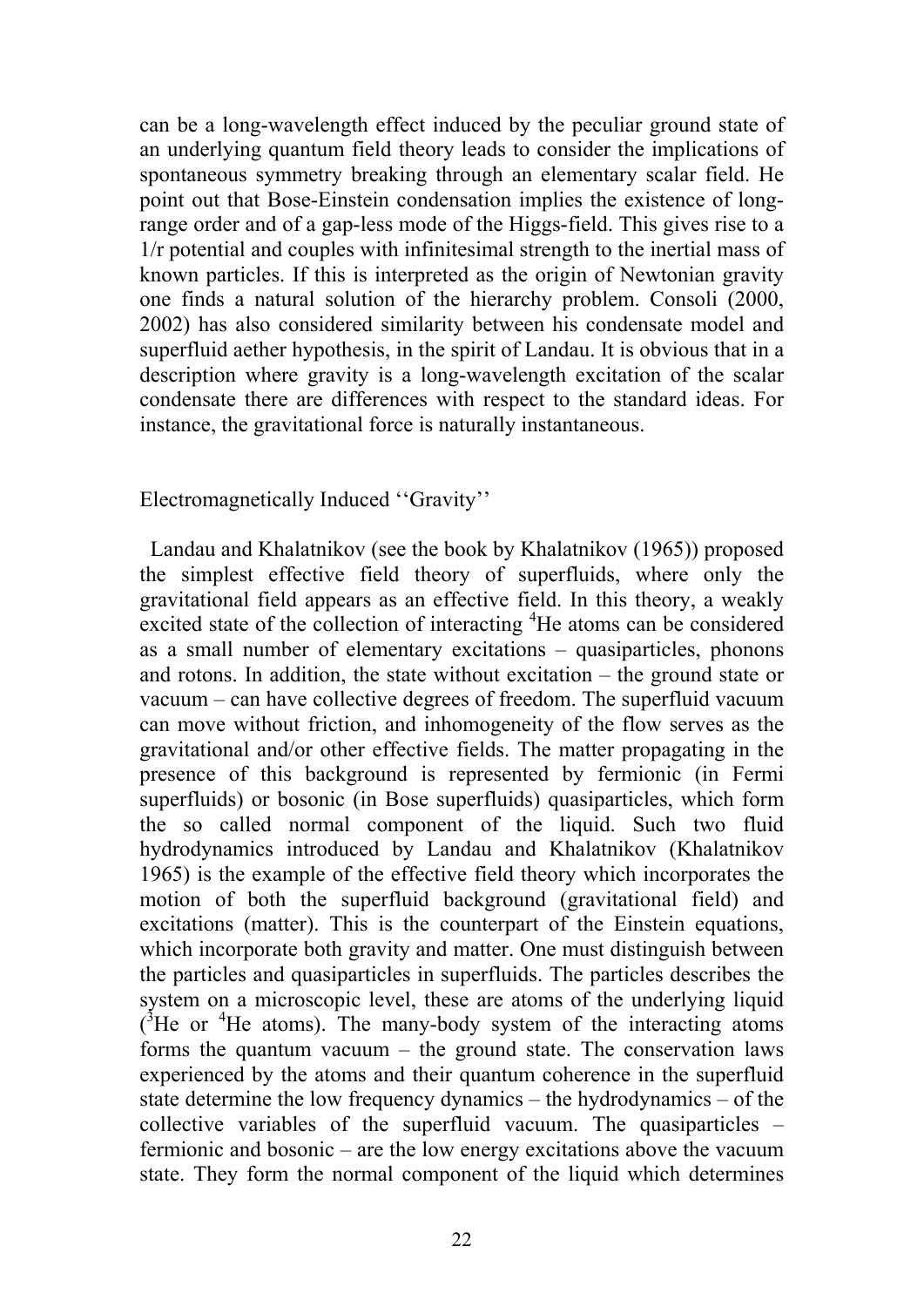the thermal and kinetic low-energy properties of the liquid. Note that for the curl-free superfluids the sound waves represent the only "gravitational" degree of freedom. The Lagrangian for these "gravitational waves" propagating above the smoothly varying background is obtained by decomposition of the superfluid velocity and density into the smooth and fluctuating parts:  $v_s = v_s$  smooth +  $\nabla \alpha$ .

 The energy spectrum of sound wave quanta, phonons, which represent the "gravitons" in this effective gravity, is determined by

$$
g^{\mu\nu}p_{\mu}p_{\nu} = 0
$$
, or  $(\tilde{E} - \mathbf{p}.\mathbf{v}_s)^2 = c^2 p^2$ . (7)

 In Bose superfluids the fermionic degrees of freedom are absent, that is why the quantum field theory there is too restrictive, but nevertheless it is useful to consider it since it provides the simplest example of the effective theory. On the other hand the Landau-Khalatnikov scheme is rather universal and is easily extended to superfluids with more complicated order parameter and with fermionic degrees of freedom. We can expect that the analysis of the condensed matter analogues of the effective gravity, in particular, of the Landau-Khalatnikov two-fluid hydrodynamics and its extensions will allow us to solve the longstanding problem of the cosmological constant (Volovik 2000).

 O'Dell *et al.* (1999) in an exciting study showed that particular configurations of intense off- resonant laser beams (simulate the Bose-Einstein condensate) can give rise to an attractive 1/r interatomic potential between atoms located well within the laser wavelength. Such an r<sup>-1</sup> attractive potential can simulate gravity between quantum particles. Such a "gravitational-like" interaction is shown to give stable Bose condensates that are self-bound (without an additional trap) with unique scaling properties and measurably distinct signatures. This suggests it might be possible to study gravitational effects, normally only important on the stellar scale, in the laboratory. Particularly interesting is the possibility of experimentally emulating Boson stars (a system of gravitating Bosons): gravitationally bound condensed Boson configurations of finite volume, in which the zero-point kinetic energy balances the gravitational attraction and thus stabilizes the system against collapse.

 Ferrer & Grifols (2004) showed that scalar mediated interactions among baryons extend well above the Compton wavelength, when they are embedded in a Bose-Einstein condensate composed of the mediating particles. Indeed, this non-trivial environment results in an infinite-ranged interaction. They have entertained the possibility that the dark matter is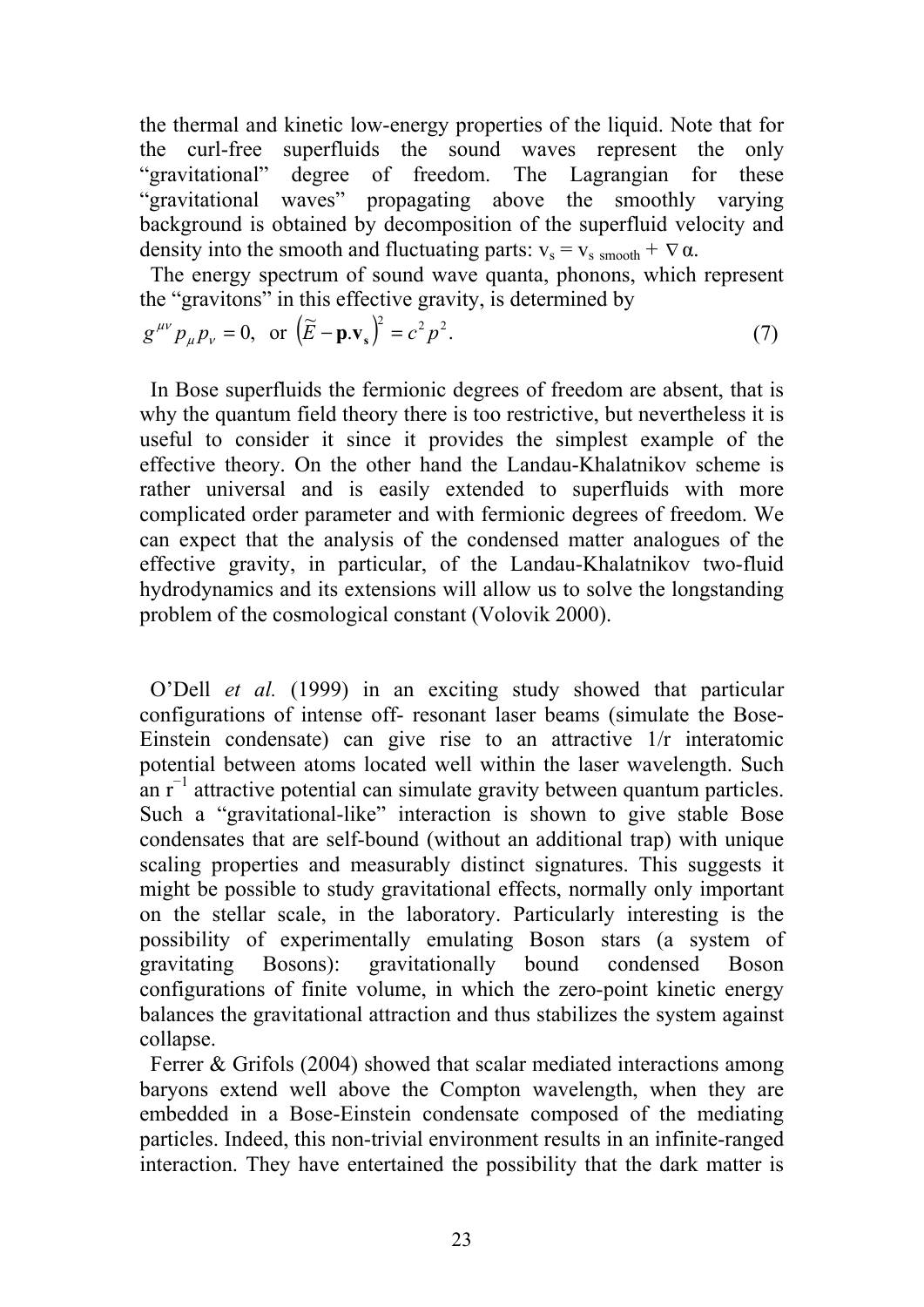composed by a Bose-Einstein condensate of light scalar particles coupled to the baryonic component of the Universe. The long-range forces among baryons caused by the pair exchange of dark matter particles in the presence of the condensate. It has been recently proposed that the observed 511 keV emission from the Galactic bulge could be the product of very light annihilating scalar dark matter particles. Inspection of these results immediately leads us to realize an important consequence of Bose-Einstein condensation. Namely, at low temperature (i.e., below  $T_c$ ), the force, that was finite ranged at high temperature (i.e., above  $T_c$ ), becomes infinite ranged.

 The instantaneous nature of the long-range gravitational interaction is a direct consequence of its non-local origin from the scalar condensate. Indeed, one can imagine that removing at spatial infinity all gravitational sources produces an infinite flow of the scalar condensate and, as a net result, the vacuum becomes 'empty' around a given body and its inertia vanishes. Therefore, one cannot speak of absolute accelerations with respect to empty space since the inertial mass of a test particle depends on the existence of the scalar condensate whose density is determined by the distribution of gravitating matter (Consoli 2000). In this sense, the 'Mach Principle' represents a concise formulation of the inextricable connection between inertia and gravity due to their common origin from the same physical phenomenon: the condensation of the [bosonic] scalar field.

#### 3.2 Black hole

 Though the corresponding 'Einstein equations' for 'gravity' itself are not covariant, by using the proper superflow fields we can simulate many phenomena related to the classical and quantum behavior of matter in curved space-time, including black-hole physics (Volovik 2000).

 There is a close analogy between sound propagation on a background hydrodynamic flow, and field propagation in a curved spacetime; and although hydrodynamics is only a long-wavelength effective theory for physical (super)fluids, so also field theory in curved spacetime is to be considered a long-wavelength approximation to quantum gravity (Garay et al. 2000).

 The physical mechanism of the sonic black hole is quite simple: inside the horizon, the background flow speed (speed of the condensate flow) *v* is larger than the local speed of sound *c*, and so sound waves are dragged inwards and these regions very closely mimic the key kinematic features of black hole physics (Garay et al. 2000; Barceló *et al.* 2001). (Unruh 1981, 1995) urged a specific motivation for examining the hydrodynamic analogue of an event horizon, namely that as an experimentally and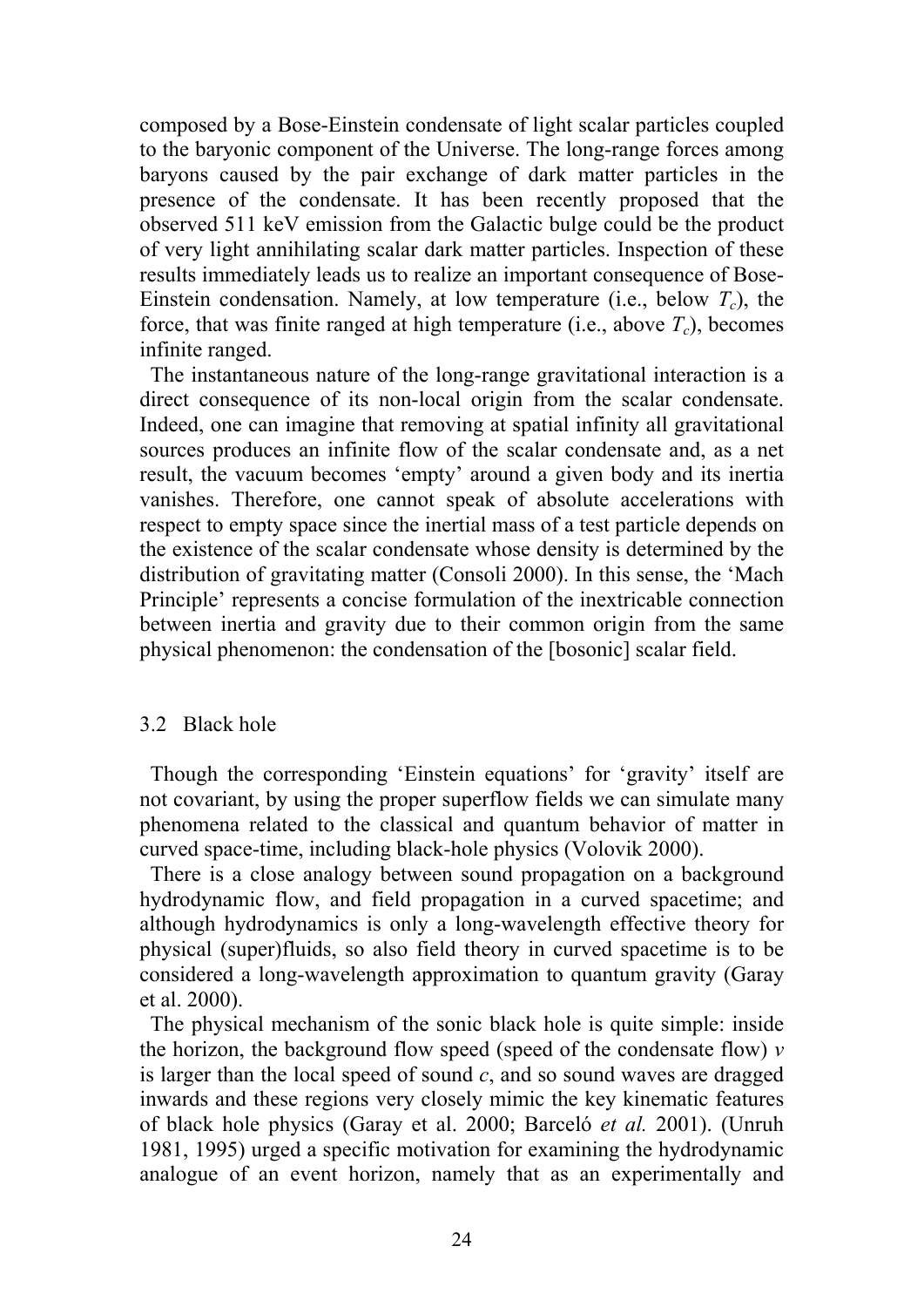theoretically accessible phenomenon it might shed some light on the Hawking effect (thermal radiation from black holes, stationary insofar as the back reaction is negligible).

 Condensates can be produced in a vortex state, wherein the gas rotates, reminiscent of water going down the drain. A pulse of slow light traveling through a vortex would find itself dragged along with the gasvery similar to a phenomenon expected to occur near black holes. With slow light, we can study this and some other black hole phenomena in the laboratory.

### 3.3 Quark-gluon plasma

 Dense quark matter at low temperatures is expected to be in a BCSpaired (Bardeen-Cooper-Schrieffer pairing before they can collapse into a Bose condensate or superfluid) superfluid state induced by attractive coupling in the color- $\overline{3}$  channel, with the pairs having zero total angular momentum, *J* (Iida & Baym 2002). Therefore the essence of gluon like the graviton which is the superfluid vacuum (condensate) of superfluid bosonic dark matter or 'light', is the superfluid vacuum of superfluid fermionic quark matter and the coherent and strongly coupled quarkgluon plasma is actually the BCS-paired superfluid quark matter. Recently, physicists at MIT have found conclusive evidence for superfluidity in an ultracold Fermi gas by observing quantized vortices in a rotating gas of <sup>6</sup>Li atoms. The results could shed new light on systems as diverse as high-temperature superconductors, neutron stars and the quark-gluon plasma. This is the first ''high-temperature'' superfluid, measured in terms of the ratio of the critical temperature  $(T_c)$ , at which the superfluid transition takes place, to the Fermi temperature  $(T_f)$ .

Strongly Coupled Ouark Gluon Plasma (SCOGP) is a new state of matter which should have existed a few microseconds after the Big Bang. Recently, researchers at the Relativistic Heavy Ion Collider (RHIC) at Brookhaven National Laboratory recreate the quark-gluon plasma (QGP). Their experiments suggest the quarks in the plasma are exhibiting incredibly synchronized group behavior and interacting strongly with each other and the surrounding gluons. This makes the plasma more similar to a liquid than a gas. In fact, the strength of interactions in the quark-gluon plasma makes it the most ideal liquid ever observed- 10 to 20 times as liquid-like as water. It seems that from the time of the big bang until 10 μsec later, the universe was liquid: "*And the assumption is that provided you can create a large enough droplet, it will evolve in the same way as the early Universe*."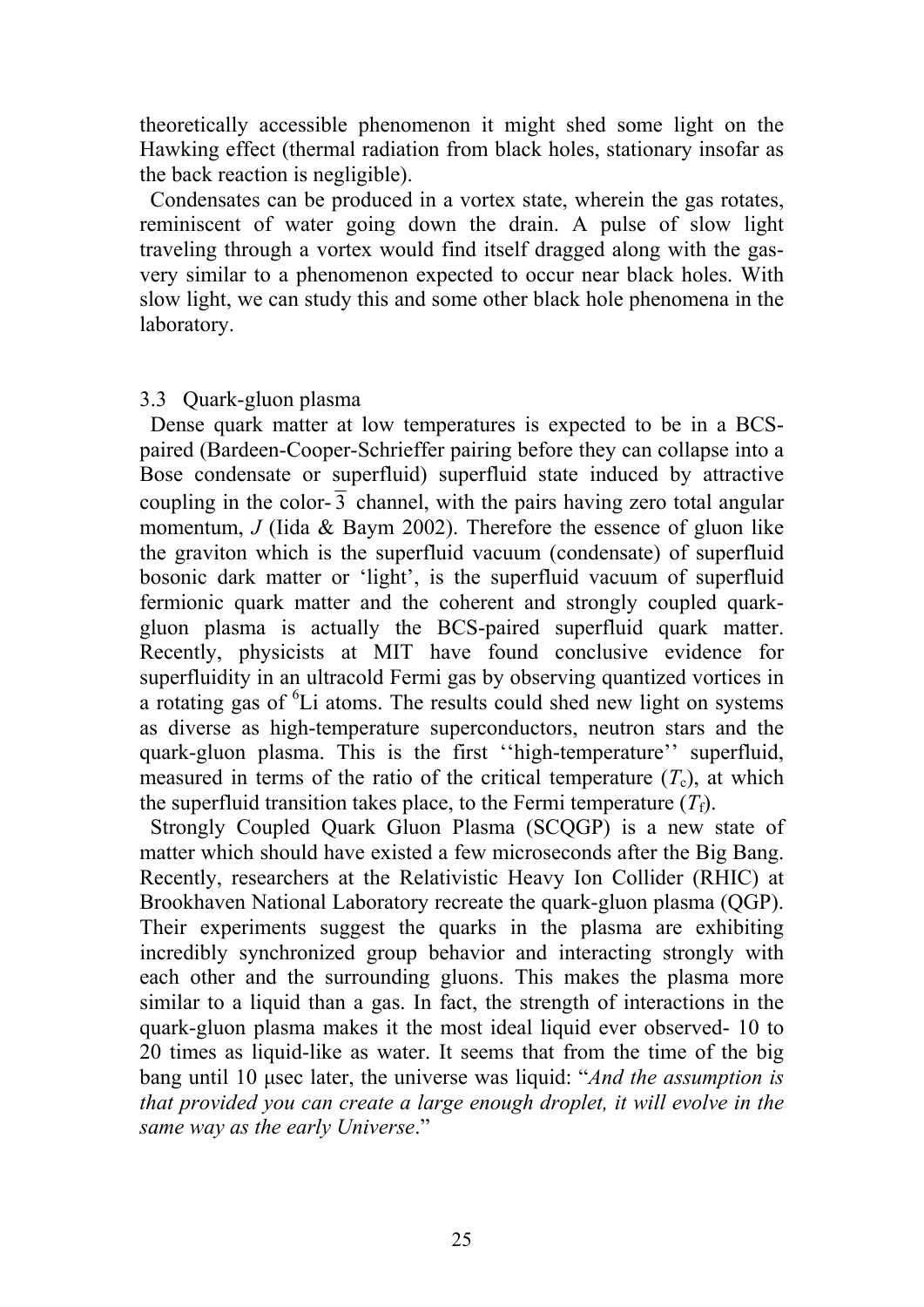Superfluid quark matter is an ultrarelativistic color superconductor that is homogeneous, in the sense that the real gluon field vanishes everywhere and the order parameter is everywhere continuous in magnitude and orientation (Iida & Baym 2001). Such homogeneity is similar to that in superfluid <sup>3</sup>He and superfluid neutron matter, as noted by (Bailin & Love 1984), because in both cases breaking of the global *U*(1) gauge symmetry is accompanied by global symmetry breaking associated with the internal degrees of freedom. In superfluid quark matter, the possible order parameters are generally *anisotropic* in color space, a situation analogous to superfluid  ${}^{3}$ He in which, as seen experimentally, the anisotropy lies in spin space.

 Color superconductivity in quark matter becomes an astrophysically interesting problem if neutron star interiors are sufficiently dense that they contain quark matter cores. Generally, a quark superfluid in a neutron star would not be electrically neutral since each quark has fractional electric charge; rather it would coexist with electrons (and muons) in such a way as to ensure electric neutrality in the system. Because of the dually charged nature of the quarks, macroscopic manifestations of both color and electromagnetic superconductivity such as Meissner effects, generation of London fields, and vortex formation are expected from magnetic fields and rotations as observed in these celestial objects. Iida & Baym (2001) discussed these issues, which may be relevant to magnetic structure, cooling, and rotational evolution of the neutron stars.

4 Time varying dark components result in time varying constants

## 4.1 time varying constants

 Hypotheses about the time varying electromagnetic fine structure constant ( $\alpha$ ) which are proposed by (Aspden & Eagles 1972) and (Winterberg 1992, 2002) are deficient and even in some parts incorrect, although the overall picture of the vacuum aether constituents is similar to our theory (in the theory if we attribute opposite signs to the bosonic and fermionic superfluids, this representation is analogous to the SuSy and above authors' thoughts), therefore, inspired by (Aspden  $&$  Eagles 1972; Winterberg 1992, 2002) and according to Mach's Principle, the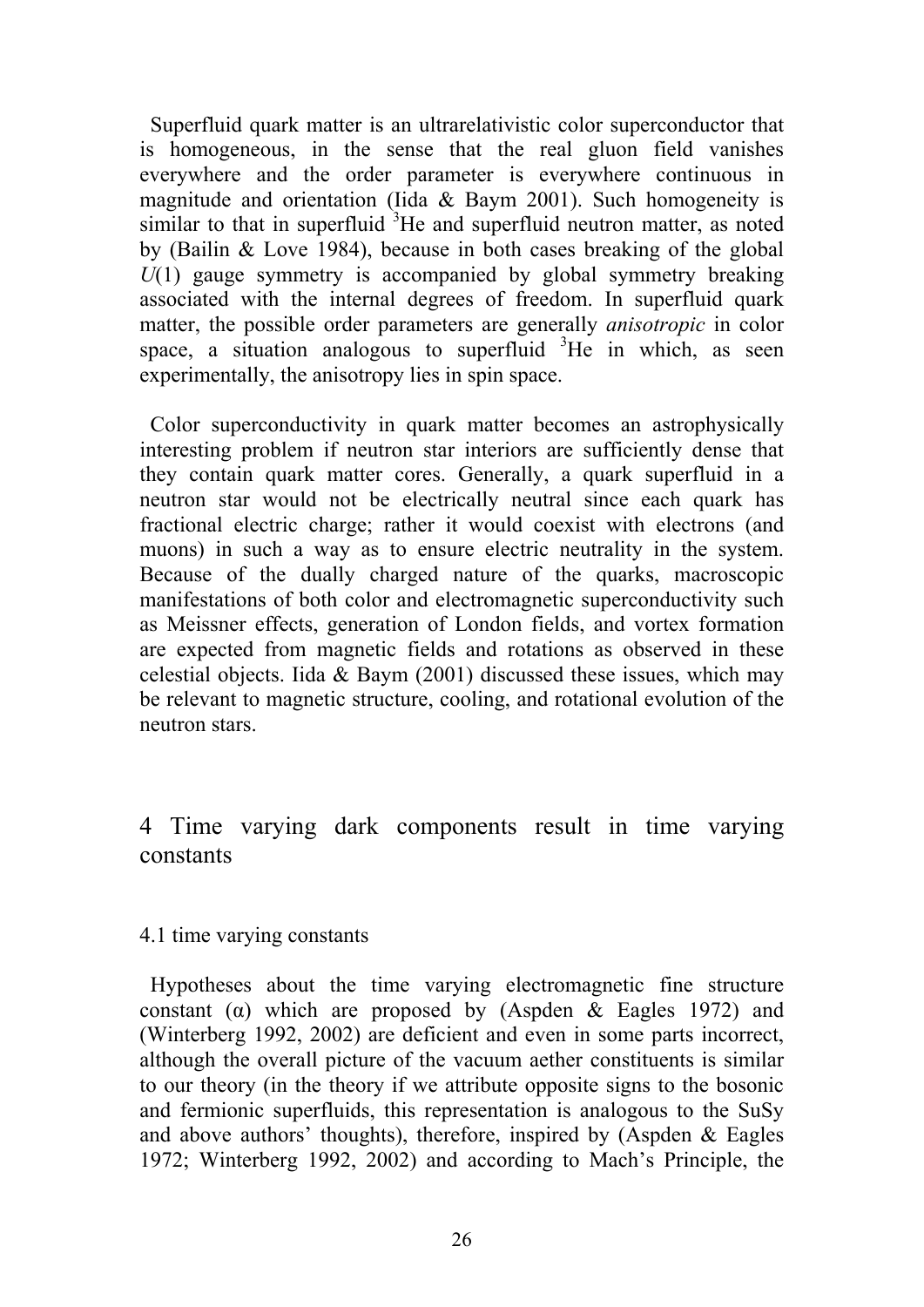electromagnetic fine structure constant  $(\alpha)$  depends on the characteristic and dynamic properties of the dark components (aether) such as quintessence energy density of the universe. Along with aging of the universe, increment in the quintessence (condensate) fraction of the universe with a trend similar to that of superfluid  ${}^{4}$ He (decelerated rate of increase in the quintessence energy density) result in a monotonically increment in  $\alpha$  with alike trend. Surprisingly, this picture is fully consistent with cosmological observations (Fig. 3).



Figure 3. The data points are the QSO results for the changing *α* (Magueijo 2003). The solid line depicts theoretical prediction in several varying-*α* models.

 As mentioned in previous section, studies have attempted to determine whether quintessential scalar fields could explain both cosmological dark matter and the recent acceleration of the universe. The most observationally sensitive 'constant' is the electromagnetic fine structure constant,  $\alpha = e^2/\hbar c$  and recent observations motivate the formulation of varying-α theories. (Shea 2005) has made a list of the criterions measuring change in the fine structure constant: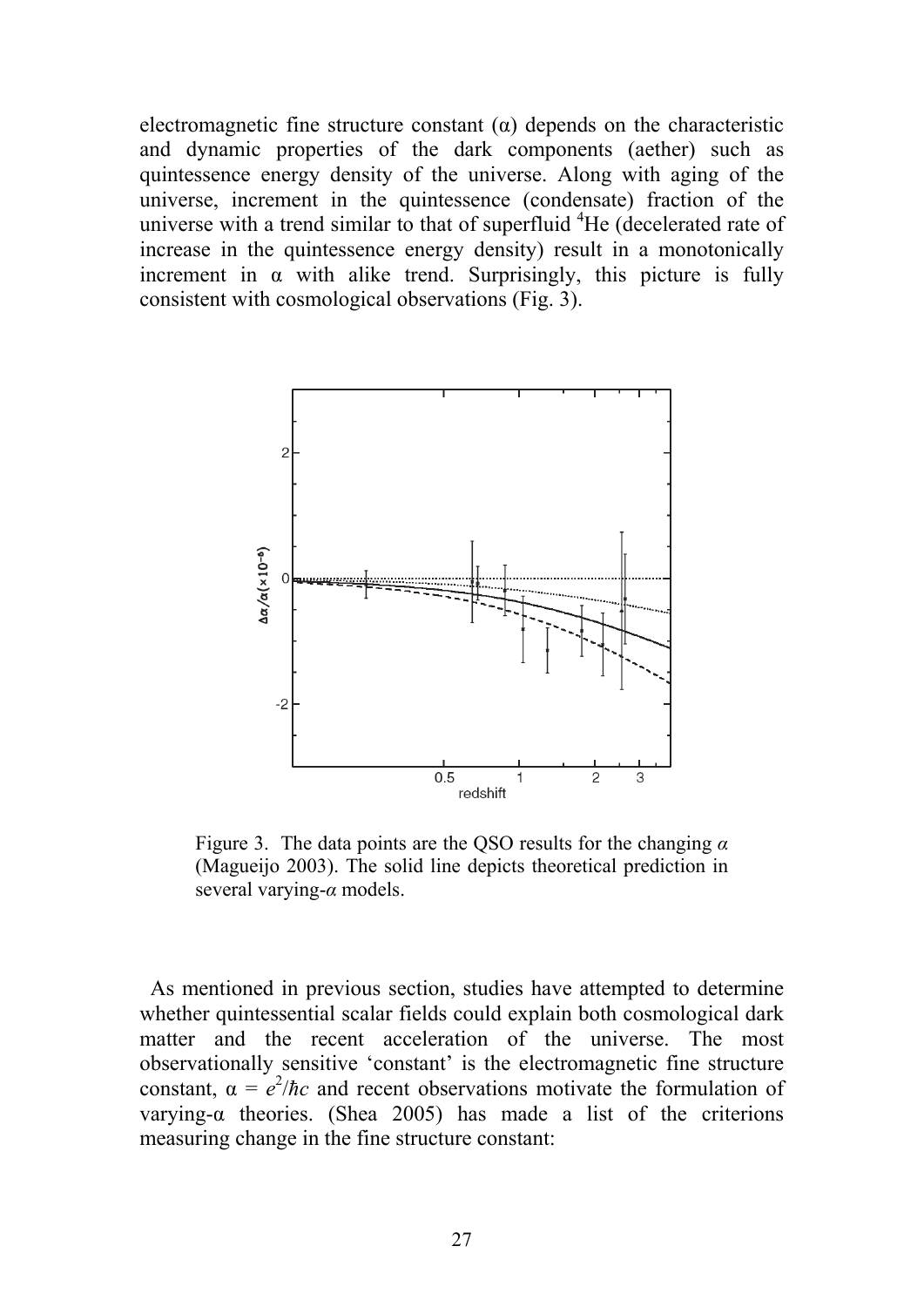- 1- Quasars
- 2- Cosmic Microwave Background
- 3- Big bang nucleosynthesis
- 4- The Oklo Reactor
- 5- Rhenium Isotopes
- 6- Atomic Clocks

## Quasar (QSO) spectra

 The new observational many-multiplet technique of Webb *et al.* (1999), exploits the extra sensitivity gained by studying relativistic transitions to different ground states using absorption lines in quasar (QSO) spectra at medium redshift. It has provided the first evidence that the fine structure constant might change with cosmological time. The trend of these results is that the value of  $\alpha$  was lower in the past, with  $\Delta \alpha / \alpha = -0.72 \pm 0.18 \times 10^{-5}$ for  $z \approx 0.5-3.5$ . The "many-multiplet" method additionally improves on the calculations in a second respect in that it minimizes possible systematic sources of experimental error. The only identified source for a systematic error, atmospheric dispersion and isotopic abundance evolution, would only accentuate the change in  $\alpha$ .

Cosmic Microwave Background and Big Bang Nucleosynthesis

 Recent measurements of a peak in the angular power spectrum of the cosmic microwave background appear to suggest that geometry of the universe is close to being flat. But if other accepted indicators of cosmological parameters are also correct then the best fit model is marginally closed, with the peak in the spectrum at larger scales than in a flat universe. Such observations can be reconciled with a flat universe if the fine structure constant had a lower value at earlier times (Battye, Crittenden & Weller 2001), which would delay the recombination of electrons and protons and also act to suppress secondary oscillations as observed. Battye, Crittenden & Weller (2001) discussed evidence for a few percent increase in the fine structure constant between the time of recombination and the present.

A smaller value of  $\alpha$  in the past would change the ionization history of the universe, postponing the recombination of electrons and protons, i.e. last-scattering would occur at lower redshift. It would also alter the ratio of baryons to photons at last-scattering, leading to changes in both the amplitudes and positions of features in the CMB power spectrum, primarily at angular scales  $\leq 1^{\circ}$ , therefore, limits on the temperature fluctuations of the CMB could lead to a measurement with experimental sensitivity of  $|\Delta\alpha/\alpha| < 10^{-2} - 10^{-3}$ , at z ~ 1000 (Hannestad 1999;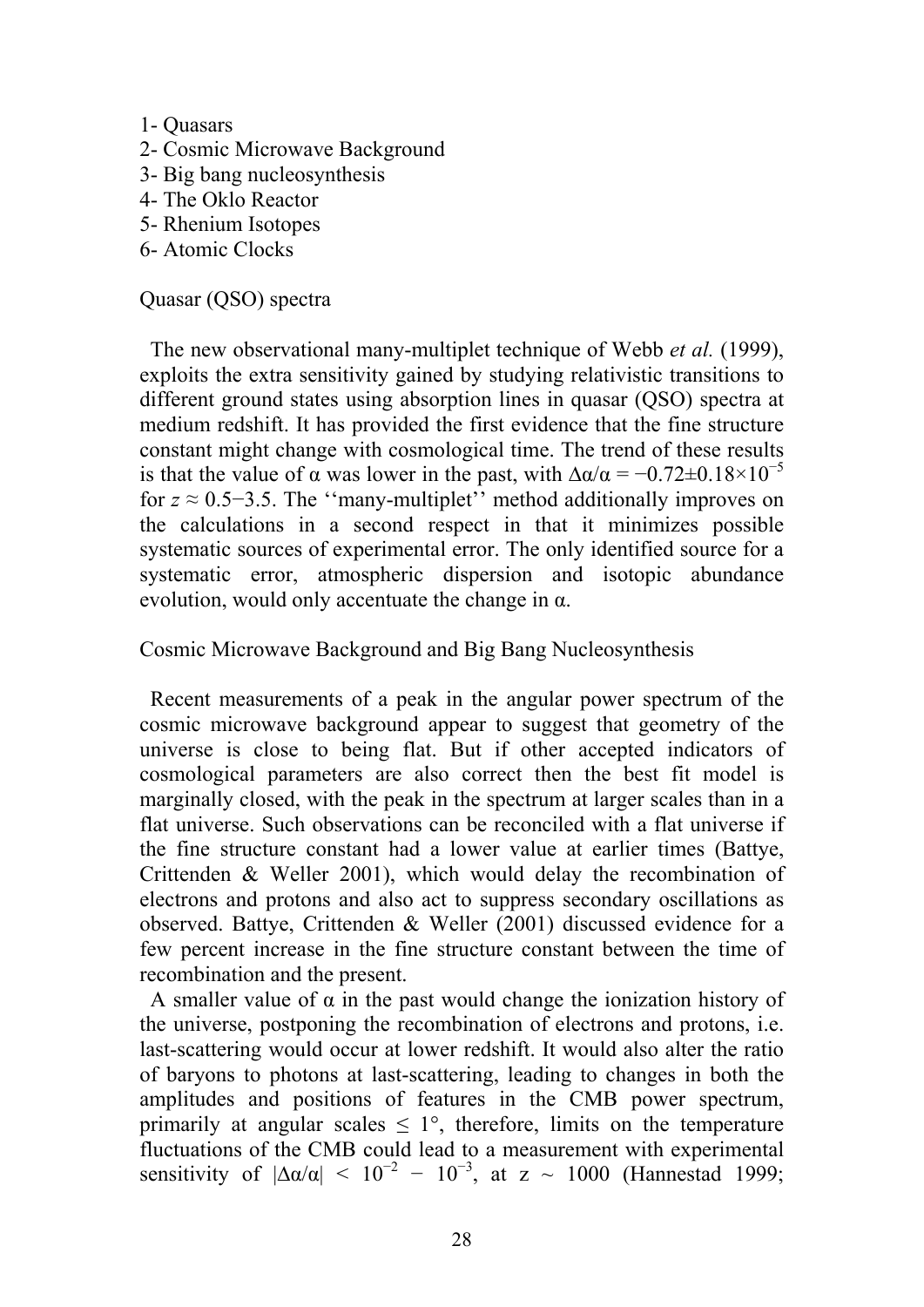Kaplinghat, Scherrer & Turner 1999; Avelino, Martins & Rocha 2000; Battye, Crittenden & Weller 2001; Kujat & Scherrer 2000). Analysis of data from the Wilkinson Microwave Anisotropy Probe (WMAP) provides a bound  $-0.06 < \Delta \alpha/\alpha < 0.02$  at 95% CL. More refined measurements of the cosmic microwave background could feasibly check for this and would lead to an independent verification of the quasar results.

 (Battye, Crittenden & Weller 2001) mentioned that realistic models in which α vary may contain one or more light scalar fields which mediate the precise variation. Clearly, if such a field exists it should be included in the calculation of the CMB anisotropies in the Boltzmann hierarchy of CMBFAST, either explicitly or as an extra relativistic degree of freedom. This would allow a subsequent analysis to include effects of the time variation of  $\alpha$ , rather than just a change between the time of recombination and the present day. It may even be possible for such a field to act as a quintessence field, removing the need for  $\Lambda$ .

Other investigations have claimed preferred non-zero values of  $\Delta \alpha$  < 0 to best fit the Big Bang Nucleosynthesis (BBN) data at  $z \approx 10^{10}$  (Avelino *et al.* 2000; Battye, Crittenden & Weller 2001).

Barrow & Mota (2003) calculated that  $\alpha$  may behave differently within the galaxy than inside emptier regions of space. Once a young galaxy condenses and relaxes into gravitational equilibrium, α nearly stops changing inside it but keeps on changing outside. In contrast to current belief, in my model, quintessence can be a fluid or quantum liquid as a consequence like Bekenstein-type models (where changes in  $\alpha$  are driven by the matter density) my model allows local spatial variation, which could provide different dynamics for ∆α in our local environment (Oklo and meteorites) and over cosmological scales (QSO data). Thus, the terrestrial experiments that probe the constancy of  $\alpha$  suffer from a selection bias.

It is found that at present

 $\frac{\dot{\alpha}}{\alpha} \approx 2.98 \times 10^{-16} h \text{ year}^{-1}$ 

with *H*<sub>0</sub> = 100 *h* km s<sup>-1</sup> Mpc<sup>-1</sup>, Ω<sub>Λ</sub> = 0.71 and Ω<sub>*m*</sub> = 0.29. For *h* = 0.7 this gives a fractional variation in alpha of about  $2 \times 10^{-16}$  per year, which should soon be within the reach of technology. Such an observation would be an incredible vindication of the Webb results. On the other hand, this effect would become a further annoyance for those concerned with the practicalities of defining the unit of time. Without lambda the current rate of variation in  $\alpha$  would be of the order of 10<sup>-14</sup> per year.

 Another remarkable set of recent observations is of Type Ia supernovae in distant galaxies. These data have extended the Hubble diagram to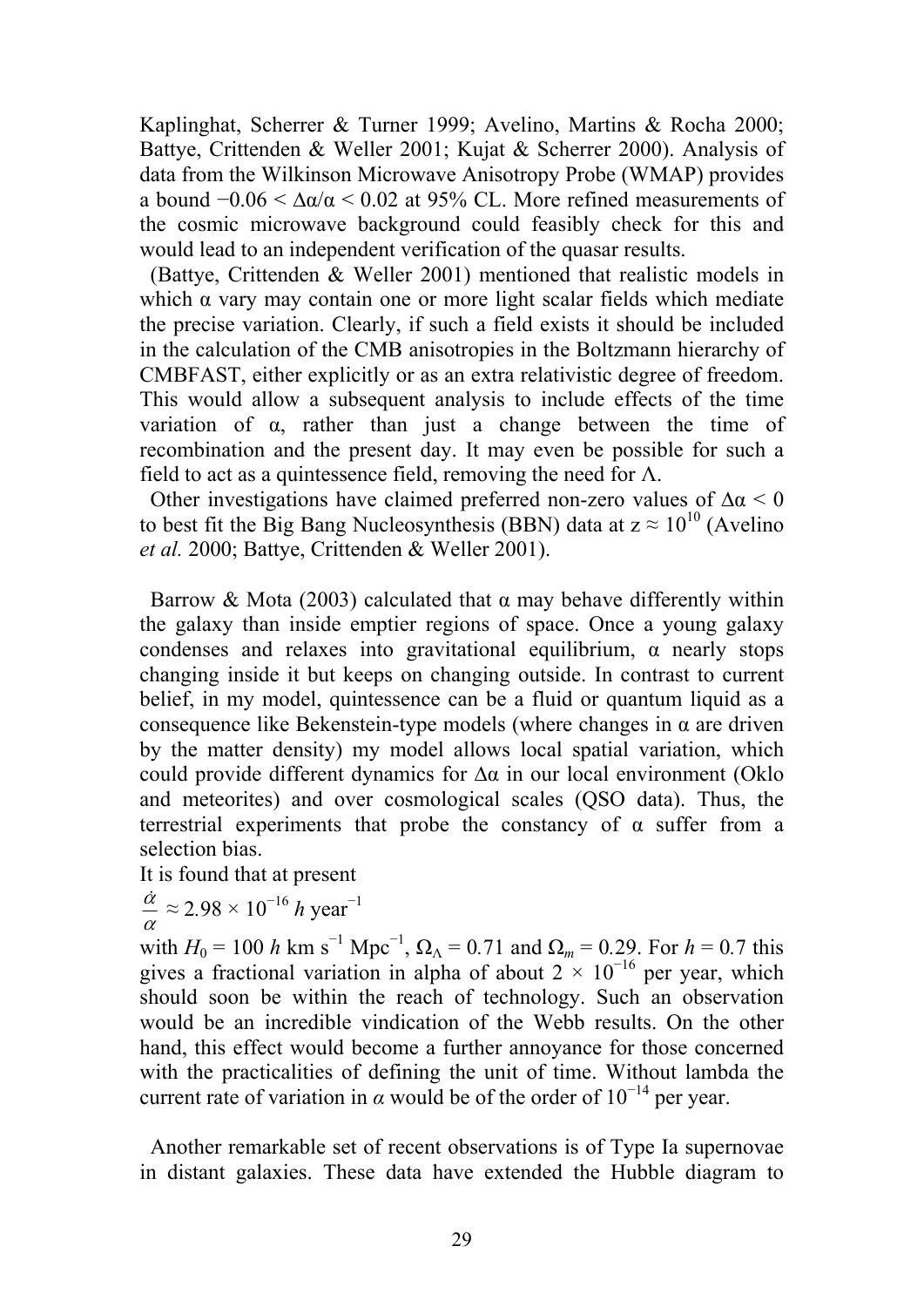redshifts,  $z \geq 1$ . They imply an accelerated expansion of the universe. When combined with CMB data, the supernovae observations favour a flat universe with approximate matter density,  $\Omega_m \approx 0.3$  and vacuum energy density,  $\Omega_{\text{quint}} \approx 0.7$ . The idea that the fine structure constant is varying over the history of the universe has a long history, and if this discovery is confirmed by further observations and analyses, then it will have a profound impact on the future of physics.

 Theories have been considered which introduce new scalar fields whose couplings with the Maxwell scalar  $F_{\mu\nu}F^{\mu\nu}$  allow time varying  $\alpha$ . There are a variety of possible physical expressions of a changing α. Bekenstein proposed a varying *e* theory (Bekenstein 1982). Sandvik, Barrow & Magueijo (2002) show that by applying a generalisation of Bekenstein's varying-*e* theory in a cosmological setting including the cosmological constant, Λ, we are able to explain the magnitude and sense of the observed change in α. The main assumption is that the cold dark matter has magnetic fields dominating their electric fields. The magnetostatic energy then drives changes in  $\alpha$  in the matter dominated epoch, but as the Universe starts to accelerate these changes become friction dominated and come to a halt. This gives a decelerated rate of change in  $\alpha$ , just as the universe starts to accelerate, in accord with both data sets. The only energy scale they introduce is of the order of Planck scale, which also makes the model attractive. Sandvik, Barrow & Magueijo (2002) have shown how a cosmological generalization (including the cosmological constant, Λ) of Bekenstein's theory of a varying *e* (the electromagnetic coupling) can naturally explain the reported variations in the fine structure constant. Bekenstein's original theory takes *c* and *ħ* to be constants and attributes variations in α to changes in *e*, or the permittivity of free space. This is done by letting *e* take on the value of a real scalar field which varies in space and time  $e_0 \rightarrow e = e_0 \epsilon (x^{\mu})$ , where  $\epsilon$  is a dimensionless scalar field and  $e_0$  is a constant denoting the present value of *e*. This theory generalizes Bekenstein's approach by including the effects of the varying  $\epsilon$  (or  $\psi$ ) field on the gravitational dynamics of the expanding universe. The scalar field *ψ* couples only to electromagnetic energy. They find that in this theory the  $\psi$  and  $\alpha$ , remains almost constant in the radiation era where baryonic species become relativistic, undergoes small increase in the matter era, but approaches a constant value when the universe starts accelerating because of the presence of a positive

 The model of Sandvik, Barrow & Magueijo (2002) can be seen as a more conservative alternative to (Moffat 1993; Barrow 1999; Albrecht &

cosmological constant. This trend in  $\psi$  and  $\alpha$  is compatible with my

unified theory of time varying boson scalar dark components.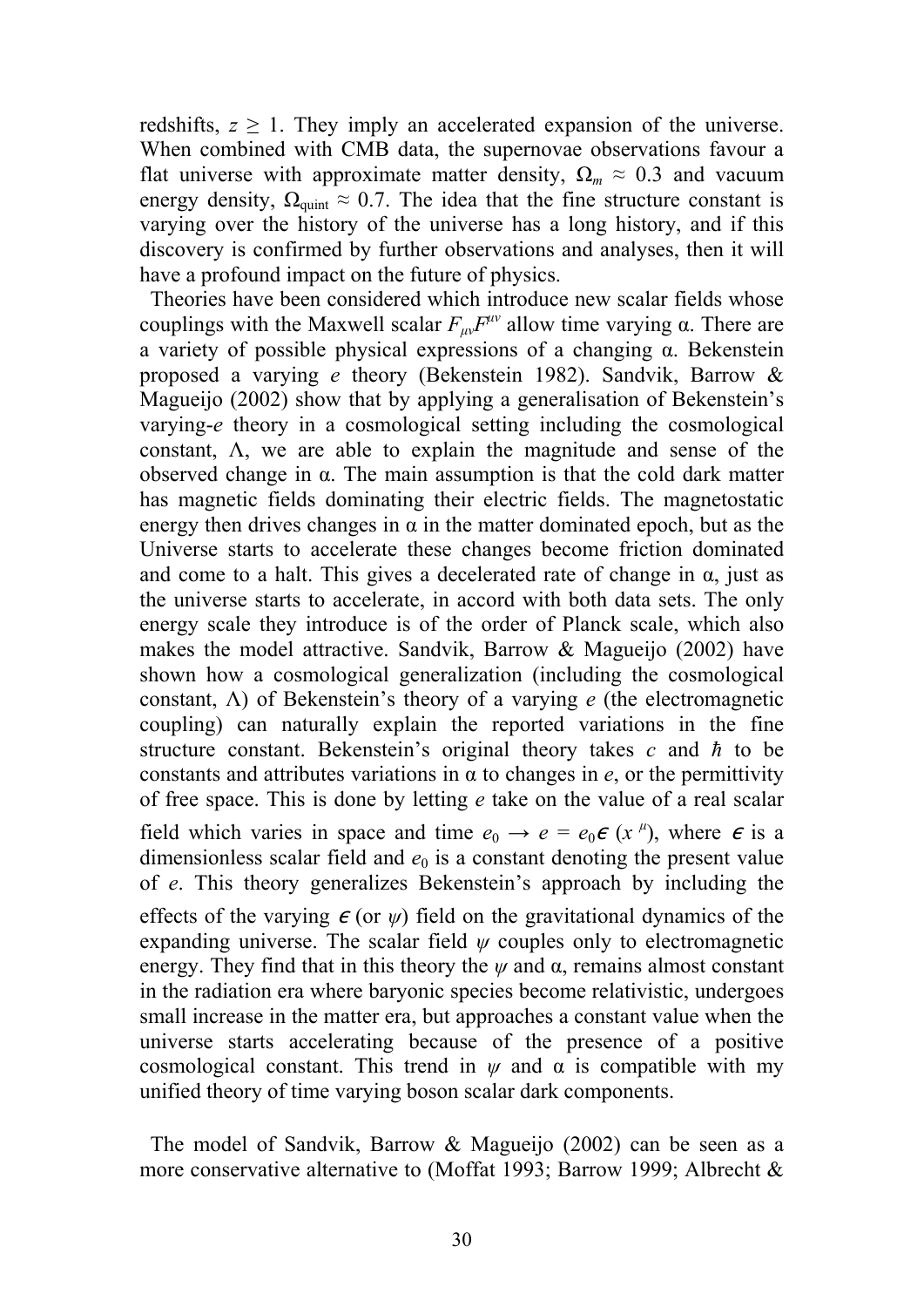Magueijo 1999; Barrow & Magueijo 2000; Moffat 2001; Magueijo 2003), where a VSL (varying speed of light) scenario was proposed which could explain the observed acceleration of the universe and variations in  $\alpha$ , as well as their remarkable coincidence in redshift space. Barrow & Magueijo (2000) proposed that the Supernovae results, implying evidence for an accelerating Universe may be closely related to the recent discovery of redshift dependence in the fine structure constant α They examined a class of varying-*c* theories in which changes in *c* are driven by a scalar field which is coupled to the gravitational effect of pressure. (Moffat 2001) like (Barrow & Magueijo 2000) has studied a simple model that incorporates a VSL behavior in a cosmological setting but assuming that the electric charge *e* and Planck's constant *ħ* are truly constants of nature. They have shown that a varying speed of light can explain the reported variations in the fine structure constant, while satisfying all the observational bounds (fits the spectral line data). (Moffat 2003a) proposed a model in VSGW metric frame in which, the speed of light is constant but the speed of gravitational waves varies with time. Conversely, (Bassett *et al.* 2000) proposed a model in which  $c_{\text{photon}}$ varies while  $c_{\text{gravity}}$  is fixed. Therefore the Lorentz symmetry is "softly broken" (VSL theories often entail breaking Lorentz invariance, whereas dilaton theories do not), the "geometrical interpretation" is preserved, and the Bianchi identities are fulfilled. In particular, these "soft breaking" VSL scenarios are based on straightforward extensions of known physics, such as anomalous electromagnetic propagation in gravitational fields and so represent "minimalist" implementations of VSL theories. (Teyssandier 2002; 2004) showed that relativistic theories may be characterized in such a way that *c* is not linked to any type of physical interaction and develops a theory of non-minimal coupling between electromagnetism and gravity in which the speed of light (as distinguished from *c*) varies. In our theory, the speed of light is a variable quantity and gravity has an electromagnetically induced nature though the speed of gravitational waves can be quite unrelated to the speed of light.

 In view of this, we find that the possibility of a heterotic model (VSL plus inflation) is more attractive, even though our understanding of special relativity, general relativity and space-time will be significantly altered. However, the real significance of change in the fine structure is that such an anomaly necessarily indicates a change in one (VSL alone) or more of the quantities given in its definition (more probable), all of which are very important in determining the physical behavior of the universe. Assuming that a fundamental constant, say *c*, is in fact a function of time requires a close examination of all the other constants, here called concomitants that with *c* enter in expressions that have a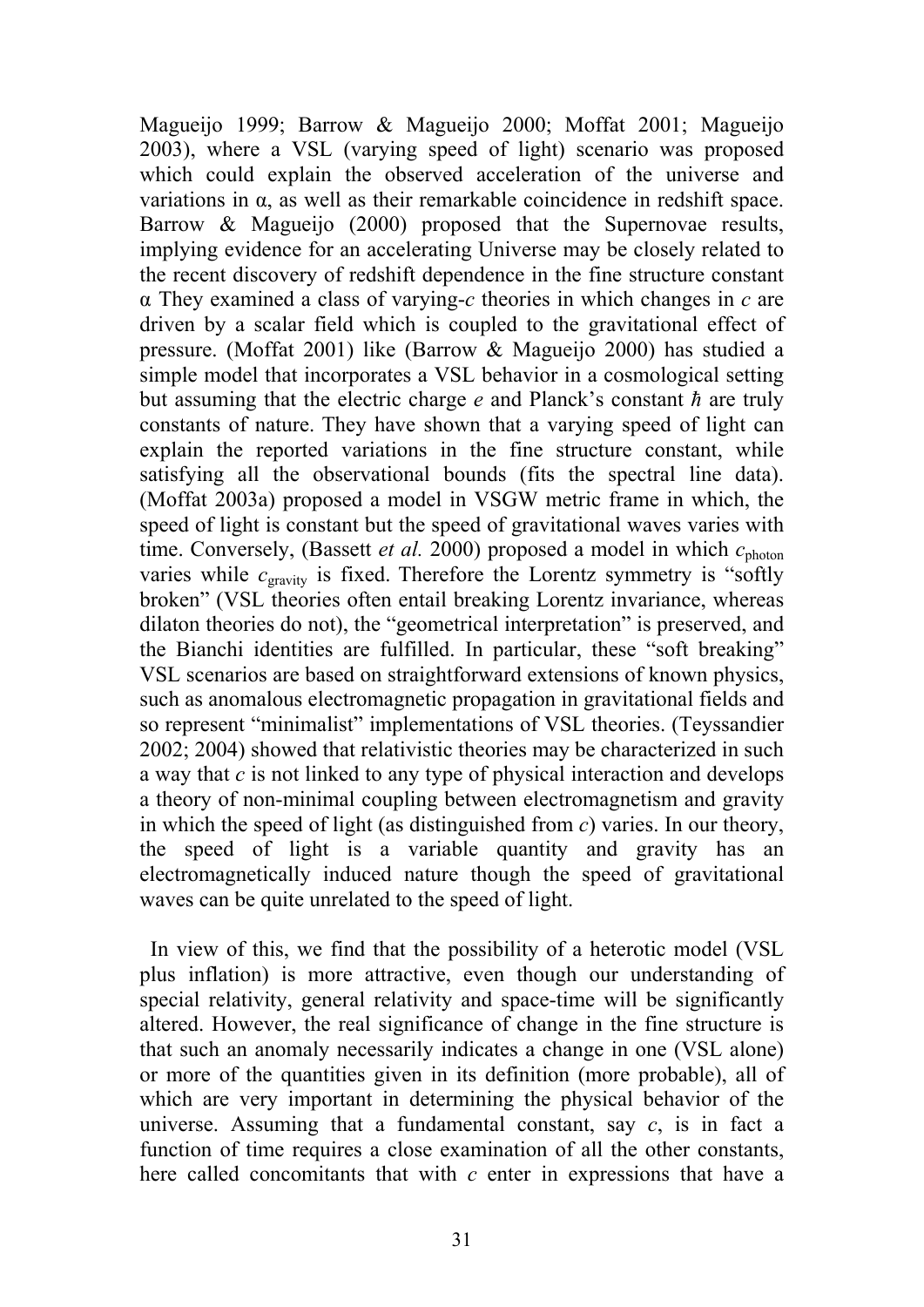physical meaning. Even an invariant  $\alpha$  would not exclude the possibility that these values might be changing in ratio to one another (Shea 2005). For instance, Bel (2003) in addition to the time dependency of *c*, derived the concomitant dependence of the electric permittivity  $\epsilon$ , the magnetic permeability μ, the unit of charge *e* and Plank's constant *h* under the assumption of the constancy of the fine structure constant α. Marciak-Kozlowska and Kozlowski have examined the possibility of both *c* and *ħ* changing. Thus, in the equation for α discussed above, *ħ* increases and *c* decreases so as to offset one another, allowing for an invariant fine structure constant even with variation in its parameters. One of the interesting consequences of Marciak-Kozlowska and Kozlowki's theory is that the universe becomes increasingly more quantum in nature as it ages.

 As the last section should have made clear, the future of VSL is in the hands of observers. In such circumstances theorists are bound to continue with their musings.

4.2 Time varying dark components result in time varying  $\alpha$  or the quantities given in its definition (invariant  $\alpha$ ), in either case VSL

Various models are proposed in literatures which join the variation of  $\alpha$ to the evolution of the quintessence field (Anchordoqui & Goldberg 2003; Chiba & Kohri 2002; Wetterich 2003a, b; Dvali & Zaldarriaga 2002; Lee, Olive & Pospelov 2004; Olive & Pospelov 2002; Lee 2005; Bassett *et al.* 2000; Damour, Piazza & Veneziano 2002a, b; Barrow & Magueijo 2000). It is a characteristic feature of the quintessence scenario that fundamental coupling constants depend on time even in late cosmology where such a time variation could be observable and no such time dependence would be connected to dark energy if the latter occurs in the form of a cosmological constant (Chiba & Kohri 2002; Dvali & Zaldarriaga 2002; Wetterich 1988a,b, 2003b). Any field-theoretical description of a cosmological time variation of fundamental constants almost necessarily involves a scalar field which continues to evolve in time in the recent cosmological history. It is then quite natural (although not compulsory) to associate the potential and kinetic energy of this scalar field with quintessence (Wetterich 2003b).

 If the recent observations suggesting a time variation of the fine structure constant within a 4D field theory are correct, they *necessarily* imply the existence of a time-dependent ultra-light scalar particle  $\phi$ (Chiba & Kohri 2002; Dvali & Zaldarriaga 2002). This particle inevitably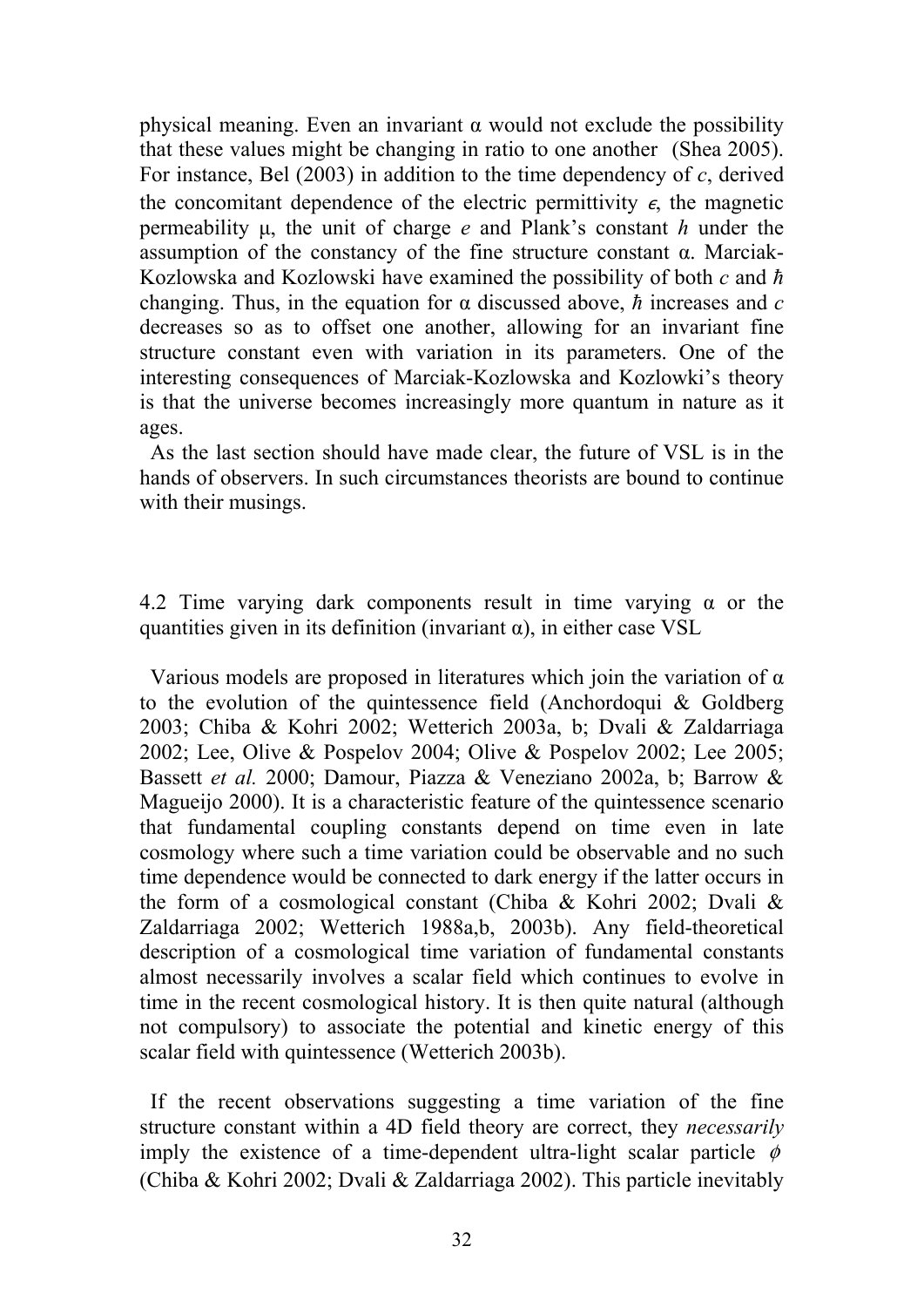couples to nucleons through the  $\alpha$ -dependence of their masses and thus mediates a composition-dependent "fifth force"-type long range interaction. Due to an interesting coincidence of the required time-scales (typically the onset of quintessence dominance suppresses variations in whatever 'varying' constant), the scalar filed in question can at the same time play the role of a quintessence field. If the field  $\varphi$  driving the variation in  $\alpha$  is a quintessence field, then its evolution is further constrained by observation. In particular, it must provide about 70% of the total energy density at present. The observed present value  $\Omega_m \approx 0.3$ indicates that the effective "stop" in the quintessence field evolution should have happened rather recently - a value  $z \approx 1$  for the drop in the variation rate of the fundamental couplings seems rather natural in this respect.

The evolution of the quintessence field, and therefore of  $\alpha$ , is determined by the quintessence potential and such time variation can be explained for a wide class of quintessential potentials. Indeed, the quadratic coupling for the cosh-like potential (potentials similar to Sahni & Wang 2000) shows that the ratio  $\Delta \alpha(z = 1.5) / \Delta \alpha(z = 3)$  can be as small as 0.01 (see Figs. 4 and 5). This implies that in certain models the non-zero result of Webb *et al*. (2001) and Murphy, Webb & Flambaum (2003) for ∆*α*/*α* that spans a rather large range of redshifts and the better-sensitivity zero-result measurement of  $\Delta \alpha / \alpha$  at one redshift *z* = 1.5 may not necessarily be contradictory (Lee, Olive & Pospelov 2004). In order to have a  $O(10^{-5}$  – 10<sup>-6</sup>) relative change of *α* at redshifts z ~ 1, interestingly, these models typically require larger values of coupling between the scalar field and electromagnetic radiation.

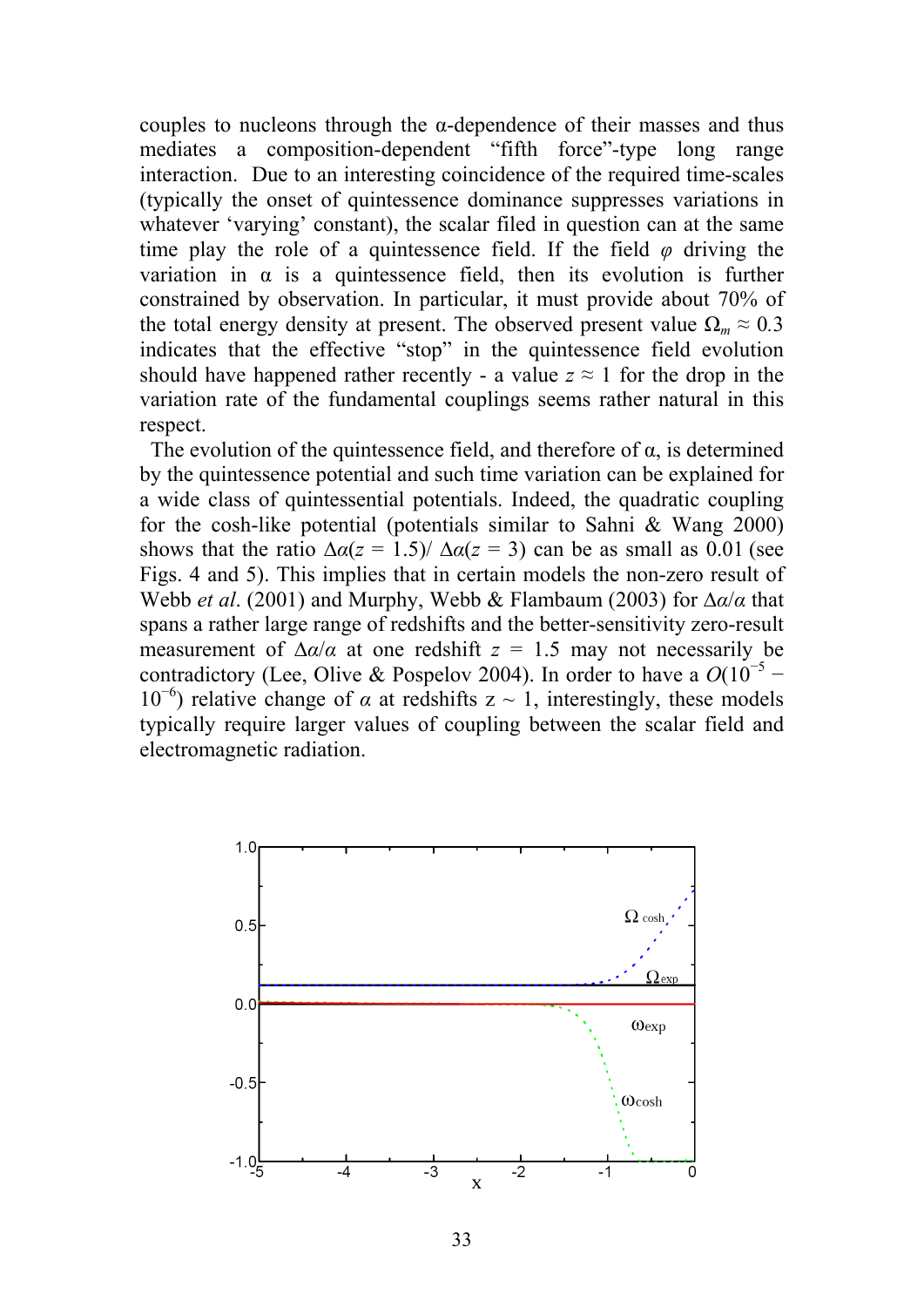Figure 4. The evolution of  $\Omega_{\varphi}$  and  $w_{\varphi}$  for the simple exponential potential (solid) and the cosh potential (dotted). The main difference between two potentials appears at late times; (Lee, Olive & Pospelov 2004).

Anchordoqui & Goldberg (2003) have tied the variation of  $\alpha$  to the evolution of the quintessence field proposed by (Albrecht & Skordis 2000):

$$
V(\phi) = V_p(\phi)e^{-\lambda\phi}
$$
 in which  $V_p(\phi) = V_0(\phi - B)^{\alpha} + A$ ;\t\t(8)

$$
\rightarrow V(\phi) = V_0[(\phi - B)^{\alpha} + A]e^{-\lambda \phi} \tag{9}
$$

Interestingly, as mentioned above, Albrecht & Skordis (2000) is similar to the asymptotic form of Sahni & Wang (2000) in which  $\tilde{V}_0$  is replaced by  $a\phi$ -dependent term  $V_p(\phi)$ . Both of them have analogous tracking properties with a minimum.

$$
\frac{\Delta \alpha}{\alpha} \propto \frac{\Delta \phi}{M_{\text{Pl}}}
$$
 (Anchordoqui & Goldberg 2003; Chiba & Kohri 2002) (10)

The most general expansion of the function  $\alpha(\phi)$  about its present day value  $\alpha_0 = \alpha(\phi = \phi_{today})$  can be written as

$$
\alpha = \alpha_0 + \lambda \frac{\phi}{M_{Pl}} + \dots \text{ (Dvali & Zaldarriaga 2002)}
$$
 (11)

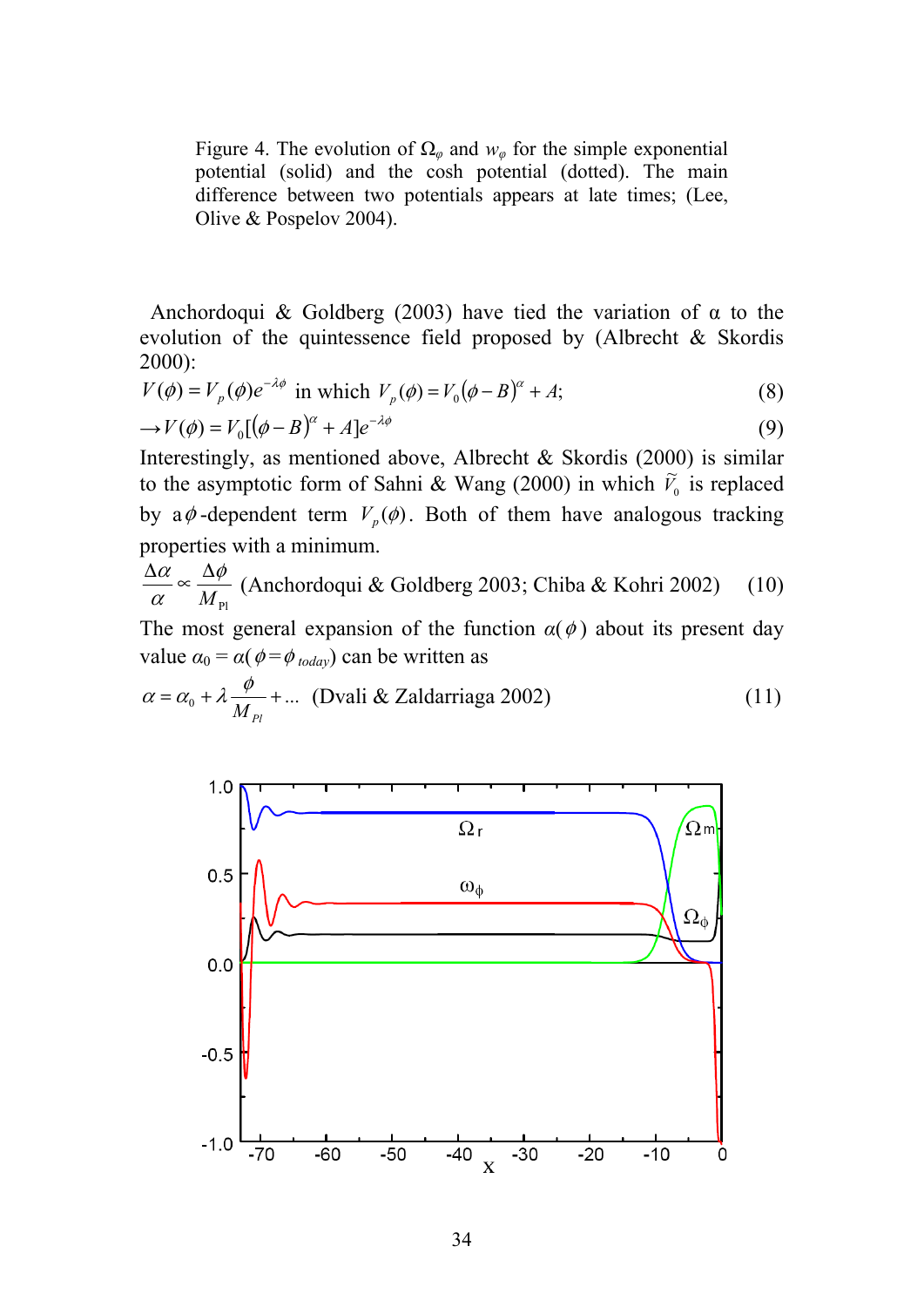Figure 5. The cosh( $\lambda \phi$ ) potential (Lee, Olive & Pospelov 2004). The cosmological evolution of the equation of state parameter, *wφ*, and the energy density parameters, Ω*i*, of each component for  $\lambda = 5$ .

 Crossover quintessence (CQ) (Wetterich 2003a) predicts that the time variation of fundamental couplings is substantially faster at redshift  $z \approx 2$ than over the past few billion years. This could reconcile the reported time variation of the fine structure constant from quasar absorption lines with severe bounds from archeo-nuclear physics and high precision tests of the equivalence principle. The variation of  $\alpha$  shows (through equation 10) that the motion of *φ* as it comes to its present value is overdamped, so that the change in  $\alpha$  is a monotonically decreasing function of *z*, therefore if there is some fluctuations, they can be because of the local spatial variation of matter density or Landau transitions. QSO measurements at larger redshifts should continue to show a monotonic decrease in ∆α. This will allow for more precise restrictions on the shape of the function  $a(z)$ which can be directly compared with the model predictions.

A small value of  $|R| = \left| \frac{\Delta \alpha(z=0.13)}{\Delta \alpha(z=2)} \right|$  $\Delta \alpha(z=$  $\Delta \alpha(z=$ *z z*  $\frac{\alpha(z=0.13)}{\Delta \alpha(z=2)}$  requires a quintessence model where

the evolution of the scalar field has considerably slowed down in the recent history as compared to a redshift  $z \approx 2$ . In particular, a constant equation of state with *w* independent of *z* over a range  $0 \le z \le 3$  will have severe difficulties to explain  $R \leq 0.1$ , also a bound  $R \leq 1/50$  strongly favors quintessence with a time varying equation of state  $w = p/\rho$ , where the value of  $(1+w)$  at present is substantially smaller than for  $z = 2$ (Wetterich 2003a) and equivalently the velocity of sound in the medium is reduced (compressibility is increased) and this process has the main influence on the process of structure formation (transition to gravitational instability). On the level of the equation of state CQ corresponds to a crossover from a value  $w \approx 1/3$  during the radiation dominated universe to a value  $w < 1/3$  for  $z < 0.5$ . Wetterich (2003a) for a crossover quintessence predicts the fraction of quintessence at last scattering, to be 0*.*019 or 0*.*0083 for two CQ models.

 In view of the bounds, coupling of quintessence is very small for ordinary matter - a larger coupling to dark matter remains possible, however (Wetterich 2003b). Chiba & Kohri (2002) explain the recent QSO data and the Oklo in terms of quintessence coupling to a photon which would require to a model with a large coupling between non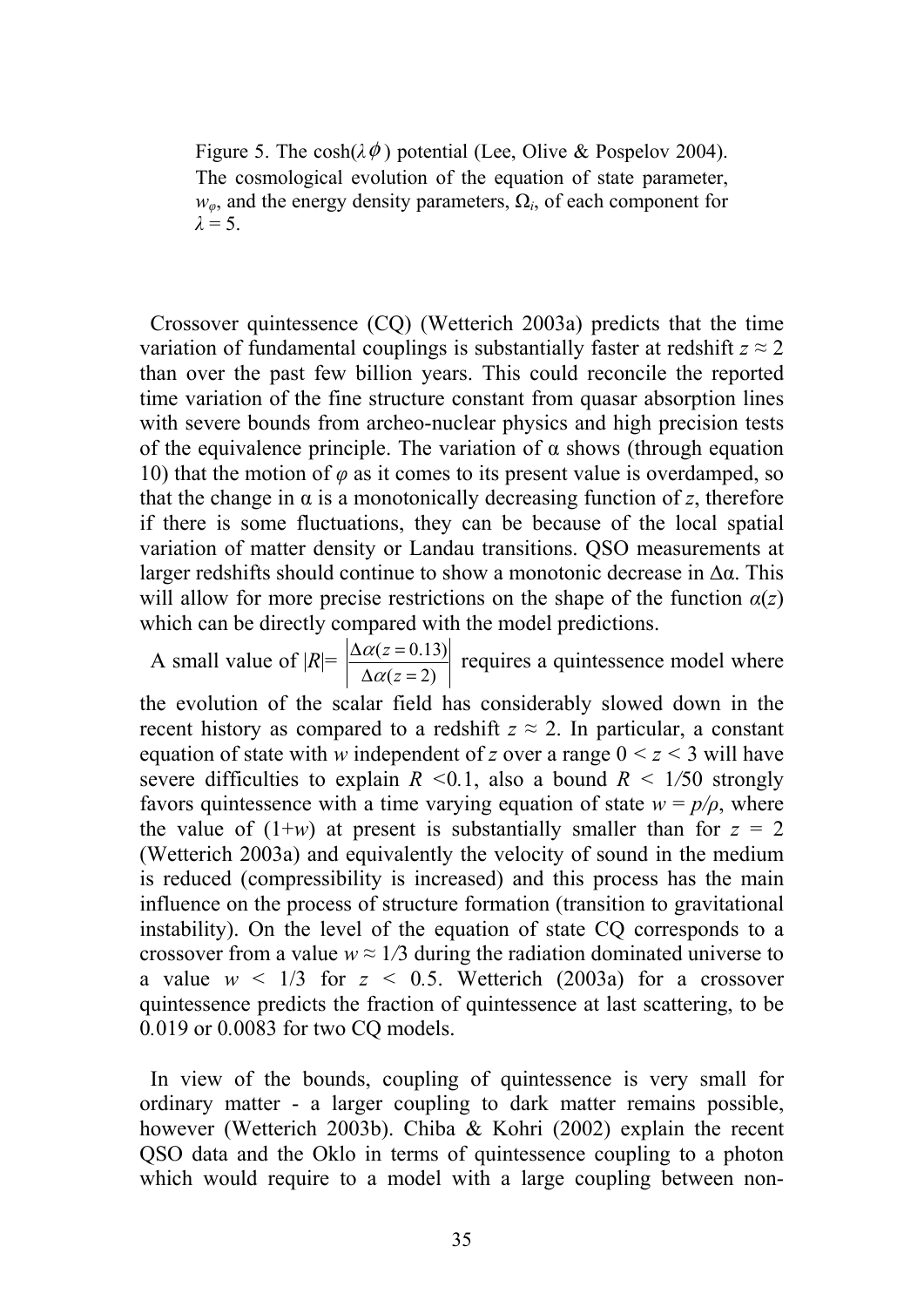baryonic dark matter and the scalar field therefore consistent with our model, quintessence may couple to both non-baryonic dark matter and radiation (Olive & Pospelov 2002; Wetterich 2003a). Taking the reported time variation of  $\alpha$  at face value would fix the coupling strength of the scalar field to matter and radiation (Wetterich 2003b). Because quintessence as a ultra-light scalar field would be dynamical and the exchange of light fields gives rise to long range forces, the interaction of the field with ordinary matter would result in the time variation of the constants of nature (like  $\alpha$  or the ratio between the nucleon mass and the Planck mass) over cosmological time scales and the violation of the weak equivalence principle. The differential acceleration of two test bodies with equal mass can now be quantitatively related to the time variation of *α* in terms of observable cosmological parameters. If these QSOs observations prove valid, the proposed satellite experiment for testing the equivalence principle (STEP) should be able to detect the violation of the weak equivalence principle induced by a scalar force mediated by quintessence.

In a grand unified theory the time variation of  $\alpha$  is directly related to a time variation of the strong gauge coupling and therefore also to a time variation of the nucleon mass  $m_n$ .

$$
\frac{\partial \alpha}{\partial \ln \phi} = -6.7 \times 10^{-3} \frac{\partial \ln Z_F}{\partial \ln \phi} + 1.4 \times 10^{-5} \frac{\partial L_{Wn}}{\partial \ln \phi}
$$
(12)

More explicitly, we need to derive the rate of change of the cosmon field,  $d \ln \phi / dt$  for a given model of quintessence. Then we can translate equation (12) into an equation for the time dependence of the fine structure constant and similar for other quantities (Wetterich 2003b).

$$
\frac{\partial \alpha(z)}{\partial z} = \frac{\partial \alpha}{\partial \ln \phi} \frac{\partial \ln \phi}{\partial z} = \frac{\partial \alpha}{\partial \ln \phi} G(z)
$$
(13)

We will relate *G*(*z*) to the equation of state of quintessence.

$$
G(z) = \frac{\partial \ln \phi}{\partial z} = -\frac{1}{A + 4B} \left\{ \frac{3(1+w)}{1+z} - \frac{dw/dz}{1-w} \right\}
$$
(14)

 The dependence of the fundamental constants on *z* is not linear. Even for *w* constant the rate of change of the couplings decreases for large *z* proportional  $(1 + z)^{-1}$ . The change in  $\alpha_{em}$  is reduced during cosmological epochs when *w* decreases with decreasing *z* (Wetterich 2003b).

Wetterich (2003b) observe that  $\Omega_{\text{quint}}$  does not appear in the relation between φ and *z* and therefore does not affect the time evolution of the fundamental couplings. The latter depends only on the equation of state *w*. Therefore according to Wetterich (2003b), time varying couplings are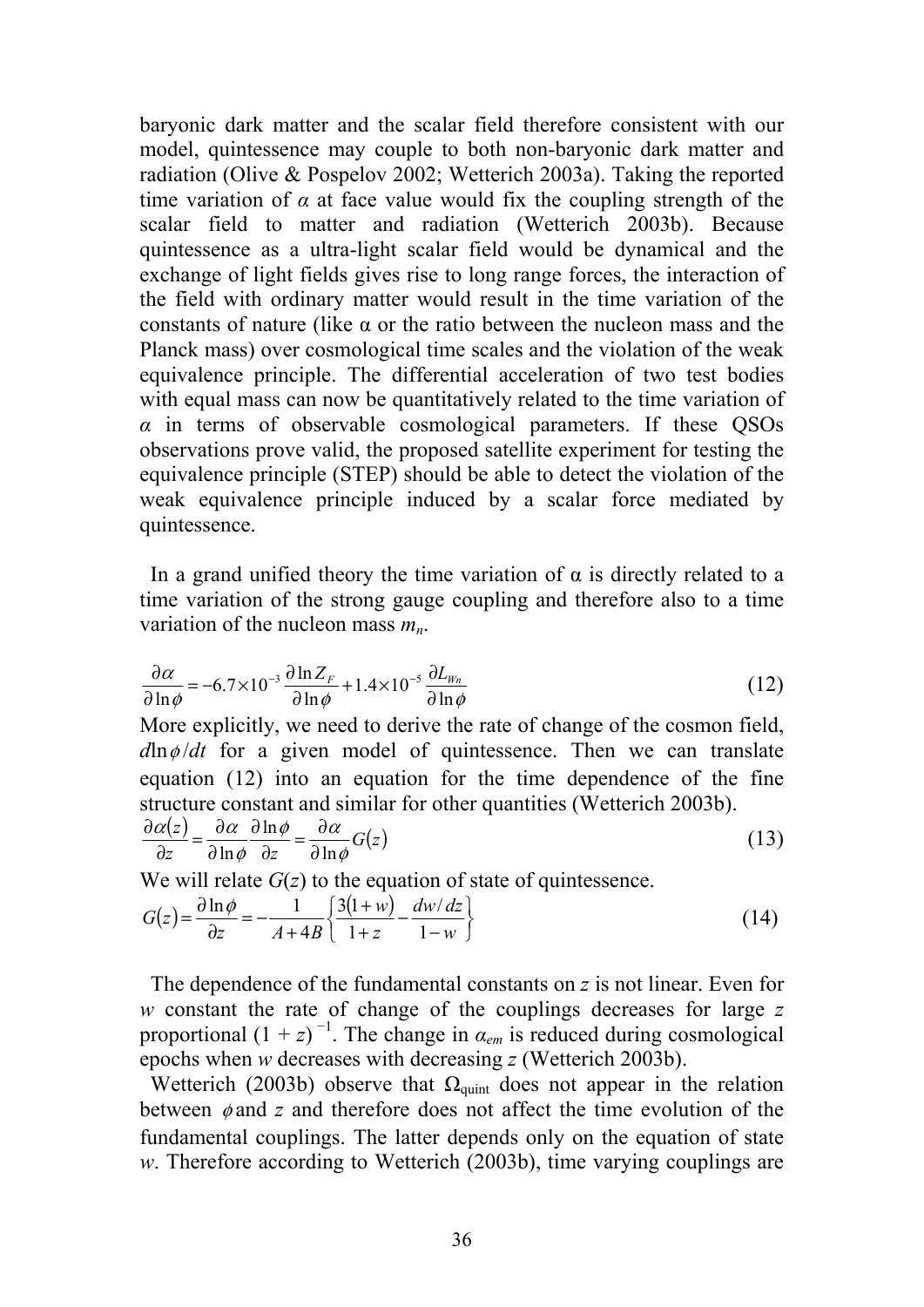possible even if the scalar field plays no role in late cosmology, i.e.  $\Omega_{\text{quint}}$  $<< 1$ .

 Already now, the reported QSO observation of ∆*α*, if confirmed, places important restrictions on quintessence. Models with a rather slow time evolution of the scalar field in a recent epoch ( $z \le 1$ ) and a more rapid evolution in the earlier universe  $(z \ge 1)$  are clearly favored (Wetterich 2003b).

4.3 Acceleration of universe expansion is imaginary and the negative pressure of quintessence is not obligatory

 Until recently, there was strong prejudice against the idea that the Universe could be accelerating. There simply is no compelling theoretical framework that could accommodate an accelerating universe. Since the case for an accelerating universe continues to build, attempts have been made to improve the theoretical situation, with some modest success. Still, major open questions remain. All attempts to account for acceleration introduce a new type of matter (the "dark energy" or "quintessence") with an equation of state  $p = w \rho$  ( $w < 0$ ) relating pressure and energy density. Although we now know the present density of universe fairly accurately, we know precious little else about the dark energy.

 The CMB has no sensitivity to evolution of *w* (Frieman *et al.* 2003). CMB anisotropy alone cannot tightly constrain the properties of dark energy because of a strong degeneracy between the average equation-ofstate and the matter density. Recent observations of high-redshift  $(z > 0.3)$ Type Ia supernovae (SNe Ia) provide the backbone of the body of evidence that we live in an accelerating universe (Riess et al. 2000a) whose content is dominated by vacuum energy (Riess et al. 1998; Perlmutter et al. 1999). The observations of supernovae in distant galaxies offer evidence for the detection of dark energy, under the assumption that distant and nearby supernovae are drawn from the same statistical sample (that is, that they are statistically similar enough for the purpose of this test). This is not at a very high level of statistical significance. There is no direct way to check this, and it is easy to imagine differences between distant and nearby supernovae of the same nominal type. More distant supernovae are seen in younger galaxies, because of the light travel time, and these younger galaxies tend to have more massive rapidly evolving stars with lower heavy element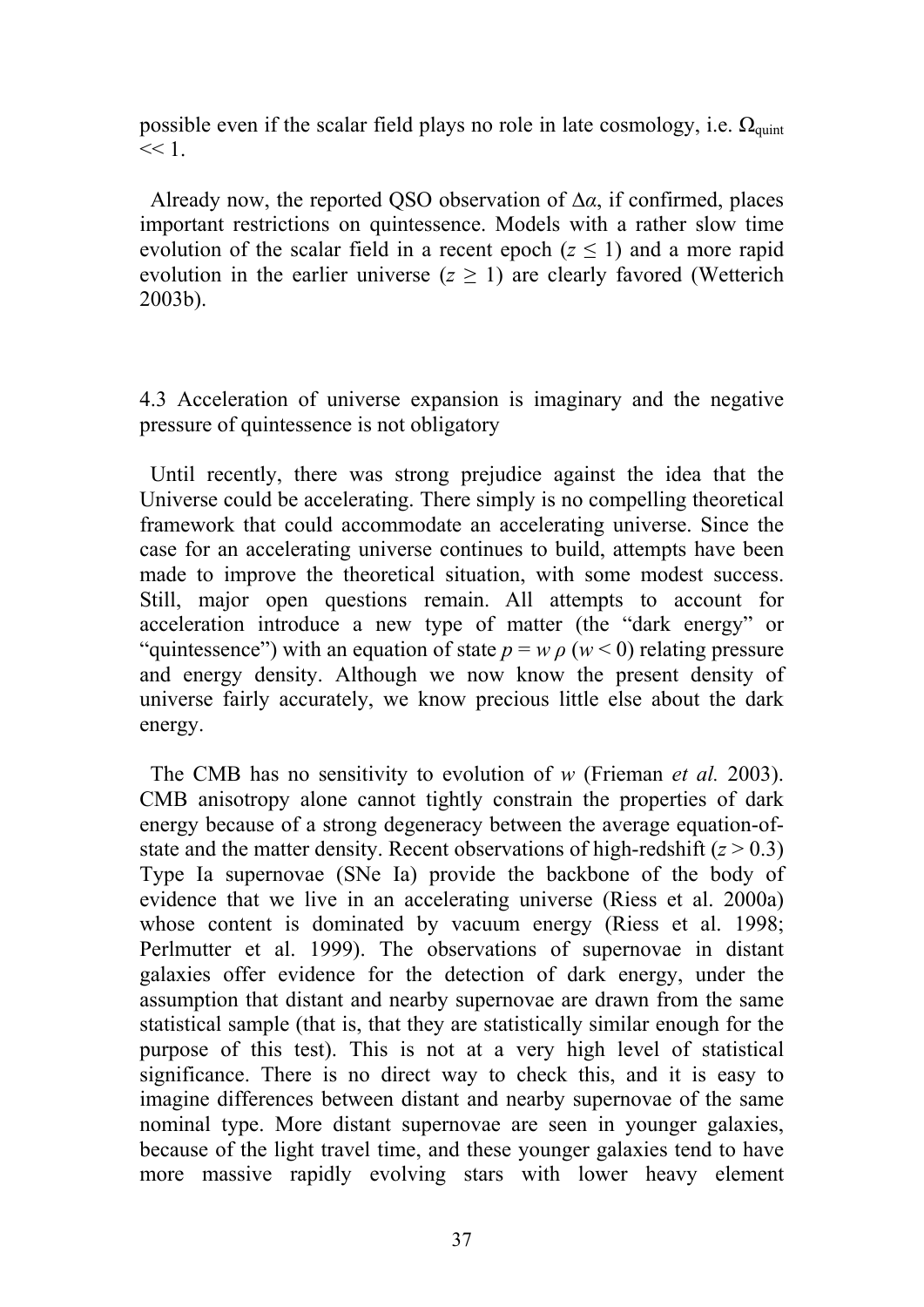abundances. How do we know the properties of the supernovae are not also different? If SNe Ia are evolving, how are previous measurements of cosmological parameters from SNe Ia affected?

 Also, the incomplete understanding of a number of astrophysical effects and processes (evolution, intergalactic dust, etc.) means that the supernovae results are preliminary and not yet definitive. Therefore, we have to consider that there may be a significant systematic error from differences between distant, high redshift, and nearby, low redshift, supernovae. I recommend Leibundgut's (2001) cautionary discussion of astrophysical uncertainties: the unknown nature of the trigger for the nuclear burning, the possibility that the Phillips correction to a fiducial luminosity actually depends on redshift or environment within a galaxy, and possible obscuration by intergalactic dust. There are also issues of physics that may affect this test (and others): the strengths of the gravitational or electromagnetic interactions may vary with time, and photon-axion conversion may reduce the number of photons reaching us. All of this is under active study (Peebles & Ratra 2003).

#### 4.3.1 Time varying constants

 As proposed in previous section, the main reason for the observed acceleration of universe expansion and the negative pressure of quintessence is the time varying constants, specially the variable speed of light (VSL). Recent VSL theories are firmly entrenched in the successes (and remaining failures) of the hot big bang theory of the universe. Observers in the VSL metric frame see the dimming of supernovae, because of the increase of the luminosity distance versus red shift, due to an increasing speed of light in the past universe,  $\sim 10\%$  between  $z = 0$  and  $z \sim 2-3$ . Moreover, in this frame, the scalar field  $\phi$  describes a quintessence component in the Friedmann equation for the cosmic scale without acceleration.

Albrecht & Magueijo (1999) showed that  $E \propto c^2$  for photons in free flight. They also showed that quantum mechanics remains unaffected by a changing *c* if  $\hbar \propto c$  (in the sense that quantum numbers are adiabatic invariants; a varying-*c* implied a varying- *ħ*. This connection has clear physical implications. But there is more: it could be that some of the strange properties of quantum mechanics—such as its non-locality- are the result of a form of 'faster than light' communication, Magueijo 2003). Then all relativistic energies scale like  $c^2$ . If for non-relativistic systems  $\hbar$  $\propto$  1/*c*, the Rydberg energy  $E_R = m_e e^{4}/(2\hbar^2)$  also scales like  $c^2$ . Hence all absorption lines, ignoring the fine structure, scale like  $c^2$ . When we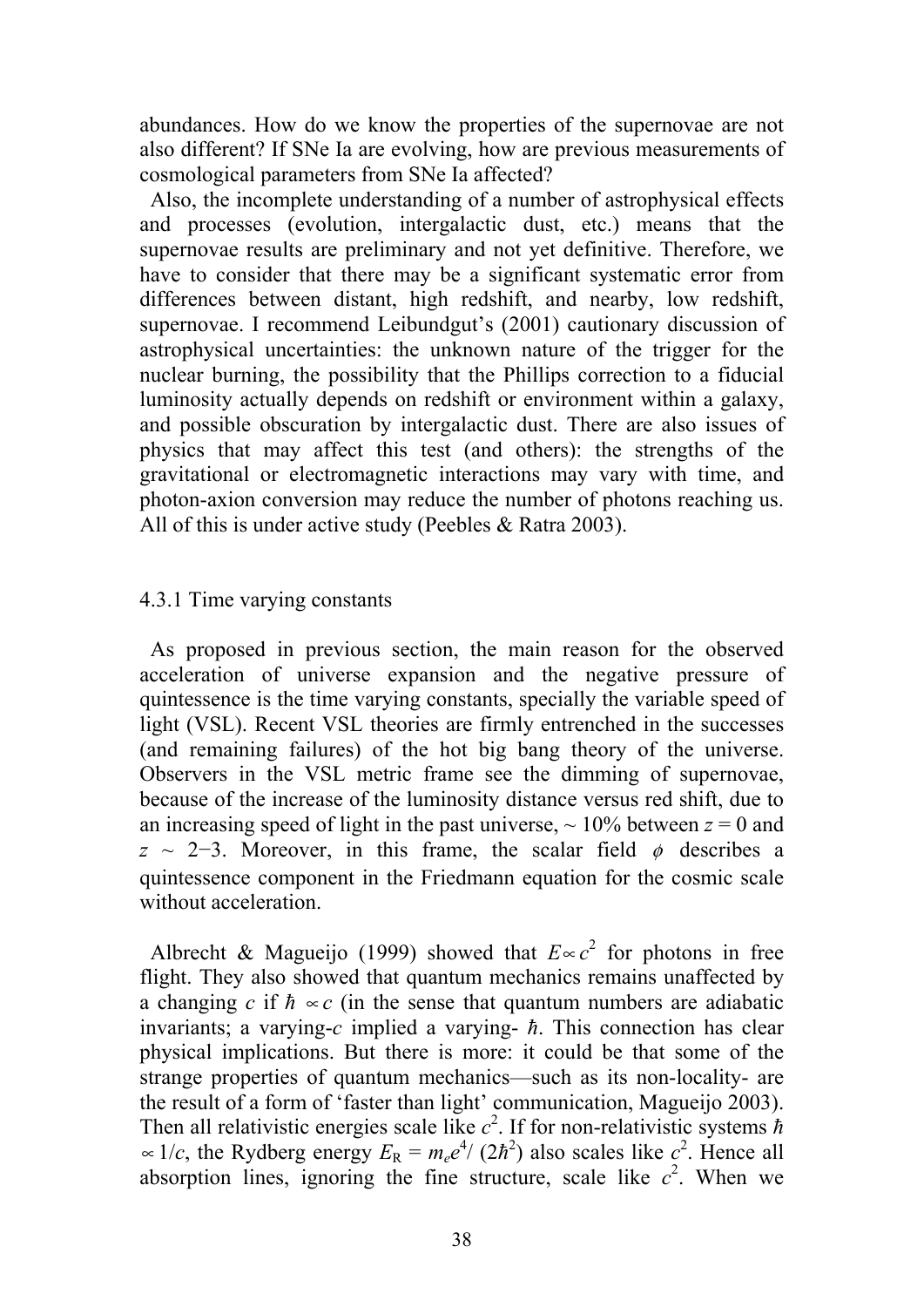compare lines from near and far systems we should therefore see no effects due to a varying *c*; the redshift *z* is still  $1 + z_e = a_o/a_e$ , where o and e label epochs of observation and emission (Barrow & Magueijo 2000).

 In order to examine luminosity distances, we need to reassess the concept of standard candles. For simplicity let us first treat them as black bodies. Then their temperature scales as  $T \propto c^2$  (Albrecht & Magueijo 1999), their energy density scales as  $\rho \propto T^4/(\hbar c)^3 \propto c^2$ , and their emission power as  $P = \rho/c \propto c$ , implying that standard candles are brighter in the early universe if  $\dot{c}$  < 0. However, the power emitted by these candles, in free flight, scales like *c*; each photon's energy scales like  $c^2$ , its speed like *c*, and therefore its energy flux like *c*. The received flux, as a function of *c*, therefore scales like:

$$
P_r = \frac{P_e c^2}{4\pi r^2 c} \approx c \tag{15}
$$

where  $r$  is the conformal distance to the emitting object, and the subscripts *r* and *e* label received and emitted. In an expanding universe we therefore still have

$$
P_r = \frac{P_{e0}}{4\pi r^2 a_0^2} \left(\frac{a}{a_0}\right)^2,
$$
\n(16)

where  $P_{e0}$  is the emitting power of standard candles today. Notice that the above argument is still valid if the candles are not black bodies; it depends only on the scaling properties of emitted and received power.

 We can now set up the Hubble diagram. Consider the Taylor expansion  $a(t) = a_0[1 + H_0(t - t_0) - 1/2 q_0 H_0^2 (t - t_0)^2 + ...]$  (17) where  $H_0 =$ 0 0  $\frac{\dot{a}_0}{a_0}$  is the Hubble constant, and  $q_0$  =  $-\ddot{a}_0 a_0 / \dot{a}_0^2$  is the deceleration parameter. Hence up to second order  $z = H_0 (t_0 - t) + (1 +$  $q_0/2$ )  $H_0^2 (t-t_0)^2$ , or  $t_0 - t = 1/H_0 \left[ z - (1 + q_0/2) z^2 + ... \right].$  (18)

From equation (16) we find that the luminosity distance  $d<sub>L</sub>$  is

$$
d_L = \left(\frac{P_{e0}}{4\pi P_0}\right)^{1/2} = a_0^2 \frac{r}{a} = a_0 r (1 + z_e).
$$
 (19)

The conformal distance to the emitting object is given by  $r = \int_{t}^{t_0} c(t) dt / a(t)$ . From equation (17) we have that

$$
r = c_0 \left[ (t_0 - t) + \frac{1 - n}{2} H_0 (t_0 - t)^2 + \dots \right]
$$
 (20)

where we have assumed that locally  $c = c_0 a^n$  (that is  $c = c_0 [1 + nH_0(t - t_0)]$  $+$  ...]).

Substituting (18) we finally have: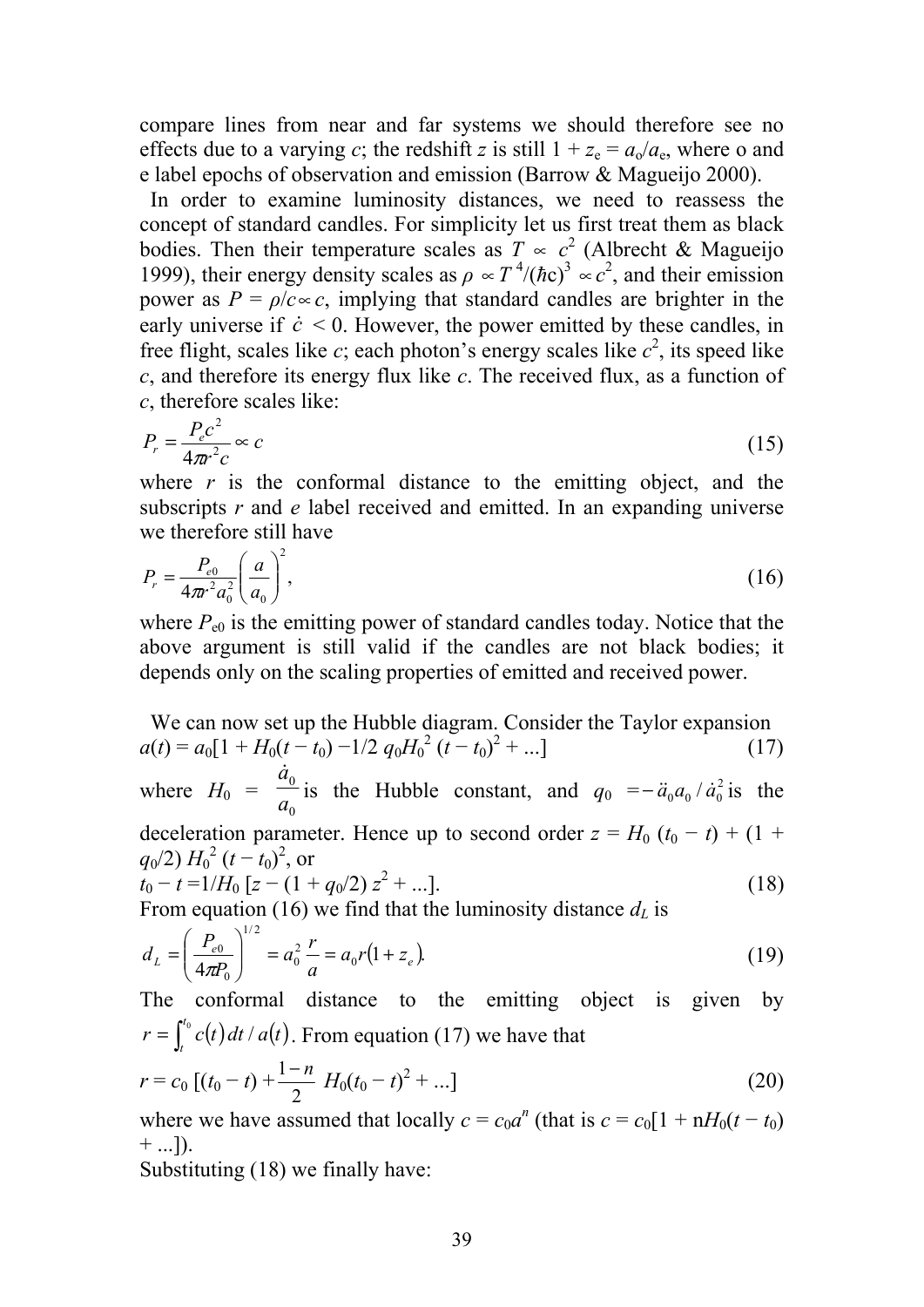$$
d_L = \frac{c_0}{H_0} \left[ z + \frac{1}{2} \left( 1 - (q_0 + n) \right) z^2 + \ldots \right]
$$
 (21)

(Had we assumed that  $\hbar \propto c$  for all systems we would have got instead  $d_L$  $=(c_0/H_0)$ .<br>רז  $\widetilde{H}_0$ ) [*z* + 1/2 (1 – (*q*<sub>0</sub> (1 + 4*n*) + *n*))*z*<sup>2</sup>], with  $\widetilde{H}_0 = (1 - 4n)H_0$ . This does not affect any of the conclusions.)

 We see that besides the direct effects of VSL upon the expansion rate of the universe, it also induces an effective acceleration in the Hubble diagram as an "optical illusion" (we are assuming that *c* decreases in time:  $n \leq 0$ ). This is easy to understand. We have seen that VSL introduces no intrinsic effects in the redshifting spectral line or in the dimming of standard candles with distance and expansion. The only effect VSL induces on the construction of the Hubble diagram is that for the same redshift (that is, the same distance into the past) objects are farther away from us because light travelled faster in the past (Barrow & Magueijo 2000).

#### 4.3.2 Photon - pseudoscalar field conversion

Because the SNe observations probe length scales  $l \sim H_0^{-1} \sim \text{few} \times 10^3$ Mpc which are inaccessible to any particle physics experiments, it is natural to consider alternative explanations to the supernova data without cosmological dark energy. A simple such alternative is that light emitted by a distant supernova encounters an obstacle en route to us and gets partially absorbed. Recently it has been suggested that the dimness of high redshift supernovae is not due to the accelerated expansion of the universe, but rather due to mixing between the photons coming from these objects and a pseudo-scalar axion field in the intervening intergalactic plasma (Csaki, Kaloper & Terning 2002). This mechanism works only if the initial axion flux is much smaller than the initial photon flux. Grossman, Roy & Zupan (2002) find it likely that the initial axion flux is very small and therefore does not pose a problem to the CKT mechanism. This results in a luminosity-distance vs. redshift curve almost indistinguishable from that produced by the accelerating Universe, if the axion mass and coupling scale are  $m \sim 10^{-16}$  eV,  $M \sim 4 \cdot 10^{11}$  GeV. In our model, light is the boson dark matter (equivalent of axion dark matter) itself, therefore the above mechanism for dimming of supernovae is a probable one.

#### 4.3.3 Systematic errors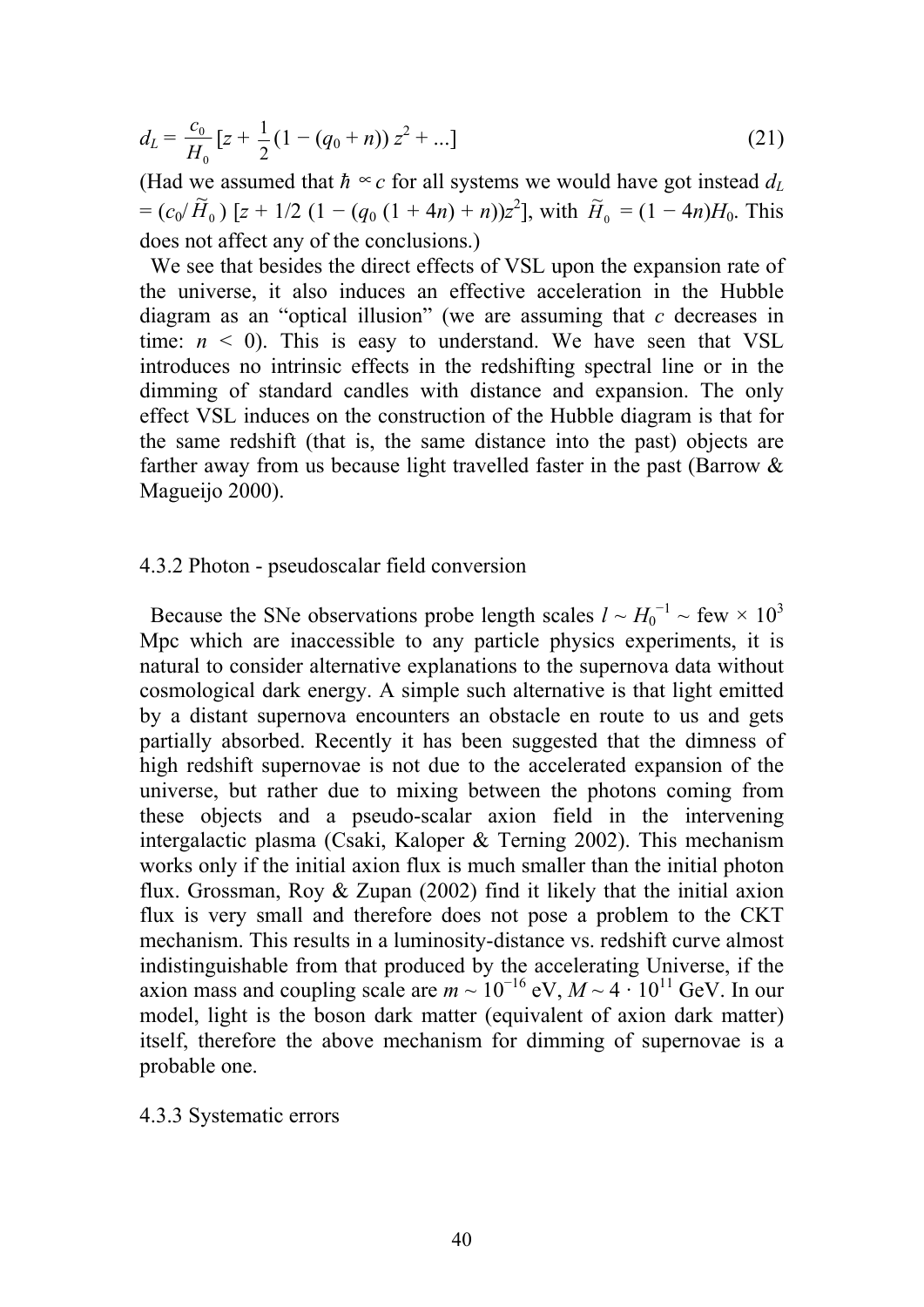High redshift  $(0.3 \le z \le 1.0)$  Type Ia supernovae are unexpectedly dim, a phenomenon readily attributed to a cosmological constant and an accelerating universe (Riess et al. 1998; Perlmutter et al. 1999). These cosmological conclusions rely on the *assumption* that SNe Ia have not evolved. Although systematic effects such as luminosity evolution, dimming by intervening extragalactic material (alternatively brightening due to gravitational lensing) continue to be a cause of some concern – recall that a luminosity evolution of  $\sim$  25% over a lookback time of  $\sim$  5 Gyr is sufficient to nullify the cosmological conclusions (Riess et al. 1999). (Riess et al. 1999) has stressed that we cannot directly determine the impact of the apparent evolution on determinations of cosmological parameters (Sahni 2004).

 Sources of systematic error from K-corrections, extinction, selection effects, Malmquist bias and evolution are investigated in literature, and their effects estimated.

 Selection effects can introduce systematic errors as a function of redshift, as can uncertain K-corrections, or an evolution of the SN Ia progenitor population as a function of look-back time. These effects, if they are large, will limit our ability to measure the  $(D<sub>L</sub>, z)$  relation accurately, and have the potential to sap the potency of high-redshift SN Ia for measuring cosmological parameters.

 Additional complications arise because magnitude-limited selection might prevent extinguished objects from being discovered with equal efficiency in both nearby and distant samples, or because the smaller angular size of distant objects makes it more difficult to detect SN deep inside spirals — those likely to be extinguished. In short, it would not be surprising to have systematic differences between the average extinctions of objects discovered in the nearby and distant supernova searches.

 The systematic uncertainty in translating between filter systems limits the accuracy with which we are able to measure luminosity distances at high redshift.

It is a very difficult task to ensure systematic errors in  $(B - V) < 0.02$ mag in either the nearby or distant sample, and we believe that this uncertainty will be our largest source of systematic error.

 It has been pointed out by Kantowski, Vaughan, & Branch (1995) that large-scale structure could magnify (or demagnify) a SN's light through weak gravitational lensing as it travels to an observer. Given the size of other systematic errors, uncertainties due to gravitational lensing are not likely to be of major concern up to  $z \approx 1$ .

 The data presented by Garnavich et al. (1998) and Riess et al. (1998) indicate that we can measure the distances to high-z supernovae with a statistical uncertainty of  $\sigma = 0.2$  mag (10%) per object. With only 10 objects a comparison of  $z \approx 0$  and  $z \approx 0.5$  can be made to a precision of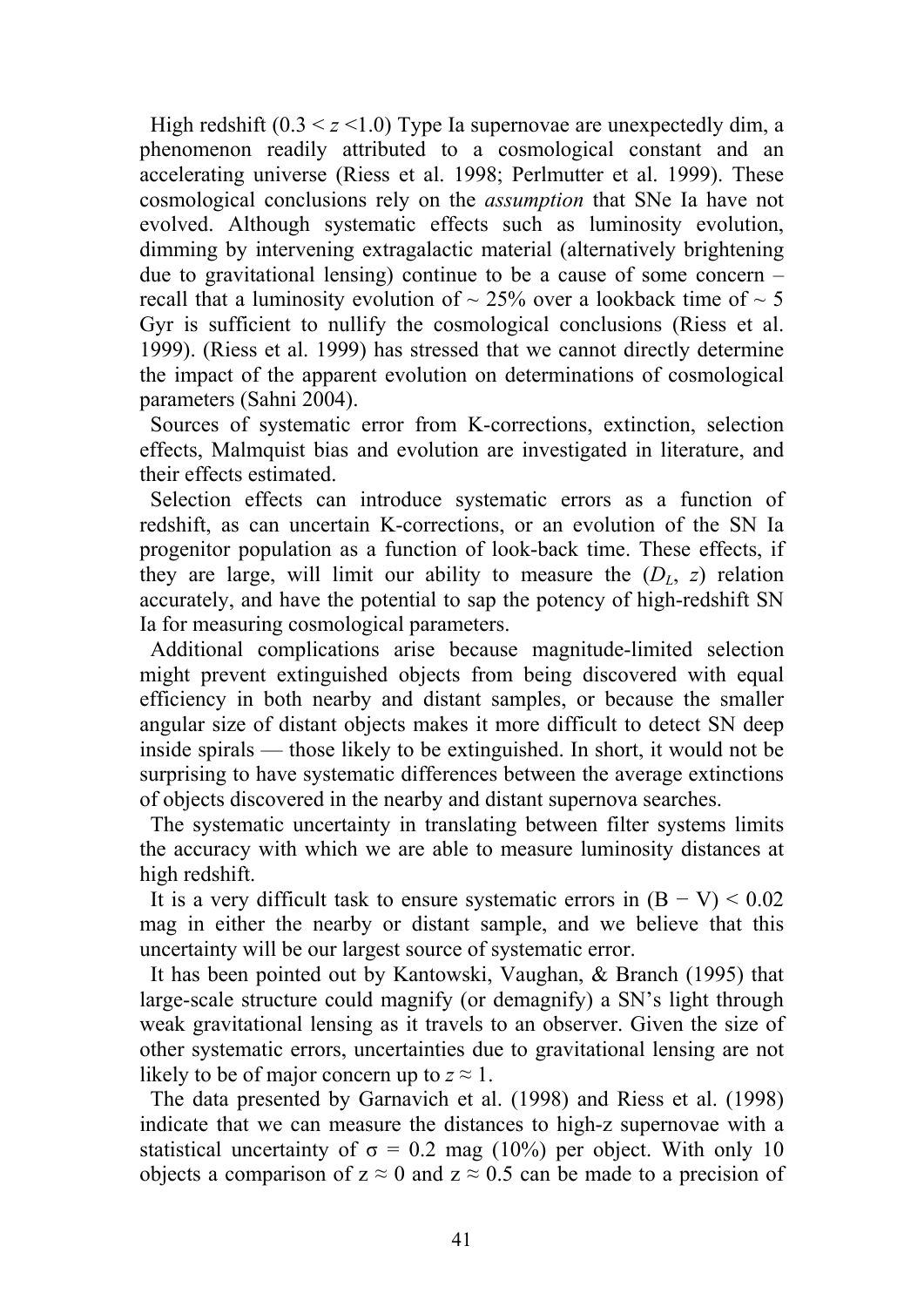better than 5% – leaving systematic uncertainties as a major contributor to the total error budget. A summary of the contributions to high-redshift supernova distance uncertainties is given in Table 1. This table shows that programs to measure cosmology will most likely be limited by the possibility of the evolution of SN Ia explosions with look-back time. Future work to address this possible problem will be as important as obtaining large numbers of objects at high redshift.

| <b>Systematic</b>                                                            | (mag)  | <b>Statistical</b>     | (mag) |
|------------------------------------------------------------------------------|--------|------------------------|-------|
| Uncertainties $(1\sigma)$                                                    |        | <b>Uncertainties</b>   |       |
| Photometric System                                                           | 0.05   | Individual Zero Points | 0.02  |
| Zero Point <sup>a</sup>                                                      |        |                        |       |
| <b>Selection Effects</b>                                                     | 0.02   | Shot noise             | 0.15  |
| Evolution                                                                    | < 0.17 | K-corrections          | 0.03  |
| Evolution of Extinction                                                      | 0.02   | Extinction             | 0.1   |
| Law                                                                          |        |                        |       |
| <b>Gravitational Lensing</b>                                                 | 0.02   | $\sigma$ of SN Ia      | 0.15  |
| <sup>a</sup> Includes propogated effect on extinction, 3.1 $\sigma E(B-V)$ . |        |                        |       |

Table 1. Summary of Error Contributions to High Supernova Distances (Schmidt et al. 1998)

 With a single object it is difficult to make serious conclusions about cosmological parameters, regardless of the distance precision it offers, because there is no way to judge systematic errors in an empirical way.

## 4.3.4 Intergalactic dust and Evolution

 The two sources most likely to obscure distant SNe Ia and affect interpretation of them are dust (Aguirre 1999a, 1999b; Totani & Kobayashi 1999) and evolution. Although, Riess et al. (2000a) observations disfavor a 30% opacity of SN Ia visual light by dust as an alternative to an accelerating universe.

 Rest-frame evolution is the potential pitfall in using high-*z* SNe Ia to measure the cosmological parameters. The lack of a complete theoretical model of SNe Ia including the identification of their progenitor systems makes it difficult to access the expected evolution between  $z = 0$  and 0.5 (Livio 2000; Umeda et al. 1999; Höflich, Wheeler, & Thielemann 1998). An impressive degree of similarity has been observed between the spectral and photometric properties of nearby and high-z SNe Ia (Schmidt et al. 1998; Perlmutter et al. 1998, 1999; Riess et al. 1998; Filippenko et al.; but see also Riess et al. 1999; Drell, Loredo, & Wassermann 2000).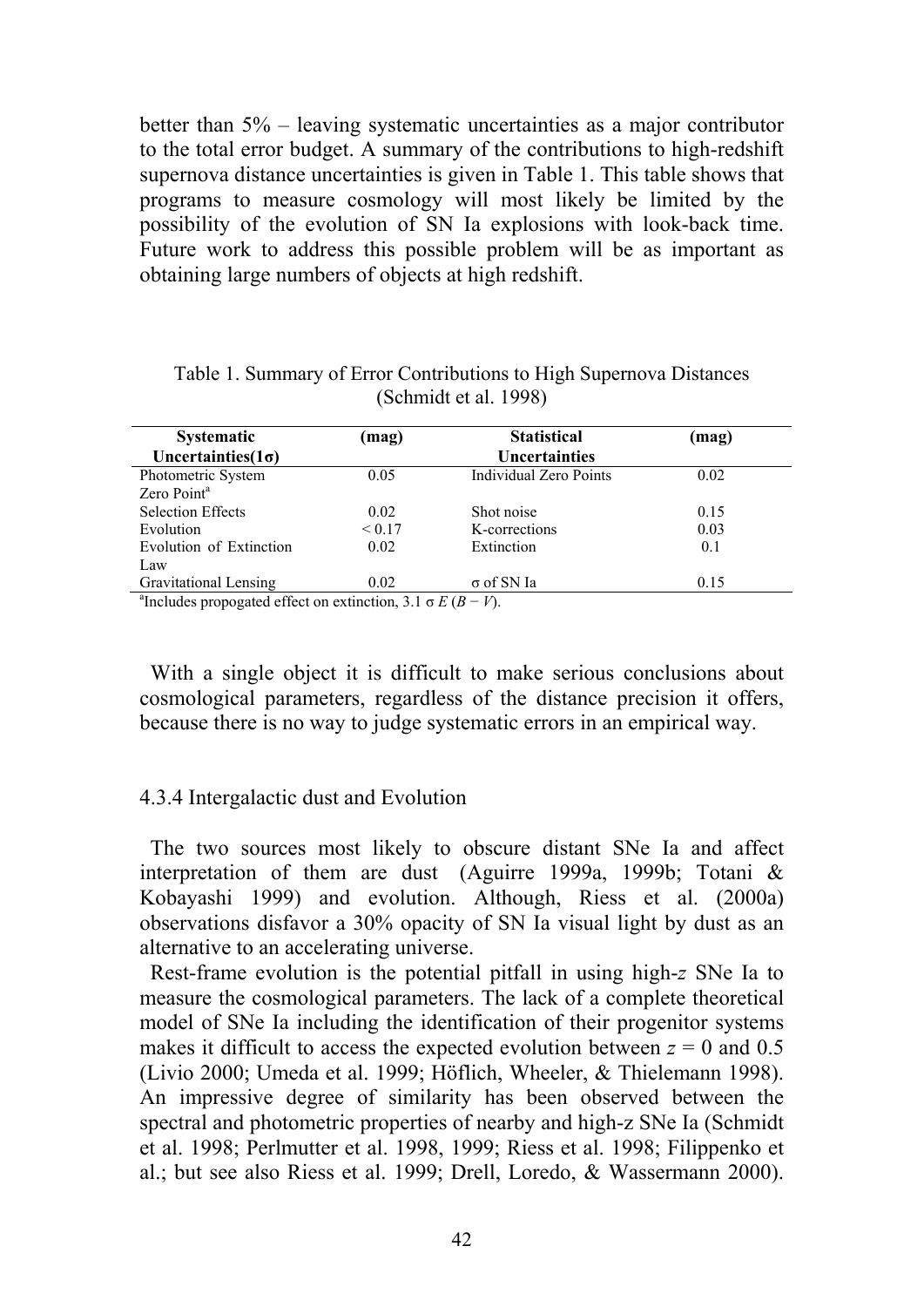However, it is not known what kind or degree of change in the observable properties of SNe Ia would indicate a change in the expected peak luminosity by 30%. The detection of such a change would cast doubt on the reliability of the luminosity distances from high-z SNe Ia (Riess et al. 2000a). A continued failure to measure any difference between SNe Ia near and far would increase the confidence (although never prove) that evolution does not contaminate the cosmological measurements from high-z SNe Ia. We expect dimming from systematic effects to grow larger with increasing redshift (Coil et al. 2000). Obtaining data for SNe at *z* ≥ 0.8 is therefore critical for testing systematic bias versus real cosmological effects and the presence of a nonzero  $\Omega_{\Lambda}$ .

## 4.3.5 Fluid dynamics of the cosmic foam (large coherent velocity flows)

 Type Ia supernovae have recently been employed to measure the peculiar motions of galaxies. The great distances to which SNe Ia can be seen make them particularly well-suited to constraining large-scale velocity flows (Riess 2000b).

 (Riess 2000b) reviewed the use of SNe Ia to measure the motion of the Local Group (include 44 SNe Ia). Hudson believes that most of the bulk motion of the  $405 \text{ km s}^{-1}$  which is required to agree with the predicted motion of the Local Group is due to sources beyond 8000 km  $s^{-1}$ . Using 28 primarily photographically observed SNe Ia, Miller & Branch (1992) were able to discern the gravitational influence of the Virgo cluster, i.e. Virgocentric infall. Because the average depth of their sample was only about  $cz=2000 \text{ km s}^{-1}$ , their analysis was insensitive to the motion of the Local Group and the influence of the Great Attractor.

 Riess in an analysis in his thesis (Riess, Press, & Kirshner 1995) of 13 new SNe Ia from the Calan/Tololo Search made the first detection of the motion of the Local Group using SNe Ia. The sample had an effective depth of  $cz = 7000 \text{ km s}^{-1}$  and a typical distance precision of 6%.

 The predicted peculiar velocities of SNe Ia are a function of the local mass in the Universe  $\Omega_M$  as well as the degree to which the positions of galaxies indicate the location of mass (i.e., the bias parameter).

 Riess (2000b) mentioned an analysis by Zehavi, Riess, Kirshner & Dekel (1998) which gives a marginal indication of a so-called "Hubble Bubble". From 44 SNe Ia, Zehavi *et al.* (1998) found an indication at the 2-3 $\sigma$  confidence level of a local excess expansion of 6% within 7000 km  $s^{-1}$ . This increase in the global Hubble expansion appears to be compensated by a small decrease beyond this depth after which the Hubble expansion appears to settle to its global value. The model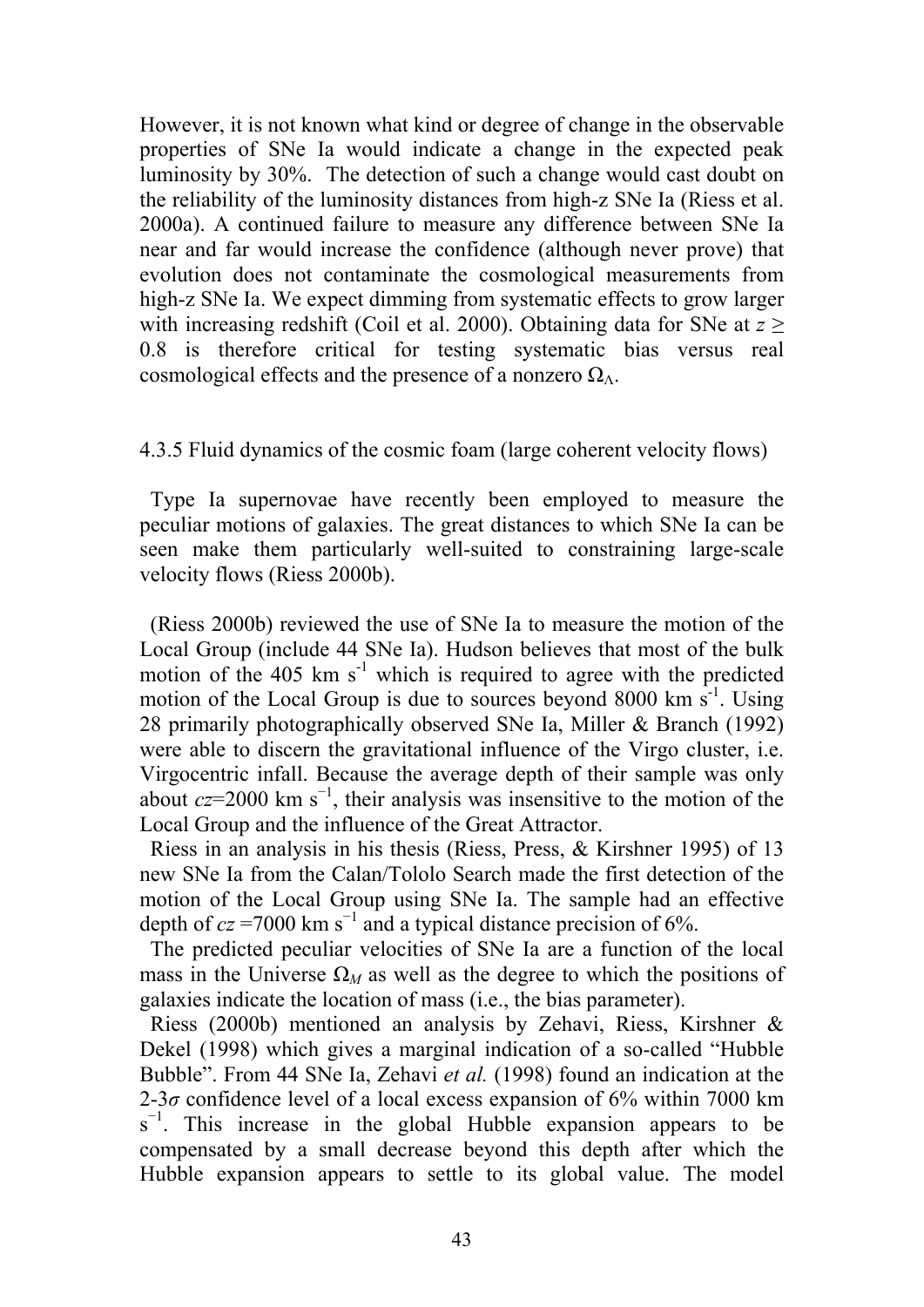proposed by the authors is that we may live within a local void bounded by a wall or density contrast at  $\sim$ 100 Mpc. More SNe Ia (and other distance indicators) will be required to test this provocative result.

 We live in a universe which one of the largest clustered structures like Great Attractor are largely affected by the fluid dynamics of the cosmic foam (Mathewson & Ford 1994), therefore, it is probable that the observed acceleration of the SNe Ia expansion be *real* (with respect to us) but because of the dynamical evolution of the cosmic foam itself, without the need to exotic and strikingly unusual theoretical framework that could accommodate an accelerating universe.

 In VSL theories, the link between luminosity distance and look-back time is obviously modified: with a higher *c* in the past, objects with the same look-back time are further away (Moffat 2003b; Barrow & Magueijo 2000; Belinchon 2000; Alvarez & Bel 1973). If, however, one takes into account the QSO observations (Webb *et al.* 1999), one finds that any corrections to the construction of the Hubble diagram, because of VSL alone, must be small (Barrow & Magueijo 2000; Magueijo 2003), unless as mentioned above, in addition to the VSL, variations in some other quantities (like *e*, *G* or *ħ*) (Bel 2003; Magueijo 2003) and/or the influence of dynamical evolution of the cosmic foam are also introduced. This might enable one to consider models where the extra energy component of the universe is not a cosmological constant or quintessence with negative pressure but a fluid with a different equation of state.

#### 4.4 The 'speed of light' *c* is not a fundamental constant

 The 'speed of light' *c* - the maximum attainable speed of the low-energy quasiparticles like phonons or rotons (quantized vortices) - is not a fundamental constant, but a material parameter. Since the 'speed of light' is not a fundamental quantity, but is determined by the material parameters of the liquid, it cannot enter explicitly into any physical result or equation written in covariant form. The *'speed of light' c*(*n*) depends on  $n = N/V$ , the particle density, in the vacuum. However, the 'speed of light' *c* becomes the fundamental constant of the effective theory arising in the low-energy corner. The structure of the quasiparticle spectrum in superfluid <sup>4</sup>He becomes more and more universal the lower the energy. Inspired by superfluid <sup>4</sup>He, in the low-energy limit of superfluid boson dark matter, one obtains the linear spectrum,  $E(p, n) \rightarrow c(n)p$ , which characterizes the phonon modes - quanta of sound waves. Their spectrum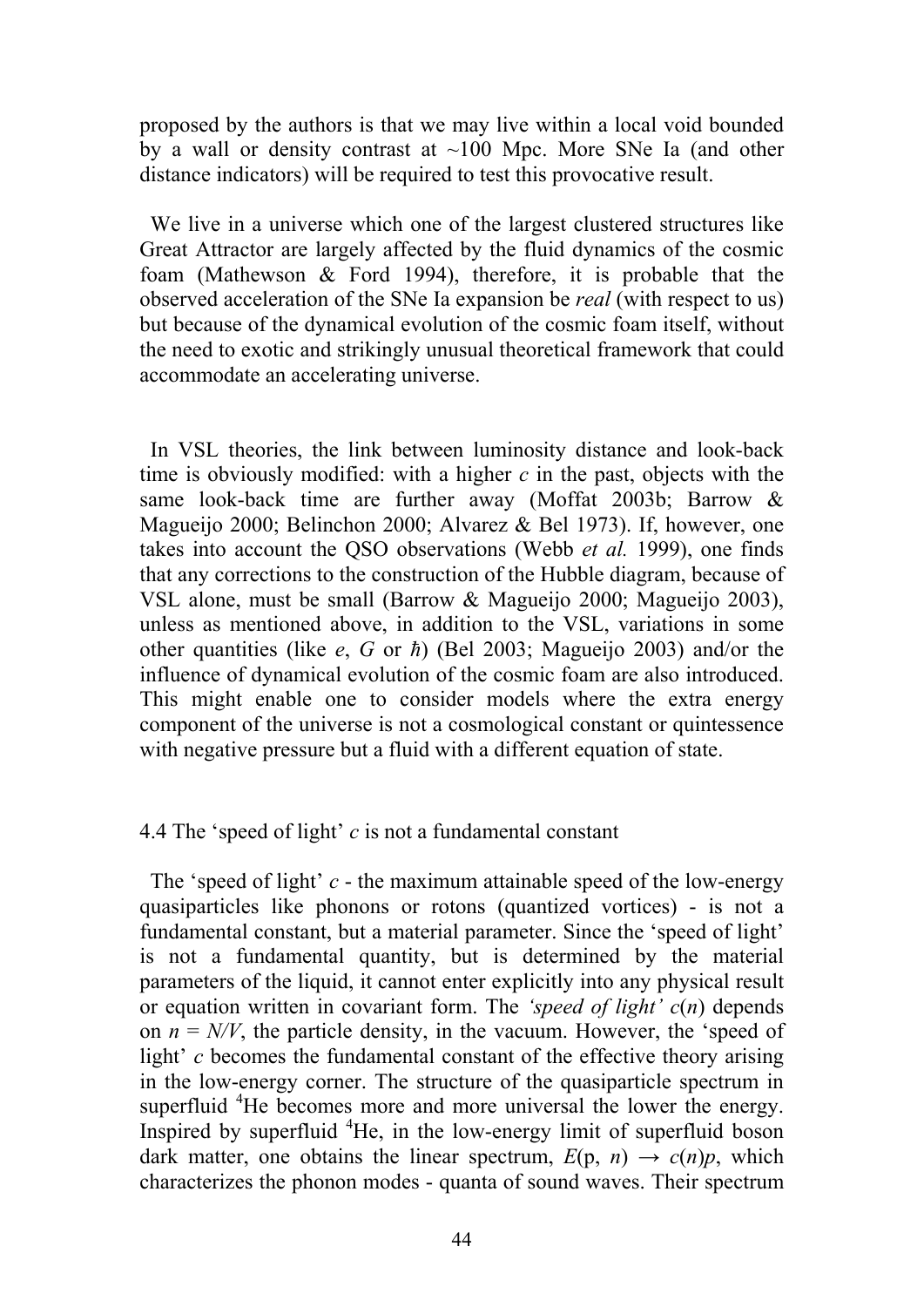depends only on the 'fundamental constant', the speed of 'light' *c*(*n*) obeying

 $c^2(n) = (n/m)(d^2 \varepsilon/dn^2)$  $),$  (22)

*m* of the particle as a microscopic parameter,  $\varepsilon(n)$  vacuum energy density;

 All other information on the microscopic particle nature of the liquid is lost. Since phonons have long wave-length and low frequency, their dynamics is within the responsibility of the effective theory.

 At sufficient low temperature, the phonon excitations are the more numerous and dominate the thermal properties, whereas at higher temperatures the number of rotons increases exponentially with temperature, and rotons become predominant thermodynamically therefore we have mainly roton radiation against phonon radiation. The effective theory is unable to describe the high-energy part of the spectrum - the rotons - which can be determined in a fully microscopic theory only (Volovik 2003). Onsager (1949) and Feynman (1955) found that  $\nabla \times v_{s} \neq 0$  at singular lines, the quantized vortices. Penrose's twistor is a vortex ring, as is a magnetic field. It is interesting to note that vortex rings can sustain transverse vibrations (analogous to guitar string vibration). The subject of vortices and the equations which apply to them were fully calculated by Kelvin (1880) and lead to exactly the correct equations for electromagnetism as explained by Stowe (1996). Kelvin proved mathematically that linear disturbances in a saturated 3D vortex fluid (he termed a vortex sponge) would produce propagation of pure transverse waves identical to the equations and properties that describe the propagation of light through space. It also is interesting to note that Maxwell used this conceptual model as the basis for his derivation of the EM relationships (Mingst and Stowe). Mingst and Stowe infer the superfluidity of the aether from presence of the vortex rings. Winterberg (1992, 2002) proposed that vacuum aether should be modeled as phononroton superfluid and the roton hypothesis can explain both of the CDM and quintessence. The Planck aether is superfluid, and it can without expenditure of energy form a tangle of quantized vortex filaments permitting the transmission of two types of waves: One associated with a symmetric displacement of the vortex lattice leading to gravitational waves, and one associated with an antisymmetric displacement leading to electromagnetic waves.

 The ground states of the quantum bosonic and fermionic liquids correspond to the vacuum. The low-energy bosonic and fermionic quasiparticles in the quantum liquids correspond to matter. The lowenergy modes with linear spectrum  $E = cp$  can be described by the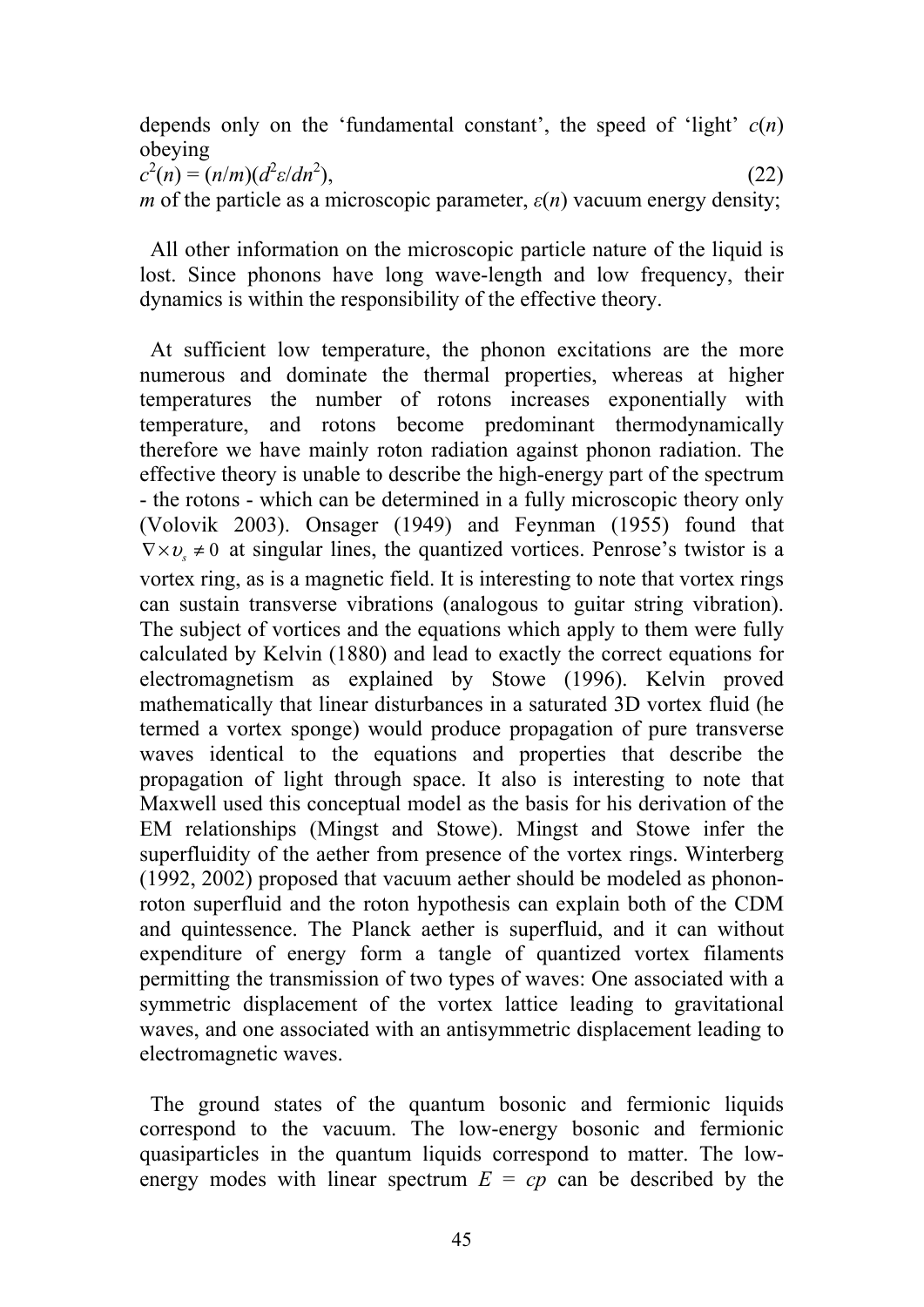relativistic type effective theory. The speed *c* of sound plays the role of the speed of light. This 'speed of light' is the 'fundamental constant' for the effective theory. As mentioned in previous section, if 'speed of light' *c* be a decreasing function of time with a decelerated rate and the 'speed of light' is in fact the speed *c* of sound in superfluid boson dark matter therefore the 'speed of light' depends only on the equation of state *w* and the quasiparticle spectrum of superfluid dark matter should bents upwards en route for high energy.



Figure 6. The dispersion relation of an elementary excitation in the weakly interacting Bose gas, here the photon fluid (Chiao  $\&$ Boyce 1999).

 In the mid-nineteenth century, the mathematical concept of the field was developed to describe the apparent continuity of matter, light, and gravity. A field has a value at each point in space, in contrast to the properties of a particle which are localized to a tiny region of space. Note that fields appeared in reductionist physics over a century ago. Pressure and density are two examples of matter fields. In continuous elastic media, pressure and density propagate as sound waves when the media are excited. As the phenomena of electricity and magnetism became better understood, they were also described in terms of fields. When Maxwell discovered that the equations which united electricity with magnetism called for the propagation of electromagnetic waves in a vacuum at the speed of light, it was suggested that the vacuum was not empty but filled with an elastic medium - the aether - whose excitation produced the phenomenon of light (Stenger 1992). The resemblance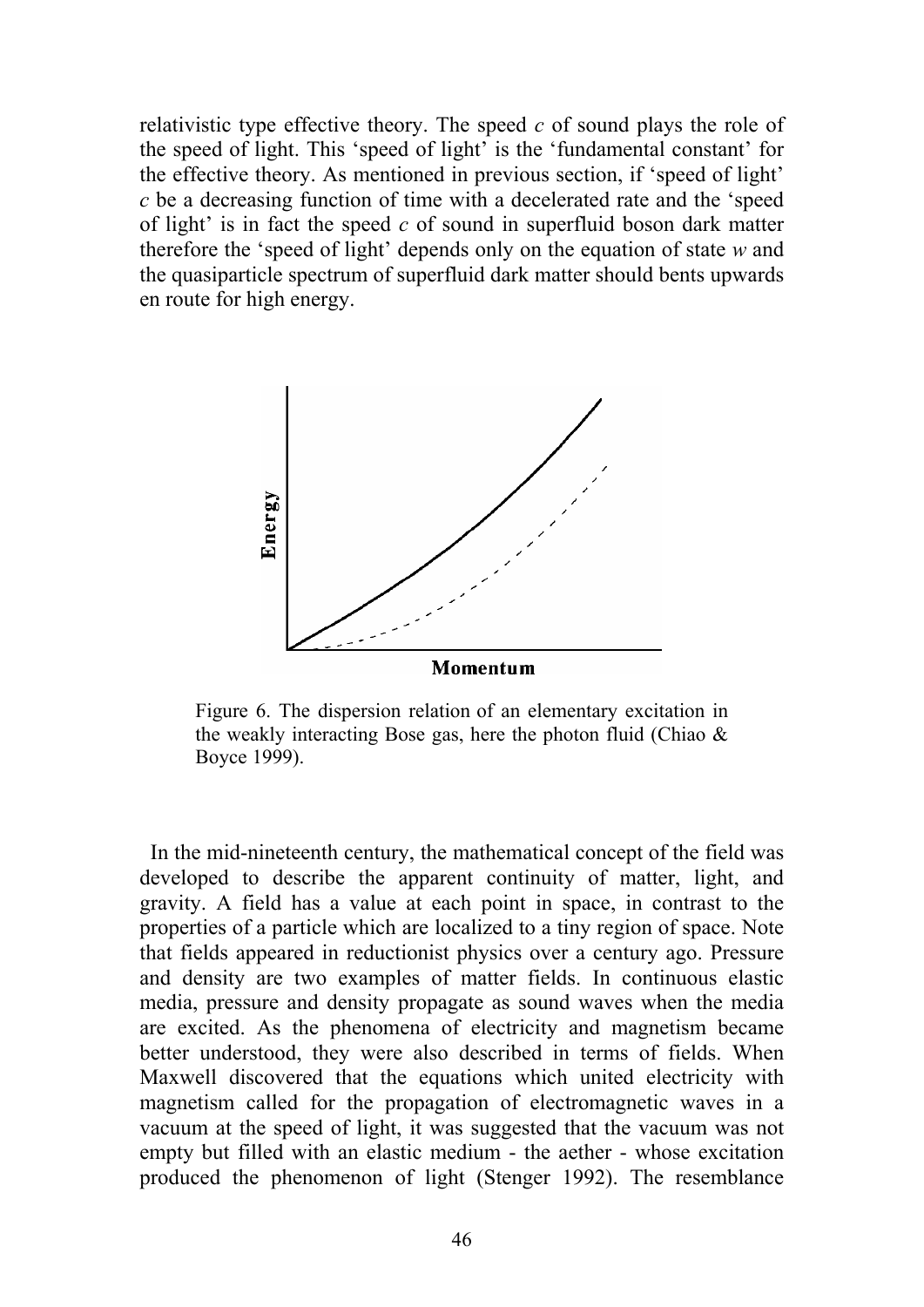between elastodynamics and electromagnetism has been known for a long time, and was first pointed out by Sir William Thomson. The mechanical version of aether in classical physics was introduced by Christian Huygens in order to explain the transmission of light via compression waves, analogous to the transmission of sound in air. In this form Aether became the potential mediator of all mysterious 'action at a distance forces' such as gravity, magnetism and electricity*.* Karlsen (1998) proposed that by redefining some of the terms used in elastodynamics in an elastic medium of infinite extension, one can readily show that Navier-Stokes equation can be brought over to a form that exactly matches that of Maxwell's electromagnetic equations even when the equations are written out in a four-dimensional manifold.

 Superfluid dark matter is converted to normal fluid at a heat source, flows away from it and, in giving up its entropy to the heat sink, is converted back to superfluid again; As  $T \rightarrow 0$ , a small heat pulse produces a group of virtually non-interacting phonons (or photons) which travel ballistically at velocity of first sound between the source and sink.

When an external observer measures the propagation of 'light' (sound, or other massless low-energy quasiparticles), he or she finds that the speed of light is coordinate-dependent. Moreover, it is anisotropic: for instance, it depends on the direction of propagation with respect to the flow of the superfluid vacuum. On the contrary, the inner observer always finds that the 'speed of light' (the maximum attainable speed for lowenergy quasiparticles) is an invariant quantity. This observer does not know that this invariance is the result of the flexibility of the clocks and rods made of quasiparticles: the physical Lorentz-Fitzgerald contraction of length of such a rod and the physical Lorentz slowing down of such a clock (the time dilation) conspire to produce an effective special relativity emerging in the low-energy corner. These physical effects experienced by low-energy instruments do not allow the inner observer to measure the 'aether drift', i.e. the motion of the superfluid vacuum: the Michelson-Morley-type measurements of the speed of massless quasiparticles in moving 'aether' would give a negative result. The low-energy rods and clocks also follow the anisotropy of the vacuum and thus cannot record this anisotropy. As a result, all the inner observers would agree that the speed of light is the fundamental constant. Living in the low-energy corner, they are unable to believe that in the broader world the external observer finds that, say, in superfluid boson dark matter 'speed of light' varies, depending on the direction of propagation. The invariance of the speed of sound in inhomogeneous, anisotropic and moving liquid as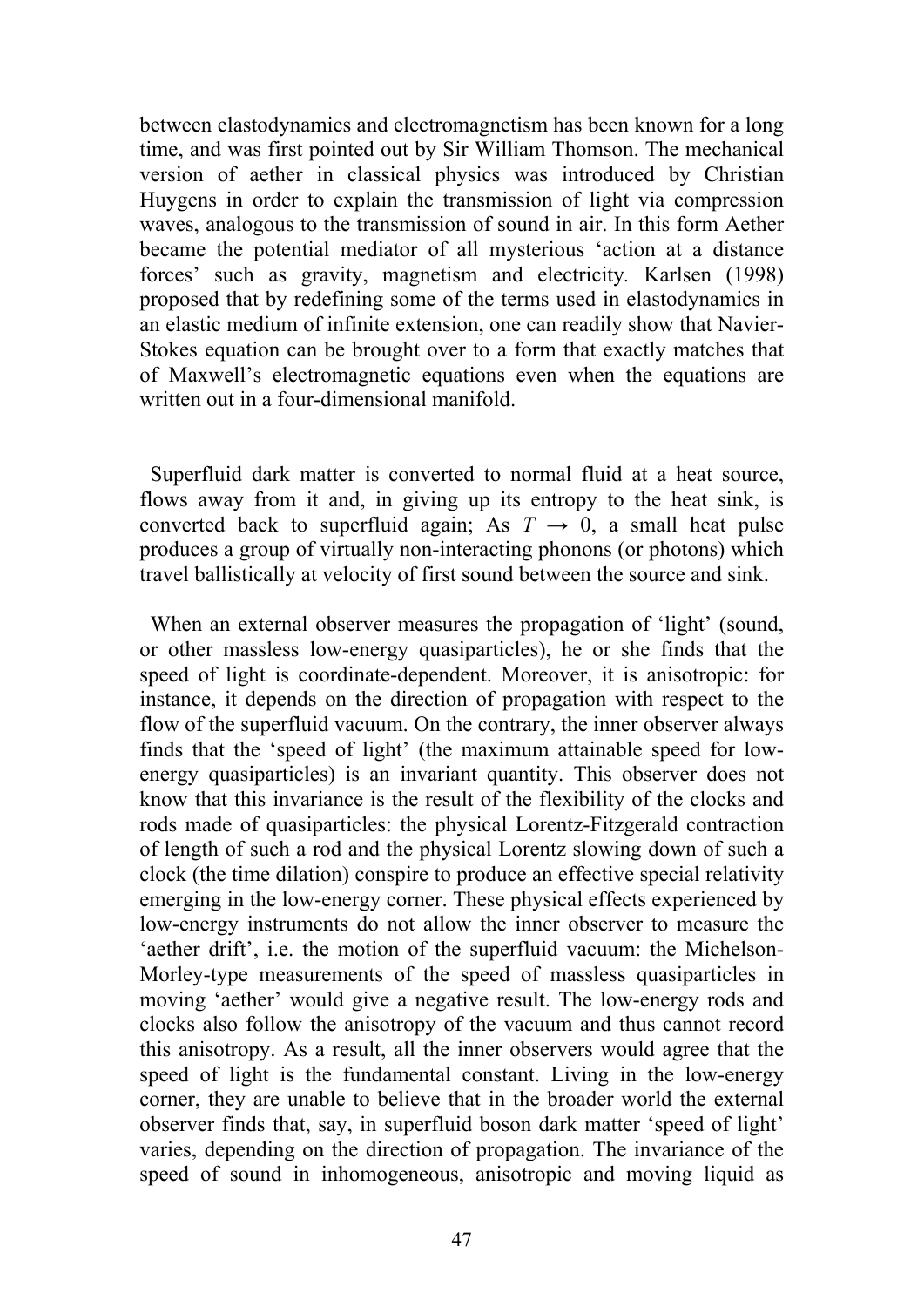measured by a local inner observer is very similar to the invariance of the speed of light in special and general relativity. In the same manner, the invariance of the speed holds only if the measurement is purely local. If the measurement is extended to distances at which the gradients of *c* and vs become important, the measured speed of light differs from its local value.

Therefore factorization of  $\alpha$  in terms of the dimensionful parameters electric charge *e* and speed of light *c* - would be artificial, especially if one must choose between two considerably different speeds of 'light', *c┴* and *c║*. Such a factorization can be appropriate for an inner observer, for whom the 'speeds of light' in different directions are indistinguishable, but not for an external observer, for whom they are different.

 The simplest interpretation and most correct, of Michelson-Morley is that - light is the aether or superfluid dark matter. Both signal and carrier waves are the aether (Twain 1997). Nature is continuous and selfconnected and the aether is not a gas but a quantum liquid. The aether is light and plasma - with an insignificant amount of gas, liquid and solid thrown in as contaminant. The quantum liquid vigorously churned by a strong shear flow, mainly from expansion itself, in the dark ages and a cosmic foam of 'contaminants' as large scale structure forms on the surface of the 'ocean of light'. This picture is the brief history of the universe.

 When, some seventy years after Einstein's prediction of the existence of a Bose-Einstein condensate (BEC), the first BEC gas was prepared from Rb vapour in 1995, project co-director and Nobel Prize winner Eric Cornell remarked: "This state could never have existed naturally anywhere in the universe. So the sample in our lab is the only chunk of this stuff in the universe..." Investigations of the nature of dark matter have led us to the diametrically opposite conclusion, viz. that a BEC may well be the most abundant form of matter in the cosmos– and a viable solution to the problem of "missing mass'' and even quintessence. Therefore, this statement is the most inexperienced sentences in the whole science history!

## ACKNOWLEDGMENT

I thank Sepehr Arbabi Bidgoli for wide-ranging discussions.

# **REFERENCES**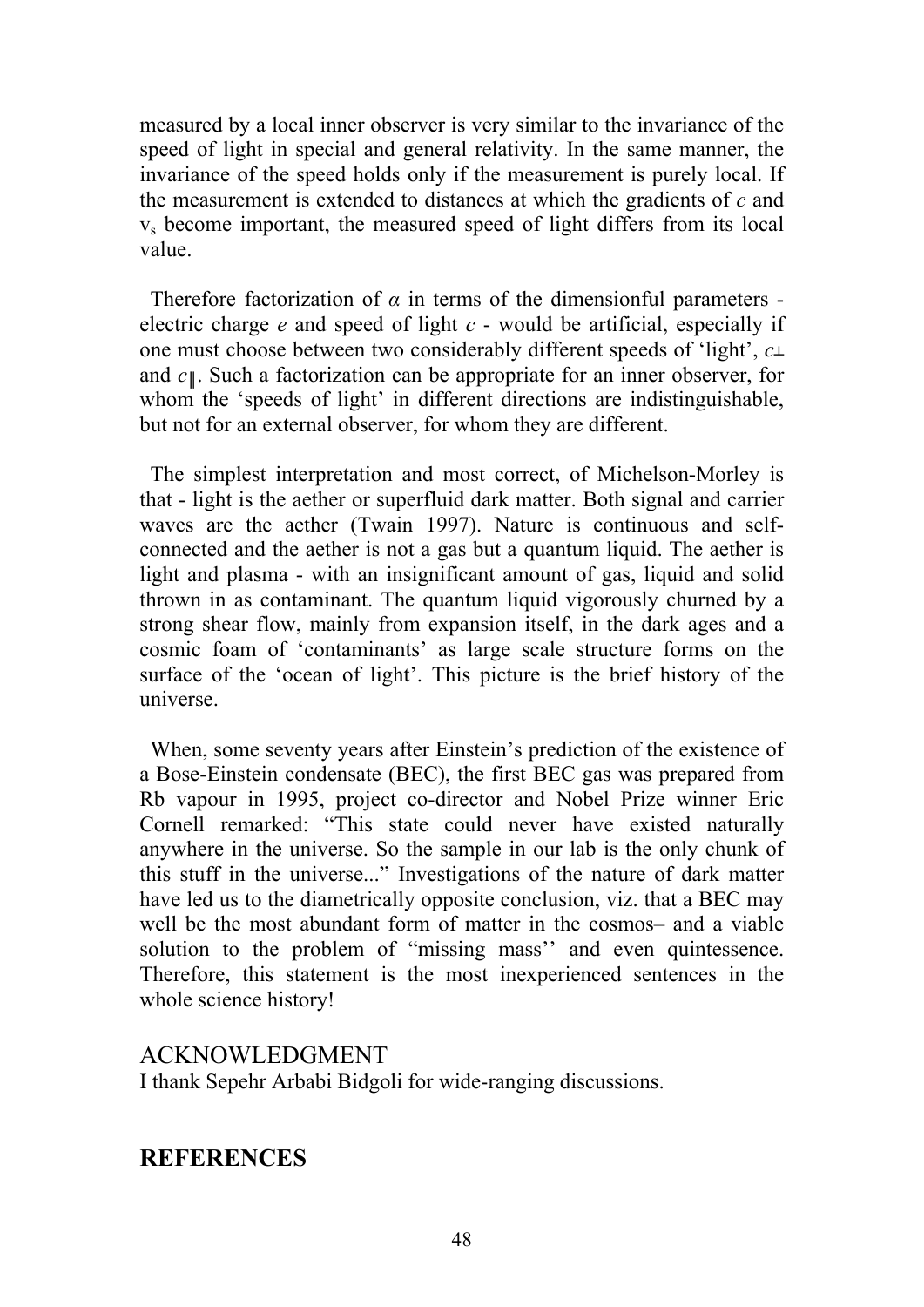- Aguirre A., 1999a, ApJ, 512, L19
- Aguirre A., 1999b, ApJ, 525, 583
- Albrecht A., Magueijo J., 1999, Phys. Rev. D, 59, 043516
- Albrecht A., Skordis C., 2000, Phys. Rev. Lett., 84, 2076
- Alcubierre M., Guzmán F.S., Matos T., Núñez D., Ureña-López L.A.,
- Wiederhold P., 2002, Class. Quantum Grav., 19, 5017
- Alvarez E., Bel L., 1973, ApJ, 179, 391
- Amendola L., Barbieri R., 2005, CERN-PH-TH/2005-163
- Anchordoqui L., Goldberg H., 2003, Phys. Rev. D, 68, 083513
- Andronikashvili E., 1971, in Galasiewicz Z.M., ed., Helium 4. Pergamon Press, Oxford, p. 154
- Arbey A., Lesgourgues J., Salati P., 2001, Phys. Rev. D, 64, 123528
- Arbey A., Lesgourgues J., Salati P., 2003, Phys. Rev. D, 68, 023511
- Aspden H., Eagles D.M., 1972, Physics Letters, 41A, 423
- Avelino P.P., Martins C.J.A.P., Rocha G., 2000, Phys. Lett. B, 483, 210
- Bailin D., Love A., 1984, Phys. Rep., 107, 325
- Barceló C., Liberati S., Visser M., 2001, Class. Quant. Grav., 18, 1137
- Barceló C., Liberati S., Visser M., 2003, Phys. Rev. A, 68, 053613
- Barrow J.D., 1999, Phys. Rev. D, 59, 043515
- Barrow J.D., Magueijo J., 2000, ApJL, 532, L87
- Barrow J.D., Mota D.F., 2003, Class. Quant. Grav., 20, 2045
- Bassett B.A., Liberati S., Molina–París C., Visser M., 2000, Phys. Rev. D, 62, 103518
- Battye R.A., Crittenden R., Weller J., 2001, Phys. Rev. D, 63, 043505
- Bekenstein J.D., 1982, Phys. Rev. D, 25, 1527
- Bel L., 2003, preprint (gr-qc/0309031)
- Belinchon J.A., 2000, Gen. Rel. Grav., 32**,** 1487
- Campbell L.J., 1983, Phys. Rev. B, 27, 1913
- Chiao R.Y., 2000, Optics Communications, 179, 157
- Chiao R.Y., Boyce J., 1999, Phys. Rev. A, 60, 4114
- Chiba T., Kohri K., 2002, Prog. Theor. Phys., 107, 631
- Christianto V., 2003, Apeiron, 10, 231
- Coil A.L. et al., 2000, ApJ, 544, L111
- Consoli M., 2000, preprint (hep-ph/0002098)
- Consoli M., 2002, Phys. Lett. B, 541, 307
- Csáki C., Kaloper N., Terning J., 2002, Phys. Rev. Lett., 88, 161302
- Damour T., Piazza F., Veneziano G., 2002a, Phys. Rev. D, 66, 046007
- Damour T., Piazza F., Veneziano G., 2002b, Phys. Rev. Lett., 89, 081601
- Drell P.S., Loredo T.J., Wasserman I., 2000, ApJ, 530, 593
- Dvali G., Zaldarriaga M., 2002, Phys. Rev. Lett., 88, 091303
- Dymnikova I., Khlopov M.Y., 2000, Mod. Phys. Lett. A, 15, 2305
- Ferrarese L., Merritt D., 2000, ApJL, 539, L9
- Ferreira P.G., Joyce M., 1998, Phys. Rev. D, 58, 023503
- Ferrer F., Grifols J.A., 2001, Phys. Rev. D, 63, 025020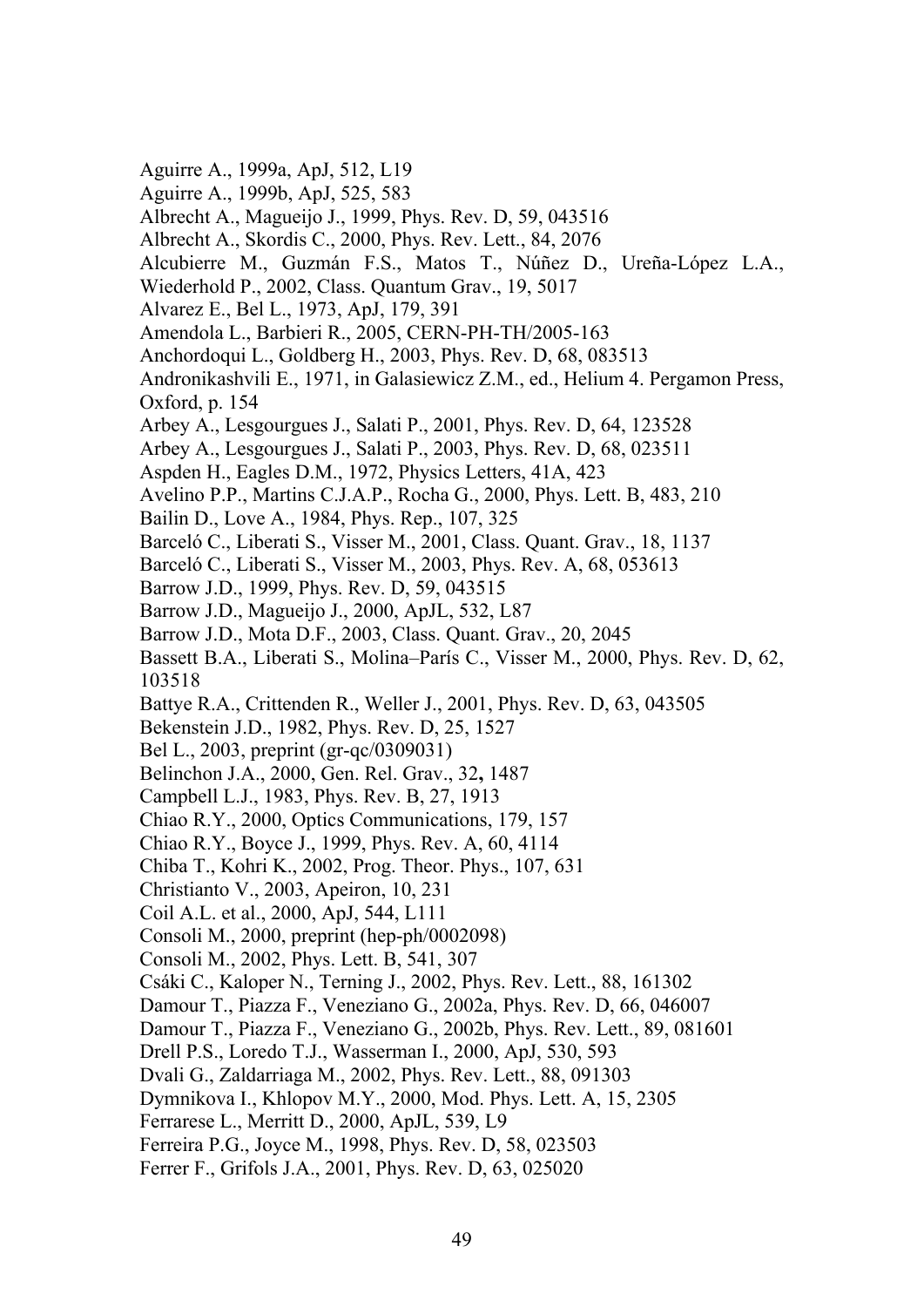- Ferrer F., Grifols J.A., 2004, JCAP, 12, 012
- Feynman R.P., 1955, in Gorter C.J., ed., Progress in Low Temperature Physics 1. North-Holland, Amsterdam, p. 17
- Filippenko A.V., Riess A.G., 1999, in Niemeyer J., Truran J., eds, Type Ia Supernovae: Observations and Theory. Cambridge Univ. Press, Cambridge
- Frieman J. A., Hill C.T., Stebbins A., Waga I., 1995, Phys. Rev. Lett., 75, 2077
- Frieman J. A., Hill C.T., Watkins R., 1992, Phys. Rev. D, 46, 1226
- Frieman J.A., Huterer D., Linder E.V., Turner M.S., 2003, Phys. Rev. D, 67, 083505
- Fukuyama T., Morikawa M., 2006, Prog. Theor. Phys., 115, 1047
- Garay L.J., Anglin J.R., Cirac J.I., Zoller P., 2000, Phys. Rev. Lett., 85, 4643
- Garay L.J., Anglin J.R., Cirac J.I., Zoller P., 2001, Phys. Rev. A, 63, 023611
- Garnavich P. et al., 1998, ApJ, 493, L53
- Gebhardt K. et al., 2000, ApJL, 539, L13
- González-Díaz P.F., 2003, Physics Lett. B, 562, 1
- Goodman J., 2000, New Astronomy, 5, 103
- Gradwohl B.A., 1991a, Phys. Rev. D, 44, 1685
- Gradwohl B.A., 1991b, Proc. Sixth Marcel Grossmann Meeting on General Relativity, Kyoto, p. 24, Fermilab-Conf-91/239-A
- Grossman Y., Roy S., Zupan J., 2002, Phys. Lett. B, 543, 23
- Guzmán F.S., 2001, in Durrer R., Garcia-Bellido J., Shaposhnikov M., eds,
- Proc. AIP Conference Vol. 555, Cosmology and Particle Physics. American Institute of Physics, NY, p. 560
- Guzmán F.S., Ureña-López L.A., 2003, Phys. Rev. D, 68, 024023
- Guzmán F.S., Ureña-López L.A., 2006, ApJ, 645, 814
- Hannestad S., 1999, Phys. Rev. D, 60, 023515
- Hernández X., Matos T., Sussman R.A., Verbin Y., 2004, Phys. Rev. D, 70, 043537
- Höflich P., Wheeler J.C., Thielemann F.K., 1998, ApJ, 495, 617
- Hu B.L., 1996, Invited talk at the Second Sakharov Conference, Moscow, preprint (gr-qc/9607070)
- Hu W., Barkana R., Gruzinov A., 2000, Phys. Rev. Lett., 85, 1158
- Iida K., Baym G., 2001, Phys. Rev. D, 63, 074018
- Iida K., Baym G., 2002, Phys. Rev. D, 66, 014015
- Ji S.U., Sin S.J., 1994, Phys. Rev. D, 50, 3655
- Kantowski R., Vaughan T., Branch D., 1995, ApJ, 447, 35
- Kaplinghat M., Scherrer R.J., Turner M.S., 1999, Phys. Rev. D, 60, 023516
- Karlsen B.U., 1998, in The Great Puzzle, Sketch of a Matter Model in an Elastic Universe. (http://home.online.no/~ukarlsen)
- Khalatnikov I.M., 1965, An Introduction to the Theory of Superfluidity. Benjamin, New York
- Kujat J., Scherrer R.J., 2000, Phys. Rev. D, 62, 023510
- Landau L.D., 1941, J. Phys. (USSR), 5, 71
- Landau L.D., Lifshitz E.M., 1987, Fluid mechanics. Pergamon Press, London, Sec. 8
- Larsen G.B., Madsen J., 1996, Phys. Rev. D, 53, 2895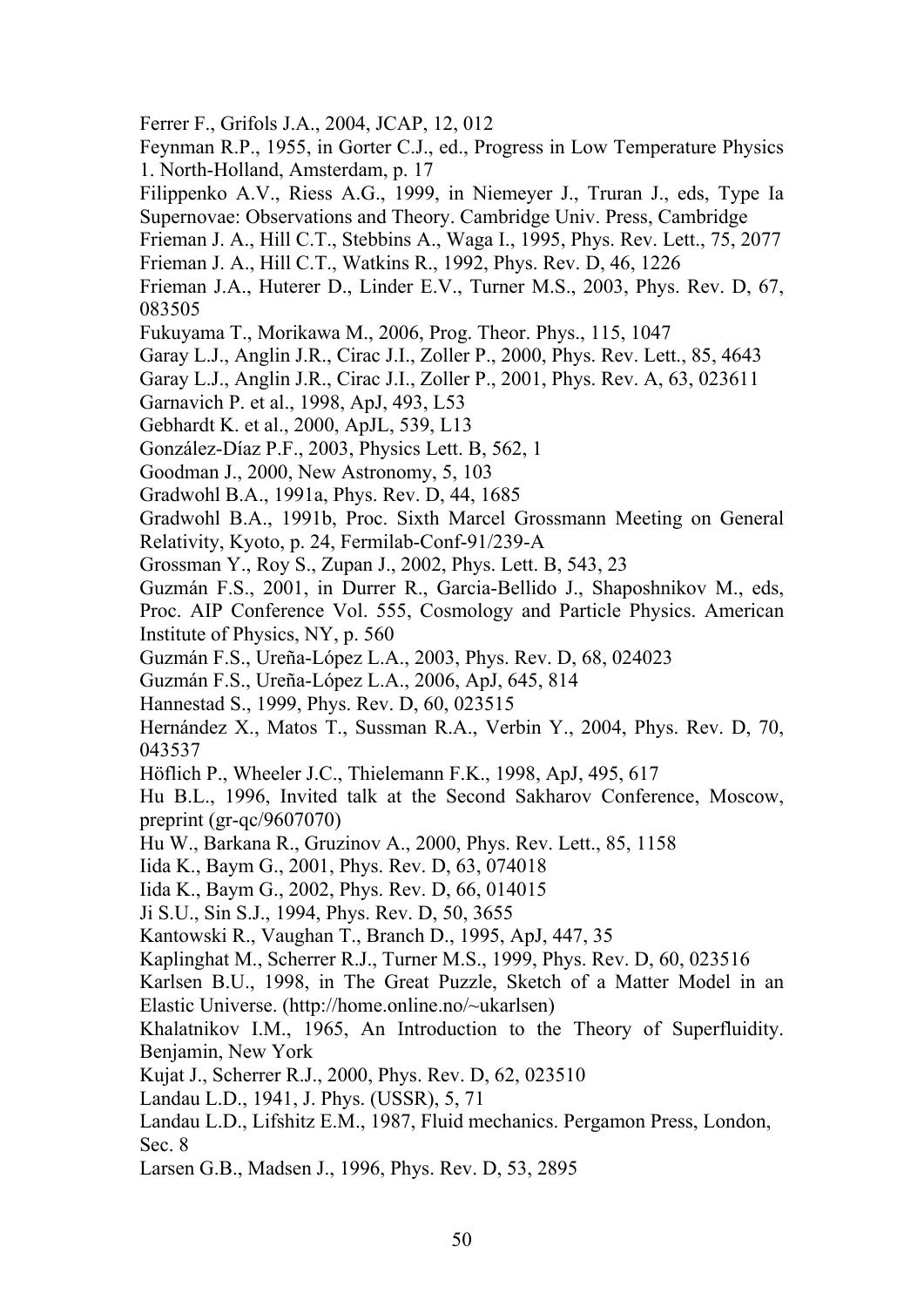- Lee J.W., Koh I.G., 1996, Phys. Rev. D, 53, 2236
- Lee S., 2005, Phys. Rev. D, 71, 123528
- Lee S., Olive K.A., Pospelov M., 2004, Phys. Rev. D, 70, 083503
- Leibundgut B., 2001, ARA&A, 39, 67
- Livio M., 2000, in Niemeyer J.C., Truran J.W., eds, Type Ia Supernovae,
- Theory and Cosmology. Cambridge University Press, p. 33
- Magueijo J., 2003, Rep. Prog. Phys., 66, 2025
- Magueijo J., 2003, Rep. Prog. Phys., 66**,** 2025
- Mangano G., Miele G., Pettorino V., 2003, Mod. Phys. Lett. A, 18, 831
- Mathewson D.S., Ford V.L., ApJ, 434, L39
- Matos T., Ureña-López L.A., 2000, Class. Quant. Grav., 17, L75
- Mermin N.D., Ho T.-L., 1976, Phys. Rev. Lett., 36, 594
- Miller D.L., Branch D., 1992, AJ, 103, 7603
- Mingst B., Stowe P., Derivation of Newtonian Gravitation from LeSage's
- Attenuation Concept. (http://www.mountainman.com.au/le\_sage.htm)
- Moffat J.W., 1993, Int. J. Mod. Phys. D, 2, 351
- Moffat J.W., 2001, preprint (astro-ph/0109350)
- Moffat J.W., 2003a, Astrophys. Space Sci., 283, 505
- Moffat J.W., 2003b, Int. J. Mod. Phys. D, 12, 281
- Murphy M.T., Webb J.K., Flambaum V.V., 2003, MNRAS, 345, 609

Nishiyama M., Morita M., Morikawa M., 2004, in Proc. of the 39<sup>th</sup> Rencontres de Moriond, p. 143, preprint (astro-ph/0403571)

Novello M., Visser M., Volovik G.E., 2002, Artificial Black Holes. World Scientific, Singapore

O'Dell D., Giovanazzi S., Kurizki G., Akulin V.M., 2000, Phys. Rev. Lett., 84, 5687

Olive K.A., Pospelov M., 2002, Phys. Rev. D, 65, 085044

Onsager L., 1949, Suppl. Nuovo Cimento, 6, 249; reprinted in Thouless D.J.,

1998, Topological Quantum Numbers in Nonrelativistic Physics. World Scientific, Singapore, p. 177

- Peebles P.J.E., 2000, ApJ, 534, L127
- Peebles P.J.E., Ratra B., 2003, Rev. Mod. Phys., 75, 559
- Perlmutter S. et al., 1998, Nat, 391, 51
- Perlmutter S. et al., 1999, ApJ, 517, 565
- Press W.H., Ryden B.S., Spergel D.N., 1990, Phys. Rev. Lett., 64, 1084
- Ratra B. and Peebels P.J.E., 1988, Phys. Rev. D, 37, 3406
- Riess A.G. et al., 1998, AJ, 116, 1009
- Riess A.G. et al., 2000a, ApJ, 536, 62
- Riess A.G., 2000b, in Courteau S., Willick J., eds, ASP Conf. Ser. Vol. 201,
- Cosmic Flows Workshop, Astron. Soc. Pac., p. 80
- Riess A.G., Filipenko A.V., Li W., Schmidt B.P., 1999, AJ, 118, 2668

Riess A.G., Press W.H., Kirshner R.P., 1995, ApJ, 445, L91

Sahni V., 2004, in Papantonopoulos E., ed., Lect. Notes Phys. Vol. 653, The

- Physics of the Early Universe. Springer, Berlin, p. 141
- Sahni V., Wang L., 2000, Phys. Rev. D, 62, 103517

Sandvik H.B., Barrow J.D., Magueijo J., 2002, Phys. Rev. Lett., 88, 031302